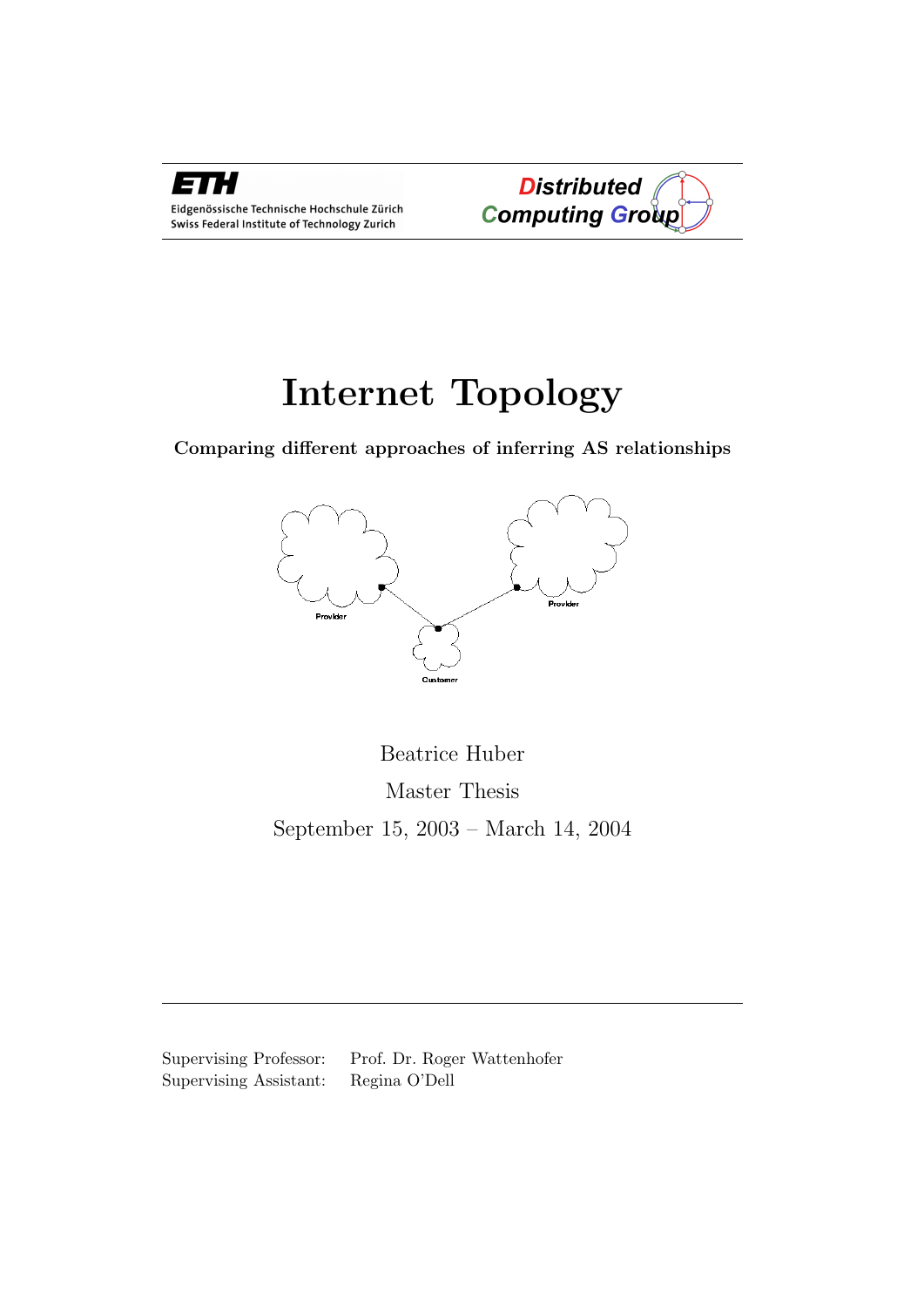# Preface

### Abstract

The Routing in the Internet is strongly affected by the business relationships between administrative domains (Autonoumous Systems, AS).

This paper compares existing approaches inferring such relationships to each pair of directly connected ASes and proposes modifications. Starting from an algorithm based on the degree of an AS [1] to infer the importance of an AS, we introduce three alternative measures: First, the range of IP address space assigned to the AS; second, the number of important websites (rated by GOOGLE) and third, the number of users having an IP belonging to the AS (approximated by Gnutella log-files).

We also analyze a rank based algorithm [2] that uses routing tables from different vantage points. Additionally, we propose a new approach to infer relationships by parsing the WHOIS Databases. This has the advantage that much more peering relationships are revealed and is the simplest way to a obtain a global view on the AS graph.

Common problems arising are discussed and relationships resulting from the algorithms are compared.

## Acknowledgment

I am grateful to all people who supported me in writing this thesis, especially my tutor Simon Leinen who gave lots of helpful ideas. I am much obliged to Regina O'Dell who gave me always the needed support and proof read the paper again and again. I am also grateful to Prof. Roger Wattenhofer and his team.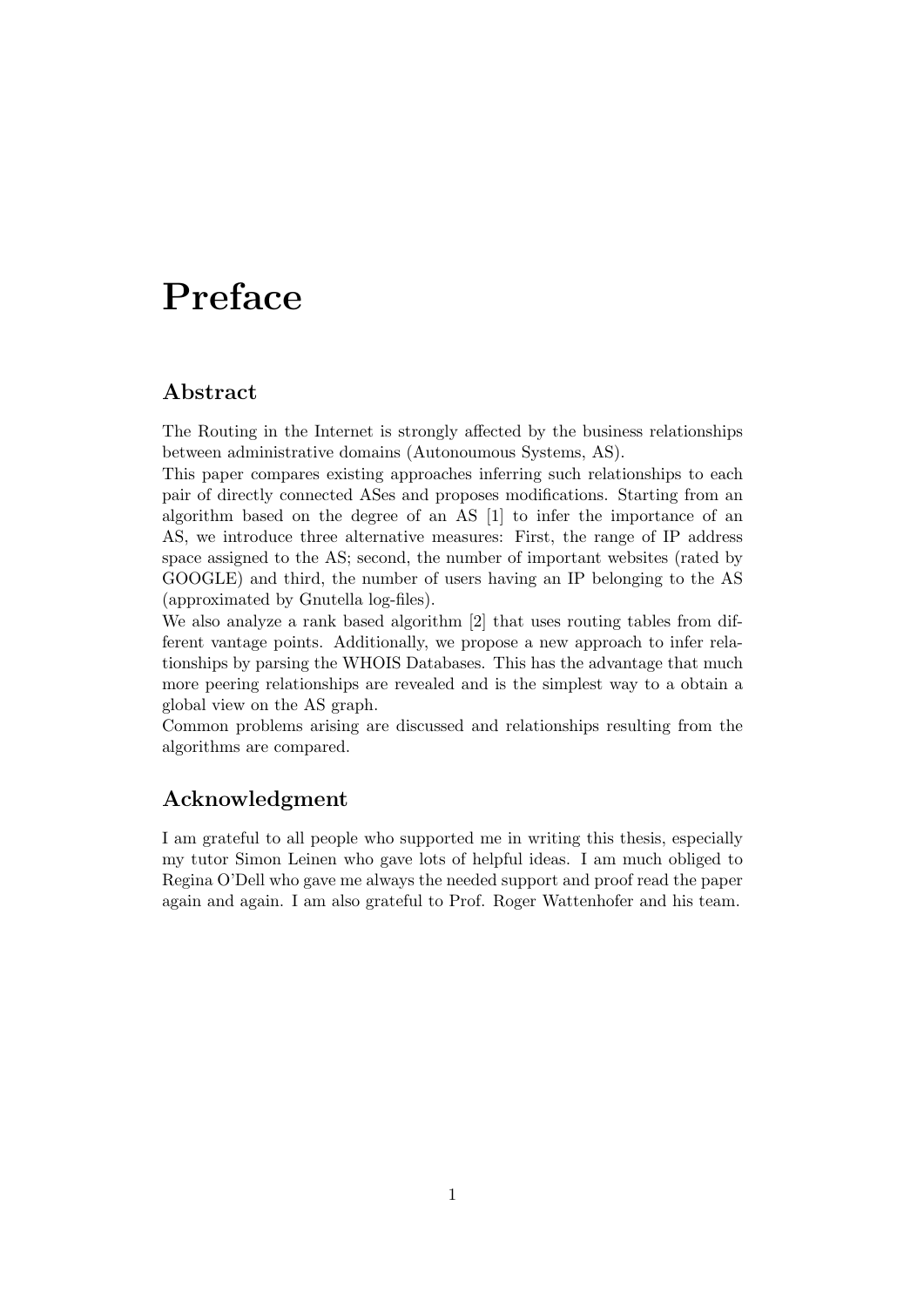# **Contents**

| 1        | Introduction<br>$\overline{\mathbf{4}}$ |                                                                                                     |                |  |  |
|----------|-----------------------------------------|-----------------------------------------------------------------------------------------------------|----------------|--|--|
|          | 1.1                                     | Motivation                                                                                          | $\overline{4}$ |  |  |
|          | 1.2                                     |                                                                                                     | $\overline{5}$ |  |  |
|          | 1.3                                     |                                                                                                     | 6              |  |  |
| $\bf{2}$ |                                         | Approaches                                                                                          | $\overline{7}$ |  |  |
|          | 2.1                                     |                                                                                                     | $\overline{7}$ |  |  |
|          |                                         | 2.1.1                                                                                               | 8              |  |  |
|          |                                         | 2.1.2                                                                                               | 8              |  |  |
|          |                                         | 2.1.3                                                                                               | 9              |  |  |
|          |                                         | Based on IP addresses of endusers<br>2.1.4                                                          | 10             |  |  |
|          | 2.2                                     |                                                                                                     | 10             |  |  |
|          | 2.3                                     |                                                                                                     | 11             |  |  |
|          | 2.4                                     |                                                                                                     | 13             |  |  |
| 3        |                                         | Results                                                                                             | 14             |  |  |
|          | 3.1                                     |                                                                                                     | 14             |  |  |
|          |                                         | 3.1.1                                                                                               | 15             |  |  |
|          |                                         | 3.1.2                                                                                               | 16             |  |  |
|          |                                         | Important IP addresses based<br>3.1.3                                                               | 16             |  |  |
|          | 3.2                                     |                                                                                                     | 18             |  |  |
|          | 3.3                                     |                                                                                                     | 18             |  |  |
|          |                                         | 3.3.1<br>$\text{Customers}\ldots\ldots\ldots\ldots\ldots\ldots\ldots\ldots\ldots\ldots\ldots\ldots$ | 20             |  |  |
|          | 3.4                                     |                                                                                                     | 21             |  |  |
| 4        | Problems                                |                                                                                                     |                |  |  |
|          | 4.1                                     |                                                                                                     | 22             |  |  |
|          | 4.2                                     | Tier one providers $\dots \dots \dots \dots \dots \dots \dots \dots \dots$                          | 22             |  |  |
|          | 4.3                                     |                                                                                                     | 23             |  |  |
|          | 4.4                                     |                                                                                                     | 23             |  |  |
|          | 4.5                                     |                                                                                                     | 24             |  |  |
|          | 4.6                                     |                                                                                                     | 25             |  |  |
| 5        |                                         | Conclusion                                                                                          | 26             |  |  |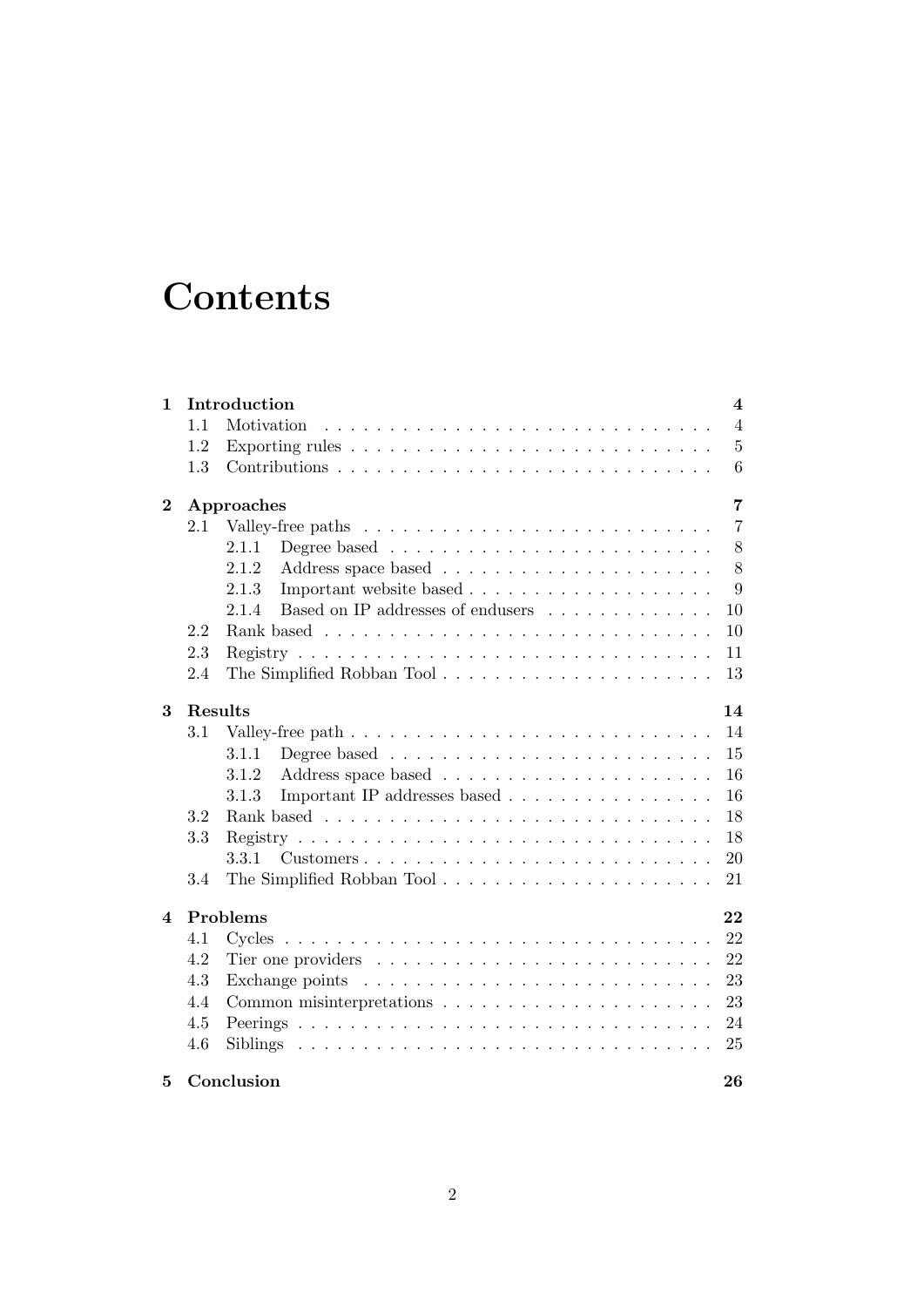| 6 | <b>Tools</b> |                                                                                 | $27\,$ |
|---|--------------|---------------------------------------------------------------------------------|--------|
|   | 6.1          | $\text{MySQL}$                                                                  | 27     |
|   | 6.2          |                                                                                 | 28     |
|   | 6.3          |                                                                                 | 30     |
| 7 | Code         |                                                                                 | 31     |
|   | 7.1          |                                                                                 | 31     |
|   |              | 7.1.1                                                                           | 31     |
|   |              | 7.1.2                                                                           | 32     |
|   |              | 7.1.3                                                                           | 33     |
|   |              | Based on IP addresses of endusers<br>7.1.4                                      | 33     |
|   |              | 7.1.5                                                                           | 34     |
|   |              | Rerun the algorithm $\ldots \ldots \ldots \ldots \ldots \ldots \ldots$<br>7.1.6 | 34     |
|   | 7.2          |                                                                                 | 34     |
|   | 7.3          |                                                                                 | 36     |
|   |              | Additional stuff<br>7.3.1                                                       | 37     |
|   | 7.4          | The Simplified Robban Tool                                                      | 39     |
|   | 7.5          |                                                                                 | 39     |
|   | 7.6          | Check exporting rules $\ldots \ldots \ldots \ldots \ldots \ldots \ldots \ldots$ | 39     |
|   | 7.7          | In which tiers are the peerings located $\ldots \ldots \ldots \ldots \ldots$    | 40     |
|   | 7.8          |                                                                                 | 40     |
|   | 7.9          | Java AS graph simulation $\ldots \ldots \ldots \ldots \ldots \ldots \ldots$     | 41     |
|   | 7.10         |                                                                                 | 41     |
|   | 7.11         |                                                                                 | 42     |
| 8 |              | Erfahrungsbericht                                                               | 44     |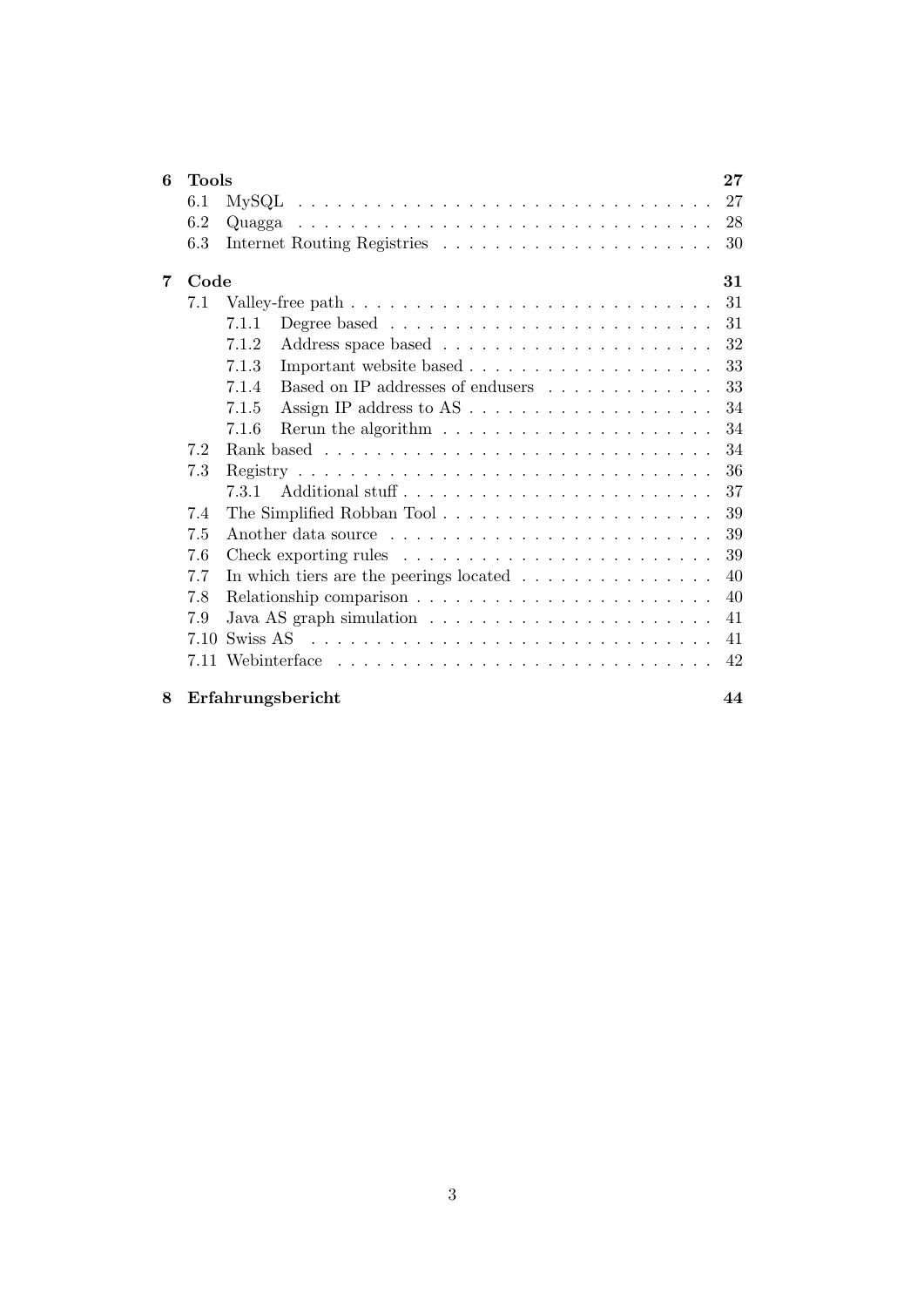# Chapter 1

# Introduction

### 1.1 Motivation

The internet is not one big network operated by one large international company, but consists of loose interconnection of networks belonging to different Autonomous Systems. There are more than 16'000 ASes that exchange routing information. An AS is described as "a single administrative domain," although it can span more than one organisation, for example, an ISP (Internet Service Provider) and its (non-BGP speaking) customers. An AS can be seen as one entity from the outside and there is no need to know about the inner details of the network of an AS. The routing inside an AS is controlled by intra-domain routing protocols like OSPF or IS-IS. BGP is used to exchange routing information between Autonomous Systems, that is, how to reach a range of IP addresses, a so called prefix. It is a path vector protocol, which means that the routing information is a sequence of AS numbers between the router and the destination, called AS Path. Only updates and keep-alive messages will be propagated after a session between two BGP speakers is established.

Given these AS Paths one may construct a graph of connections, but this does not tell much about the reachability between the ASes. In contrast, reachability is determined by routing policies which are defined by the business relationships between ASes. As an example, see Figure 1.1, it is not desirable for an AS with several upstreams (multihomed) that its providers exchange traffic between each other through their common customer. So although there is a connection through the customer AS, two providers will send traffic intended for each other using a different path, e.g. via their provider.

Thus, global routing cannot be understood by just looking at the physical links connecting ASes without taking into account the influence of business decisions. Knowing more about the relationships between the ASes is essential in understanding global routing. It could be helpful to know the position of an AS in the global routing graph to find out if this AS is eligible as a peering partner and so alleviates the planning for future peering strategies. It also can aid to select an AS to place replicas of webservers, by knowing how and how redundant by it is connected to the AS where the users of the webserver are located. To reach maximal reliability, the ISP can purchase global access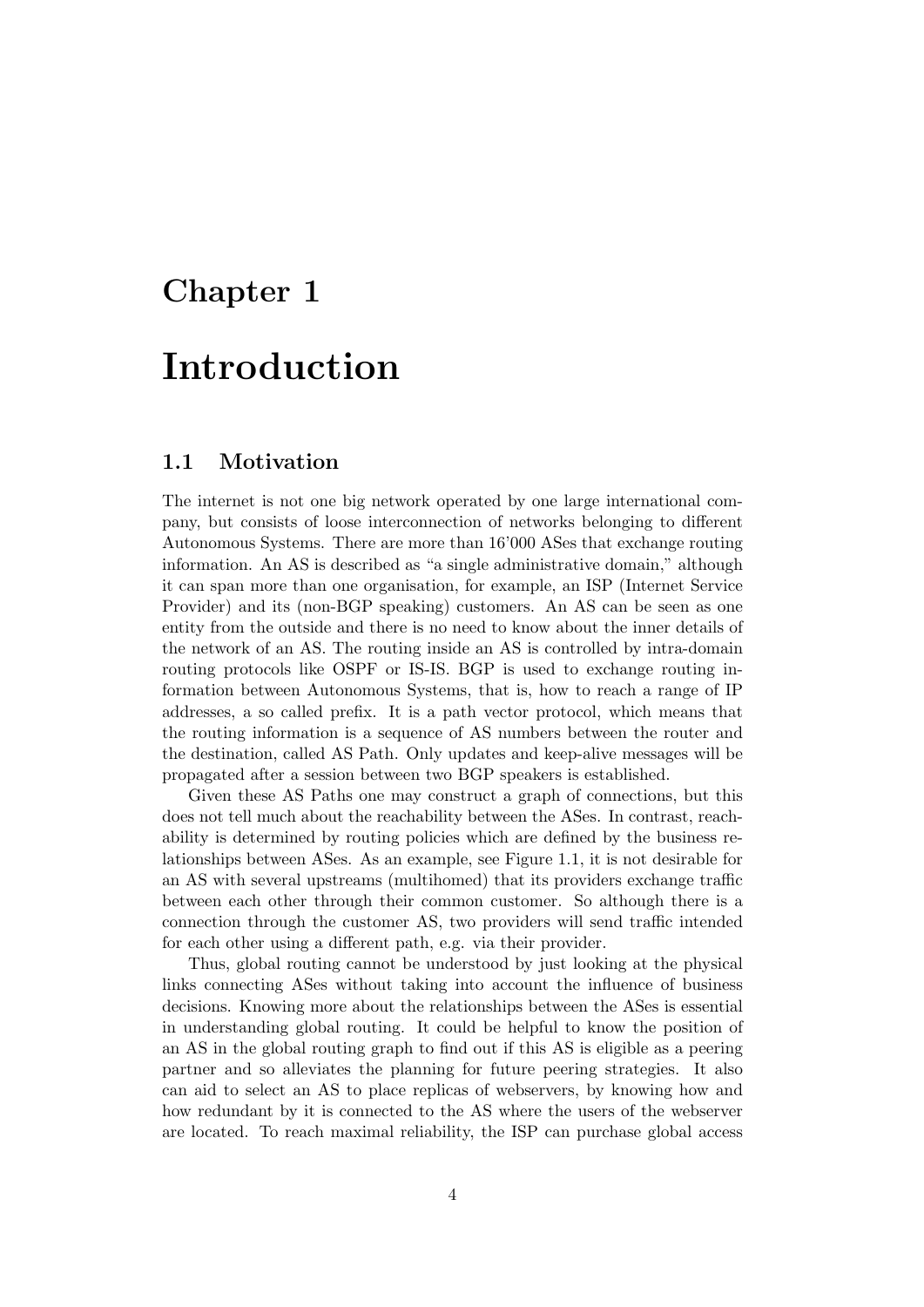

Figure 1.1: Provider should not route over their common customer

from preferably independent providers which can be seen from the relationships between ASes. Knowledge about the relationships also helps to build a hierarchy and classify the ASes into different tiers. BGP misconfigurations could be identified by detecting errors in the exporting rules, see also [12].

#### 1.2 Exporting rules

In this section we want to have a closer look at the rules for exporting route advertisement. They can be derived from the type of relationships between ASes and are assumed by the algorithms analysed. There are four types of relationships: customer-provider, provider-customer, peerings and siblings. Essentially the first three types are discussed here, siblings are treated as peers if nothing else is mentioned. A customer pays the provider for connectivity to the Internet. Peerings decrease the dependency on providers and therefore the cost of purchased Internet transit. Both partners should equally benefit from this rapport and that is why they normally do not pay each other for traffic. Siblings have mutual transit agreements, usually for backup. In this section, we want to have a closer look at the relationships between ASes. The BGP policies are influenced by these relationships. BGP, as an inter-domain routing protocol, is appropriate to support policies between the Autonomous Systems which represent their business relations. Using the community attribute, you can control the behavior of your provider as long as it respects the communities you send. The policies can be expressed by using filters. The implementation of the filters depends on the business relationship you have to your neighbouring ASes. You can define which routes you accept from whom and which routes you announce to whom. The route selection is also driven by financial considerations primarily.

We consider four types of relationships: customer-provider, provider-customer, peerings and siblings. Essentially the first three types are discussed here. Siblings are treated as peers when comparing an approach producing sibling to one without the type sibling. A customer pays the provider for transit access to the Internet. Peerings decrease the reliance on providers and therefore the cost of purchased Internet transit. Both partners should equally benefit from this rapport and that is why they normally do not pay each other for traffic.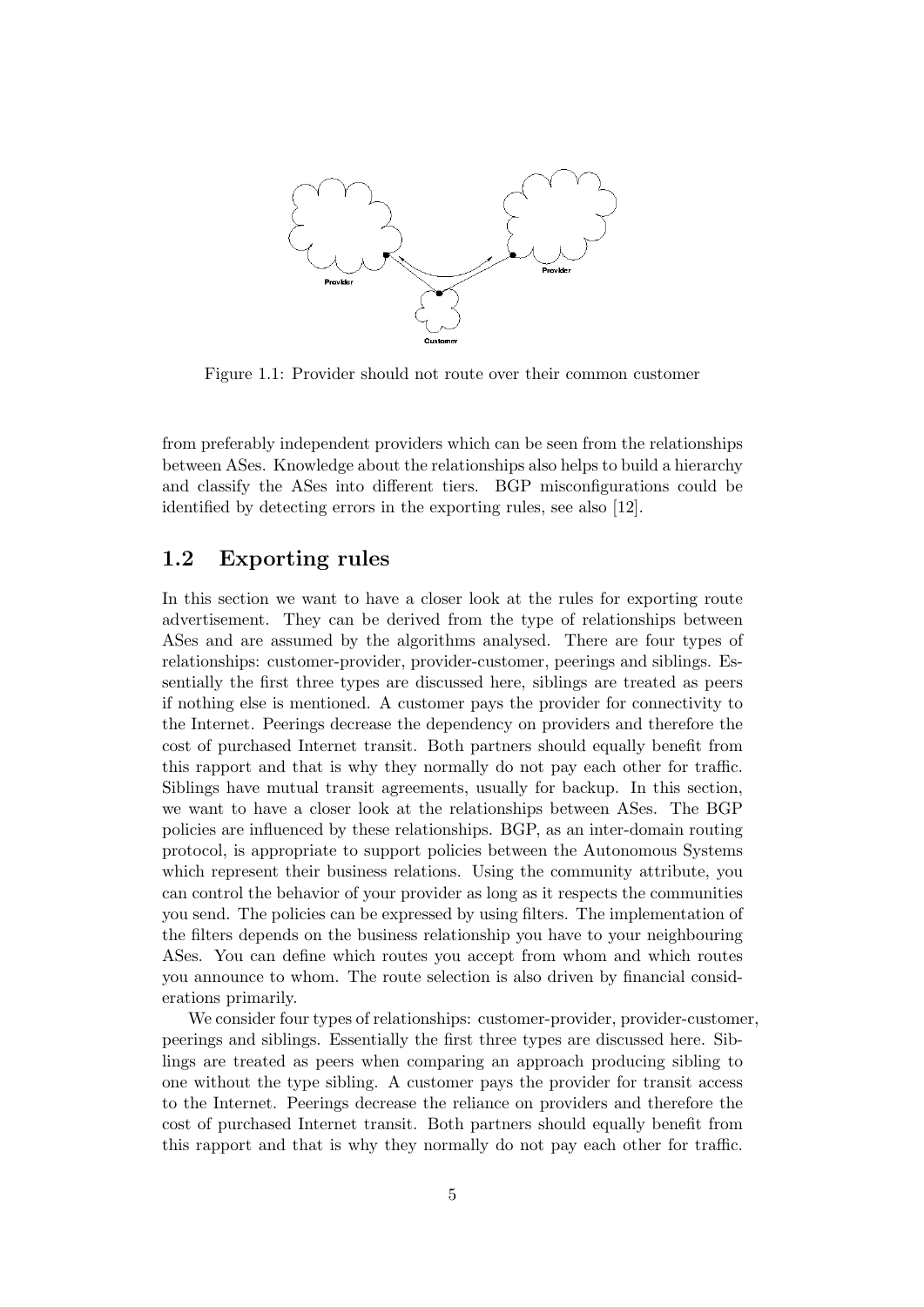Siblings have mutual transit agreements, usually for backup. The following exporting rules are applicable in most of the cases due to the business connection between the parties. It is common to assume these rules when talking about routing policies.(Done so in [1], [2], [7])

Exporting to a provider: An AS can export its internal routes and its customers routes to the provider, but usually does not export its other provider or peer routes.

Exporting to a customer: An AS can export its internal routes and its customers routes and as well as its provider and peer routes.

Exporting to a peer: An AS can export its internal routes and customer routes, but usually does not export its provider or peer routes.

Exporting to a sibling: An AS can exports its internal routes, the routes of its customers and as well its provider or other routes.

Of course, this is a quite simplified view. In reality there are hybrid forms of the four types of relationships. For example, an AS A must pay to get some routes announced by AS B, but for some other routes they act as peers. Partial transit restricted to a geographical region (regional transit), or a combination of being a customer and partial transit provider to an upstream AS are not uncommon. Paid peerings represent such a hybrid form as well.

# 1.3 Contributions

In this paper, we present a compilation of different methods to infer business relationships between Autonomous Systems. We implemented all discussed approaches and compare the generated results among each other and comment on them. Most other papers only compare their approach with the earliest algorithm due to Lixin Gao.

The algorithm of Lixin Gao, described in Section 2.1, uses the number of neighboring ASes as a weighting mechanism when inferring relationships. We run this algorithm again, but with different weighting mechanisms. We choose the address space assigned (see Section 2.1.2) to an AS on the one hand, on the other hand the distribution of important IP-addresses (see Sections 2.1.3 and 2.1.4) over the ASes to express its size. Additionally, we parse the Internet Routing Registries to infer the relationships.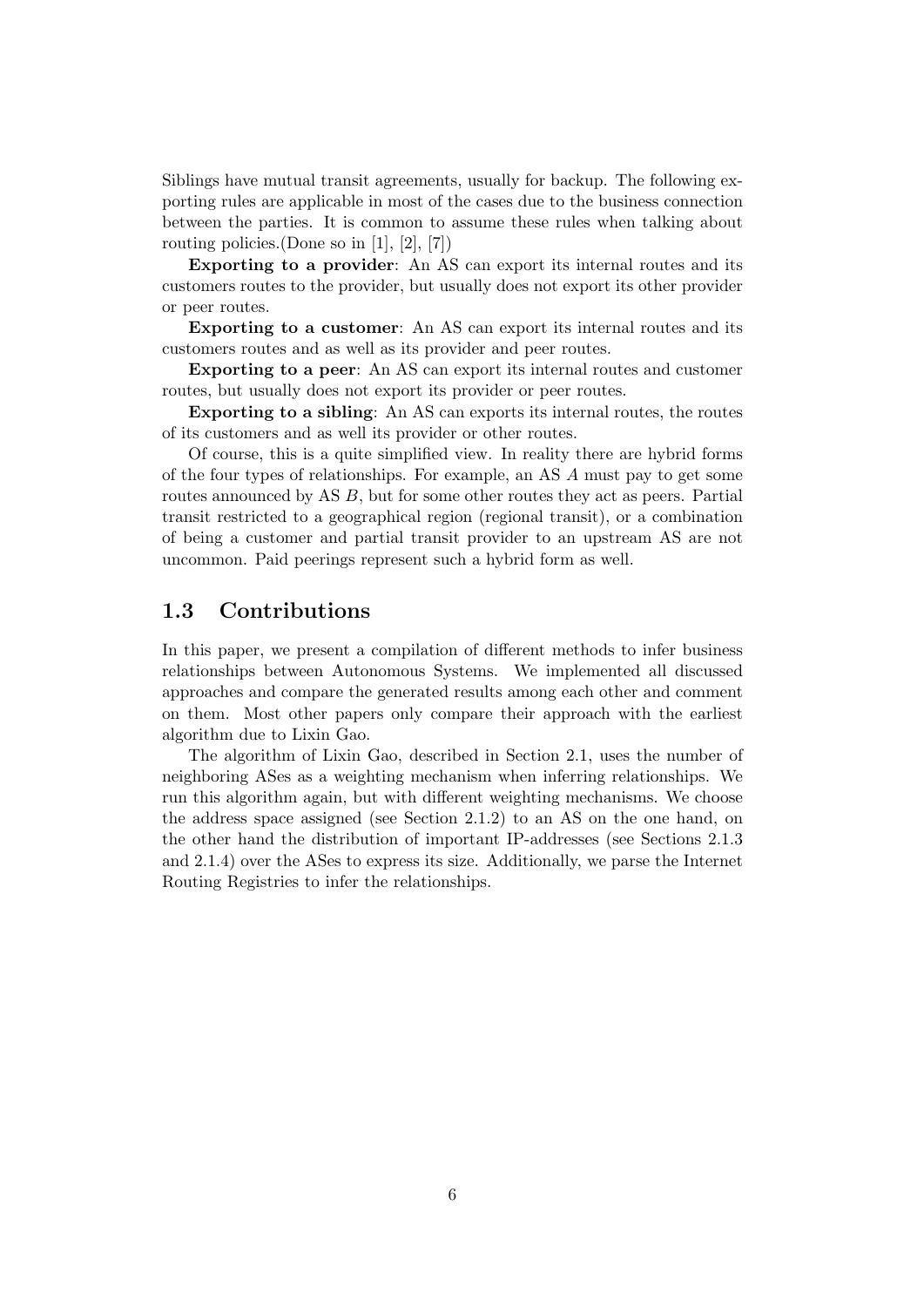# Chapter 2

# Approaches

This section elucidates different approaches on how to infer the relationships between two ASes as classified in Section 1.2. The results of each approach are described in Section 3. In Section 4 you find an overview of the problems and results.

# 2.1 Valley-free paths

The approach used by Lixin Gao [1] is based on the assumption that every AS-Path is valley-free. This means that after traversing a provider-to-customer or peer-to-peer edge, the AS path can not traverse a customer-to-provider or peerto-peer edge anymore. In other words: An AS path consists of a maximal uphill path followed by a maximal downhill path. The AS where uphill and downhill path come together is called the top provider of that path. ASes on the uphill path have a customer-provider-relationship while ASes on the downhill path have a provider-customer-relationship.



Figure 2.1: Non valley-free path

#### 2.1.1 Degree based

In a first step the algorithm parses the routing tables and calculates the degree of each AS by counting its different neighbors in all of the paths. Next, Gao iterates over all AS paths found in the routing table. The top provider of each AS path is considered to be the AS with the highest degree among all ASes in the current path. This comes from the intuition that a provider typically has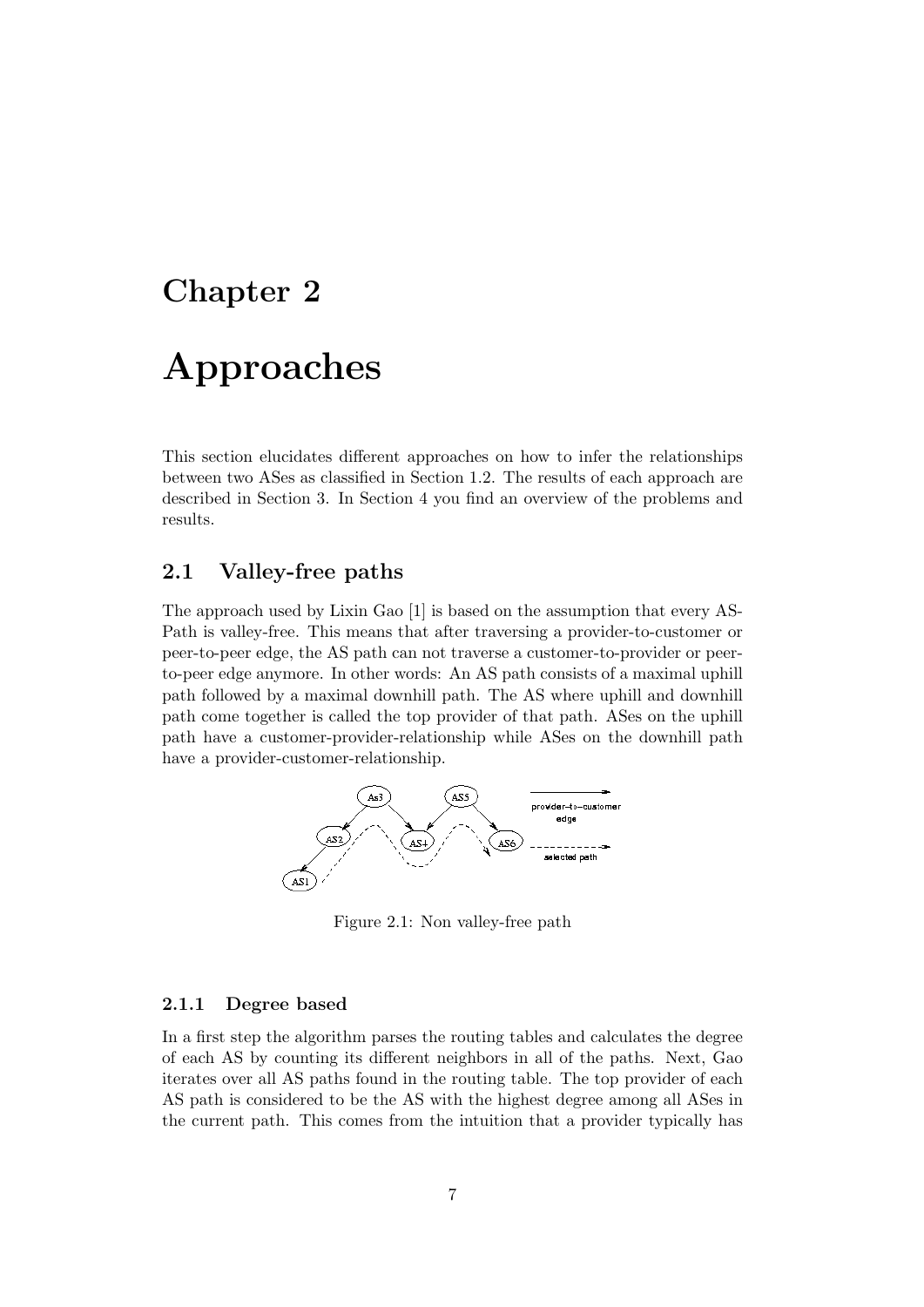

Figure 2.2: Valley-free path

a larger size than its customers and that the size and importance of an AS are typically proportional to its degree in the AS graph.

In a second step, the number of routing tables entries classified as a certain relationship to an AS pair are summed up.

Finally, Gao assigns a relationship to an AS pair according to the entries counted. Peerings may only be located next to the top provider, according to the valley-free path assumption. To be classified as a peer, the ratio of the degrees between the top AS and the potential peer may not be higher than a given factor R. Gao classifies siblings, but compared to other algorithms, siblings are considered peerings.

#### 2.1.2 Address space based

Because the results generated by the algorithm in [1] are highly dependent on the degree (see Section 3.1.1), we had the idea to use a different measure to deduce the importance of the AS. An approximation is to choose the size of the IP address range announced by an AS. The routing table available from the data archive of the Route View Project served as a basis. All announced prefixes are assigned to the last AS in the AS path (origin AS). The total address space of an AS is then calculated by summing-up up the number of addresses contained in each prefix.

First of all, the prefixes originating in private AS numbers (64512-65535) have to be replaced by the public AS number from where it originates. We determined this by asking the routing table and by looking at the second-tolast AS in the path where the private AS number appears. Note that private AS numbers should not be announced in the global BGP routing. This mistake happens for about 100 announced prefixes, but most of the prefixes belong to the same AS. Only a few ASes continue announcing private ASes.

Some ASes announce the same network twice, for example once as a /16 and again as a  $/20$ , which is completely contained in the  $/16$ . (For example AS 271 announces the following prefixes 134.87.0.0/16, 134.87.110.0/23, 134.87.224.0/20 and 134.87.225.0/24. These overlaps are removed when counting addresses.) When looking closer at the prefixes, we see that there are some Multiple Origin AS (MOAS) prefixes, which means that there are two or more (up to six in one case) ASes where the prefix originates. They may be anycast addresses which belong to everyone when comparing. They are counted as belonging to each one of those ASes.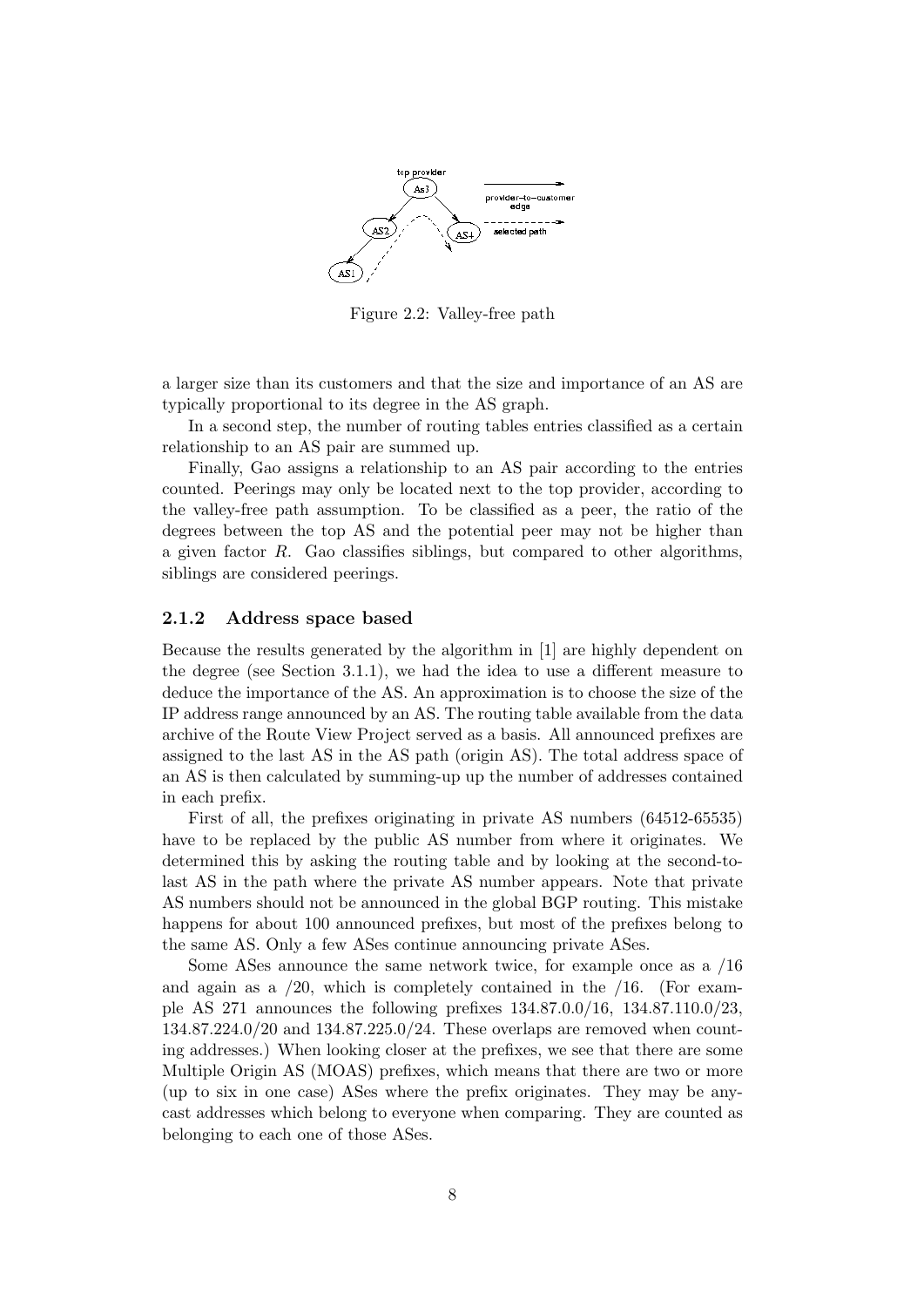**(In)efficient address use** It was easy to get a  $/8$  in the early days of the Internet, when the elementary task of maintaining a list of assigned network addresses was carried out voluntarily by Jon Postel, using (according to legend) a paper notebook. Today the Regional Internet Registries (ARIN, APNIC, LACNIC, RIPE) are responsible for the allocation and assignment of Internet Protocol address space. The goal of a controlled assignment are uniqueness, aggregation, conservation, and registration.

A Local Internet Registry must demonstrate an existing, or immediate need for efficient utilisation of at least a  $/22$  of address space. Then it gets a  $/20$ , which is the minimum allocation size. Only when about eighty percent of all the address space currently allocated is used in valid assignments or suballocations is it possible to augment the address space. So, we can deduce that a  $/8$  is an old network, but we do not know anything about the density of the addresses used in the network. Maybe it is a huge network with thousands of end users or just a relict. To give less influence to the /8 nets, we weighted them as 4 times a /16 net.

Some of the companies which got a /8 announce the whole /8, others announce just a subnet of it. Some /8 have also been split up and shared between multiple ASes, for example the 12.0.0.0/8 was given in June 1995 to AT&T Bell Laboratories. Today over 600 ASes announce a prefix out of the range originally given to AT&T Bell Laboratories, whereas most of them are in a customer-provider relationship with AT&T.

Some ASes do not have their own address space, because they only provide transit for others. Although they do not have their own address space, they may have several customers and be of some importance from the global point of view. For example AS5673, Pacific Bell Internet Services, provides transit for some ASes, classified as customers. In the routing table, though, AS5673 never appears at the end of an AS path, it only provides transit for customers.

Because of these reasons it is necessary to include the customers' size of an AS to calculate its real size. To do so, there is a need for already knowing customer-provider relationships, in order to calculate the address space recursively. So in the first step, we took the results produced by the original degree based algorithm [1] to determine the importance of an AS based on the address range. When calculating the address space recursively, some cycles become apparent in the data used as input. They had to be analysed and broken to finish the recursive calculation of the address range. (See Section 4.1 )

When we now run the algorithm [1] with the address space as a measure instead of the degree, the peer ratio always has to be set to infinity. This comes from the different magnitudes between address space and degree. The degree varies only between 1 and about 2400 whereas the address space counted recursively varies between 254 and some millions.

#### 2.1.3 Important website based

By seeing how difficult it is to find out the actual host density of an address range, we considered a totally different measure to express importance. We collected 65'000 IP addresses by querying google with random words and saving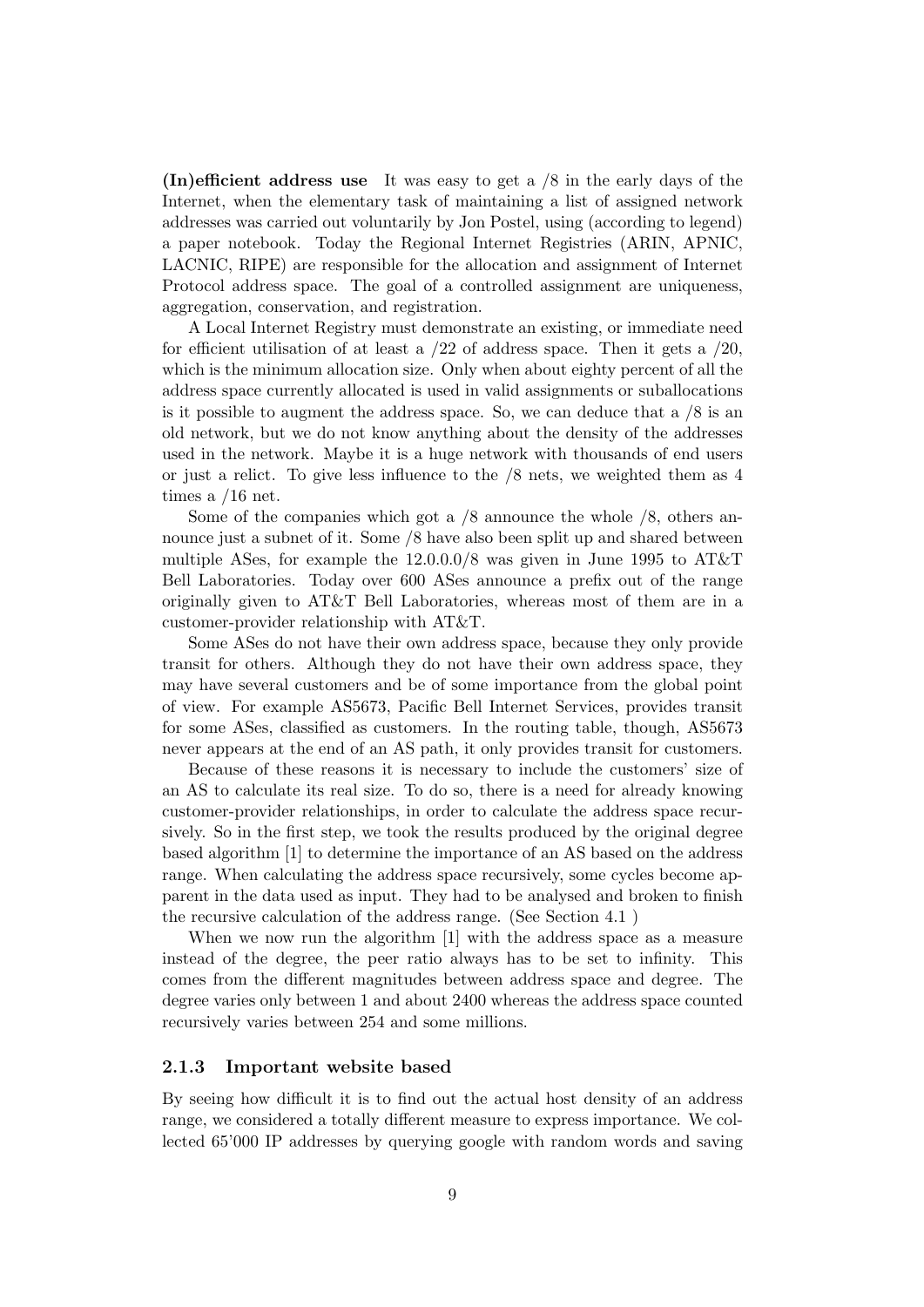the IP address of the top ranked website. Thus, the more important websites having an IP address belonging to a prefix of your ASes exist, the more important is your AS.

#### 2.1.4 Based on IP addresses of endusers

We were also interested in the ASes at which the endusers are located, and whether there is a correlation between the number of endusers and the number of hosted websites within the same AS. To count users in an AS, we used logs files (dated June 2002) with roughly 500'000 IP addresses of Gnutella users. This comes from the idea that an AS gets more important the more users are connected through it.

Because Gnutella is a very open protocol, IP addresses can be faked or internally-used address may be propagated. The number of addresses in the logs which were not routed was  $1\%$ . However, we assume that the percentage of faked addresses is quite low because there is no great motivation to do so.

## 2.2 Rank based

The rank based algorithm [2] constructs a directed graph out of the views from multiple vantage points. A single view is obtained from a routing table of a telnet or looking glass server. The relationships between the ASes may be interpreted differently from various vantage points. Then every node of every view gets a rank. The rank is assigned by a simple algorithm. Every leaf of the graph gets rank 1 and the leaves are removed. The leaves of the so remaining graph get rank 2 and are then pruned as well. This goes on as long as there are leaves. All nodes of the residual graph get the same rank. In a further step an N dimensional vector, where N is the number of vantage points,  $c(i) = (r_{i1}, \ldots, r_{ii})$ is assigned to every AS, where  $r_{ij}$  is the rank of AS i in the view j. To decide which type of relationship is applicable for two ASes the following heuristics are used:

Equivalence: Two ASes are said to be equivalent if the number of coordinates which are equal in the two vectors is greater than  $N/2$ . If they are joined by an edge, they are likely to be peers.

Dominance: Let  $l(i, j)$  refer to the number of coordinates where  $r_{ij} > r_{jk}$ . A vector  $c(i)$  is said to dominate  $c(j)$ , if  $l(i, j) > l(j, i)=0$ . The fact that  $c(i)$ dominates  $c(j)$  implies that AS i is a provider of AS j.

All edges not matching these rules are determined by probabilistic rules as follows:

Probabilistic equivalence:

$$
\frac{l(i,j)}{l(j,i)} \leq \delta_1
$$
, for  $\delta_1$  close to 2.

Probabilistic dominance:

$$
\frac{l(i,j)}{l(j,i)} \ge \delta_2
$$
, for  $\delta_2$  close to 3.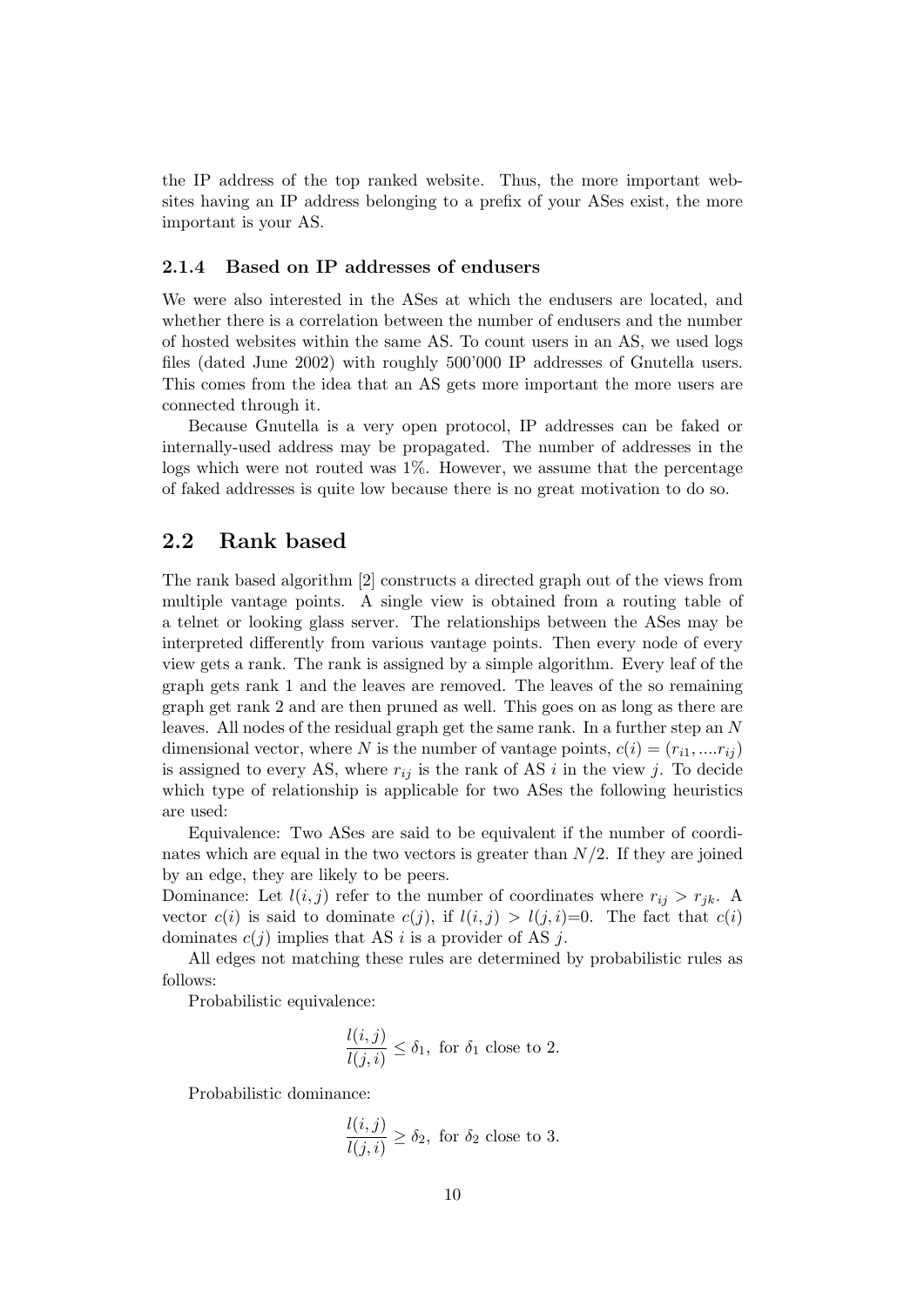Its recommend by the authors of [2] to choose the values of  $\delta_1$  and  $\delta_2$  as above. If none of these rules matches, then the relationship is not decidable.

#### 2.3 Registry

The fourth approach to find out about the relationships between the ASes is to read the information out of the Internet Routing Registries (IRR). About 10'000 of the 16'000 ASes have written some pieces of information about their routing policies. This gives you a much more complete view than you can ever reach with the routing tables from one router, or even several vantage points. However, the main problem is that the entries in the Registries are not always up to date (for some ASes, the last update was made in 1997), and there is no guarantee that these entries are complete or correct. This happens because the registries are mostly maintained manually and there is no regulation to update or enter your routing polices. Some ASes update them very well, because they use router configurations generated from these entries.

The entries in these WHOIS databases are entered in the Routing Policy Specification Language (RPSL) [11]. RPLS provides classes of records to save the policies or maintain information. We are interested in the data about the import and export statements. They can be found in the aut-num class. We used the databases of RIPE and RADB to gather the data.

The data out of the registry entry of AS A are interpreted in the following way: import: from AS B accept ANY

is interpreted as AS B is a provider, because as the import rule prescribes you only import all routes from your provider. Likewise,

```
export: to AS B announce ANY
```
means that AS  $B$  is a customer of AS  $A$ , according to the exporting rule telling that you only export all your known routes to your customer. Peerings are identified by the following entry

```
export: to AS B announce AS A
```
import: from AS B accept AS B

```
An AS A operating partial routing has an entry for its default provider B:
default: to AS B networks ANY
```
The statement default dominates over other relationships that would be inferred.

According to the exporting rule, you announce all your customer routes to your provider or peers. It can be written like the following statement as in the case for AS22:

#### export: to AS4302 announce AS22 AS5855 AS5303

AS5855 and AS5303 are customers of AS22. The customers of an AS can be collected in an AS-Macro. The name of a macro can be freely chosen. It may be written as in Table 2.3.

The AS macro announced the most to other ASes we interpreted as the macro containing the customers. Querying the database for AS-GLOBAL returns the output displayed in Table 2.3, which means that the listed members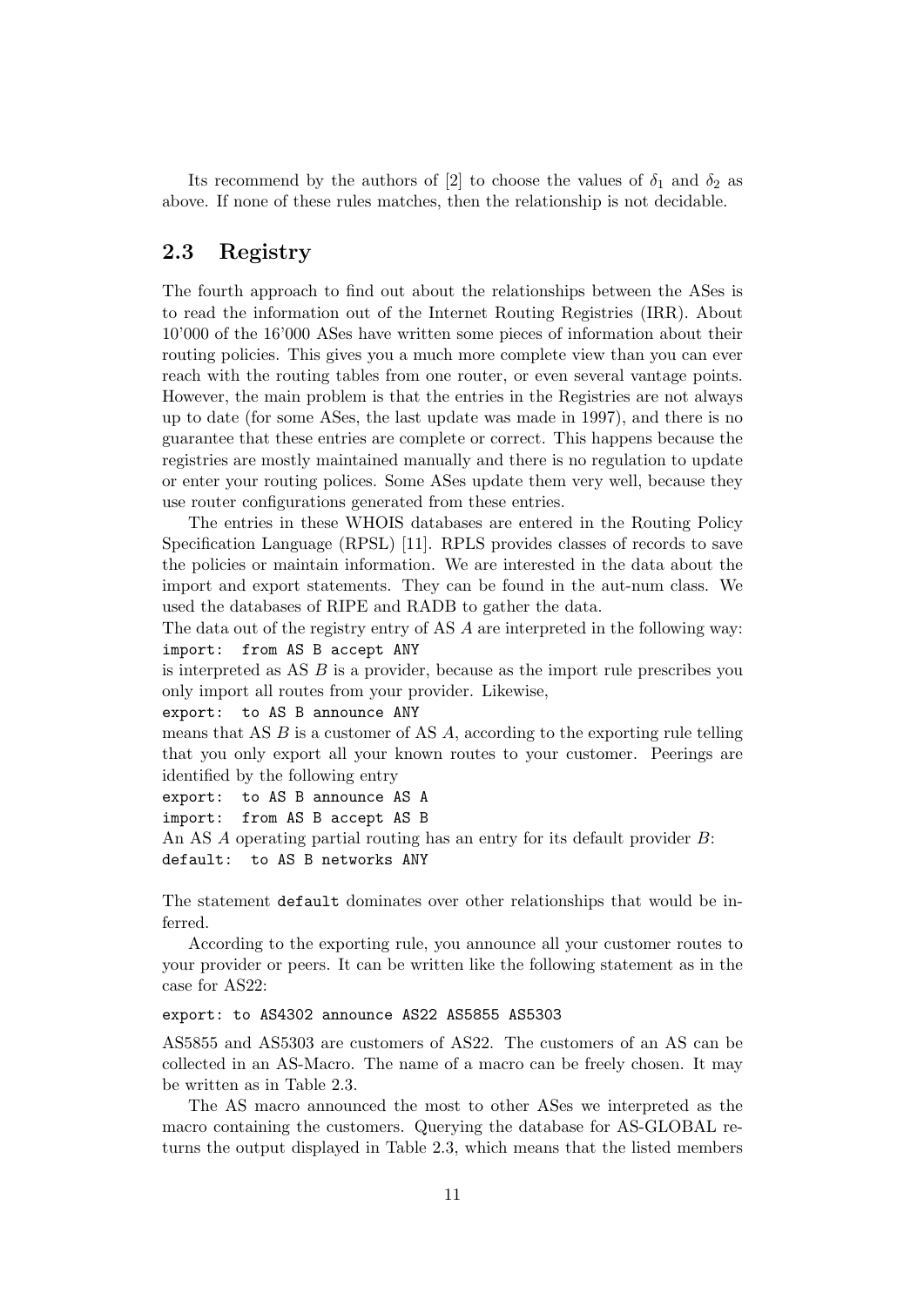export:to AS21409 announce AS-GLOBAL export:to AS8729 announce AS-GLOBAL AS-SWISS AS-NATIONAL export:to AS8387 announce AS-GLOBAL export:to AS8404 announce AS-SWISS AS-NATIONAL export:to AS8406 announce AS-GLOBAL

Table 2.1: Example for AS6730

are customers of AS6730. In this example one would lose data by only parsing

|                  | as-set : AS-GLOBAL                  |
|------------------|-------------------------------------|
|                  | descr : SUNRISE, TDC Switzerland AG |
|                  | descr : Customers with              |
|                  | global connectivity                 |
| members : AS3092 |                                     |
| members : AS3291 |                                     |
| members : AS5398 |                                     |
| members : As5426 |                                     |
| members : AS6730 |                                     |
|                  |                                     |

Table 2.2: AS-GLOBAL

AS-GLOBAL in Table 2.3, because the macro AS-SWISS contains additional customers. But parsing all macros announced to other ASes can lead to mistakes as well. The macro AS-NATIONAL, for example, contains only peers, see Table 2.3, so it should not be interpreted as a macro containing customers.

| descr : sunrise National (equal) |
|----------------------------------|
| peers in Switzerland             |
| descr : connected to AS6730      |
| members : AS513                  |
| members : AS559                  |
| members : AS3291                 |
| members : AS3303                 |
|                                  |

Table 2.3: AS-NATIONAL

The registry entry is also parsed for the occurrence of macros like AS-PROVIDER, AS-TRANSIT, AS-PEERS, AS-CUSTOMERS, which can be quite fruitful. To decide, in the case of nested macros, whether it is a direct or indirect customer, there needs to be a check in an undirected graph which represents all possible connections in the routing table.

Very recently, it came to our attention that the paper of G. Siganos and M. Faloutsos [7] also describes an approach of parsing the registry. Their main goal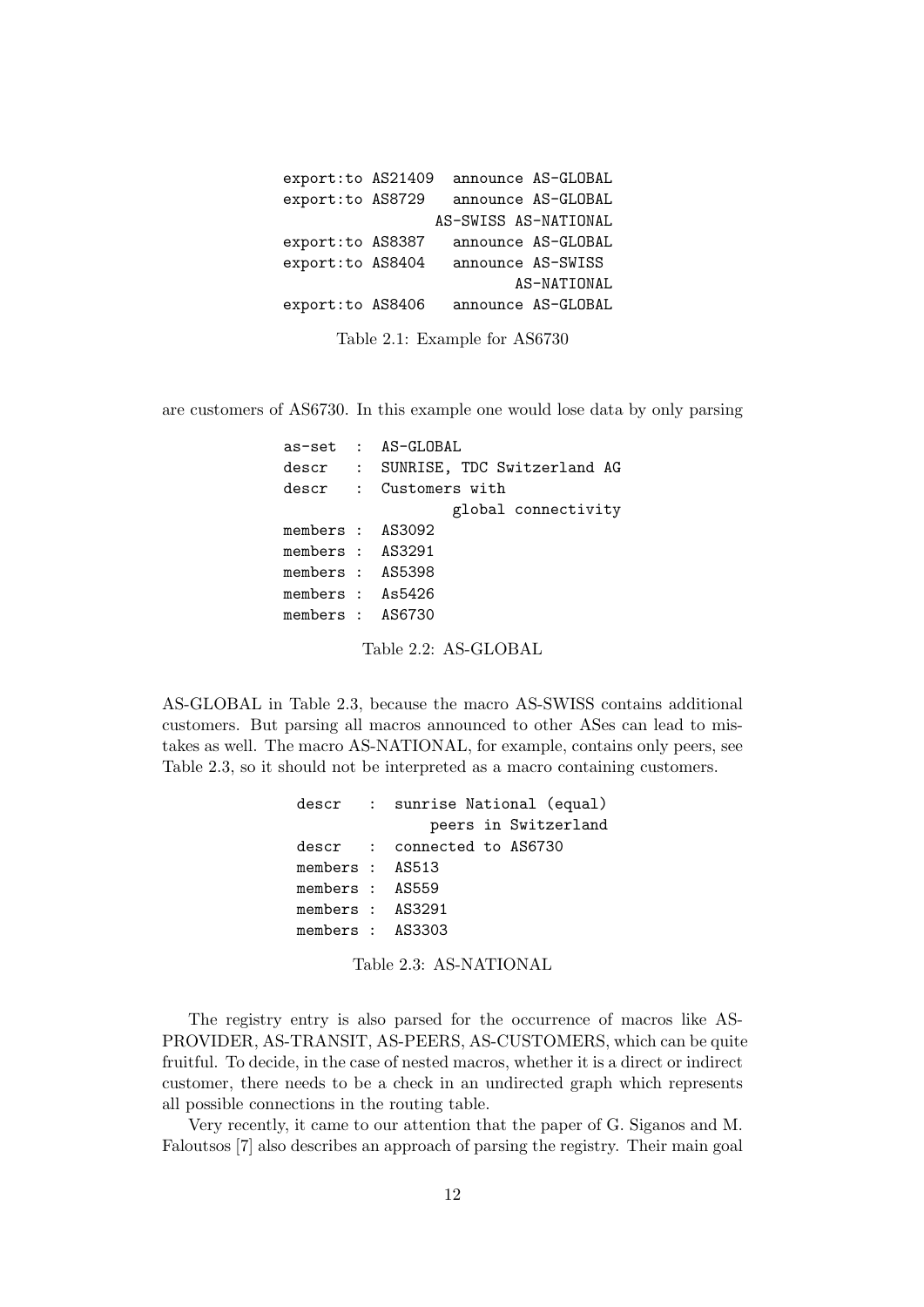is to quantify the quality of current Internet Routing Registries. They identify common mistakes and problems in IRR registries. But they also inferred the relationships between ASes.

# 2.4 The Simplified Robban Tool

A very simple idea to infer the type of relationships between ASes is only looking at the last two ASes of a path and considering only paths consisting of at least three ASes. The last AS in the path is considered a customer of the next to last AS. The occurrences of every pair are counted from the routing tables seen at Oregon Exchange BGP Route Viewer. Only pairs that are seen at least three times are considered, otherwise the pair is not relevant. We can deduce a peering relationship if there are pairs where AS A provides transit for AS B and AS B is providing transit for AS A as well. The original idea for this tool comes from the website netlanis.org [8], where the implementation is more complex than in the version described above. They fix the highest occurrence of a link, where the considered AS is the last AS in the path, as a customerprovider relationship. Then they compare the ratio between the highest and the second highest occurrence of a link and deduce from this ratio whether it is a provider-customer relationship too or a peering. Then the second highest occurrence is compared to the next smaller one and so on. Once deduced a peering, all smaller occurrences of links will be classified as peerings as well.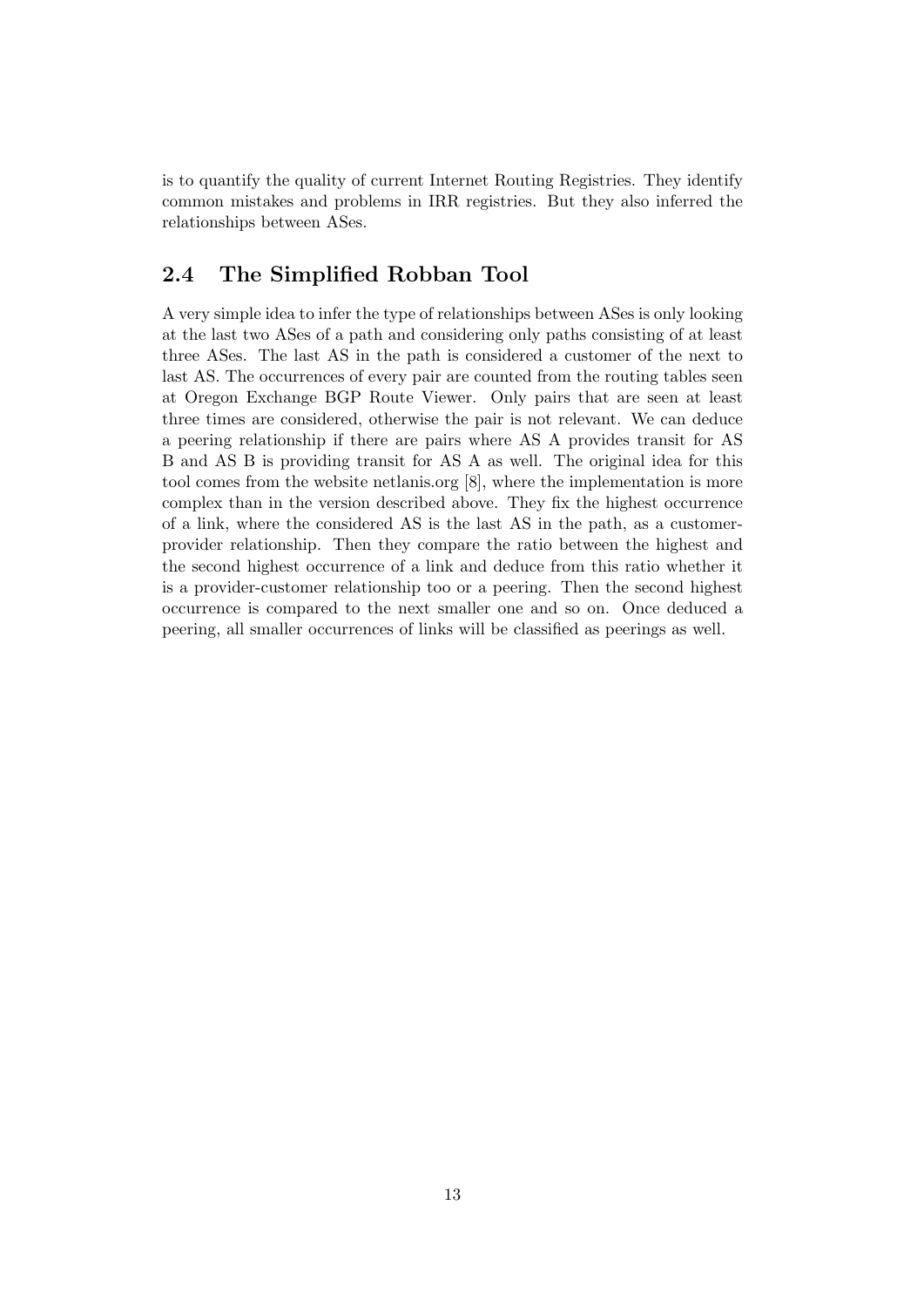# Chapter 3

# Results

In this Section, we provide an overview of the results of all the algorithms discussed. We mention advantages and disadvantages of every approach.

A general difficulty is that all algorithms, however simple or complicated they are, are dependent on a parameter to express a ratio. How to tune this ratio has to be found out by looking at examples and observing when they are interpreted correctly. This means you already need some information about some ASes to set your parameter, and tuning the parameters shows that the percentage of peerings can change considerably.

In Table 3 we see the percentage of peerings produced with different algorithms and the total number of relationships seen by this approach. In this comparison, siblings are counted to the peerings. The rest of the relationships are therefore customer-provider relationships. For the degree and rank based algorithms, the results are averaged over 10 runs. For algorithm [2], we took the results published on their website [3] and we also ran the algorithm with the code they provided us, once with the recommended  $\delta_1 = 2, \delta_2 = 3$  and again multiplied by a factor of 100. The factor 100 was chosen to achieve a clear effect and an upper limit. There is an upper limit where the parameters still can rise, but do not produce any more effect. This shows how much the percentage of peerings can vary by change the parameters. When talking about the percentage of peerings, it depends so much on which subgraph of the complete internet graph you are watching. The registry can identify local peerings between small ASes whereas all algorithms using routing tables do not even see a connection.

## 3.1 Valley-free path

In this section, we look at the results of every variant of the approach which assumes that all paths are valley-free. We find that for every consideration of importance errors arise. If you are an AS providing web-content, you probably do not care about huge address space as peering criteria, but you are interested in peerings with ASes where the readers of your websites are located. So the reason how you choose your providers and peerings do not only depend on the address space or the degree of an AS. Thus, the complexity of peering decisions can not be mirrored by one general definition of importance. Every weighting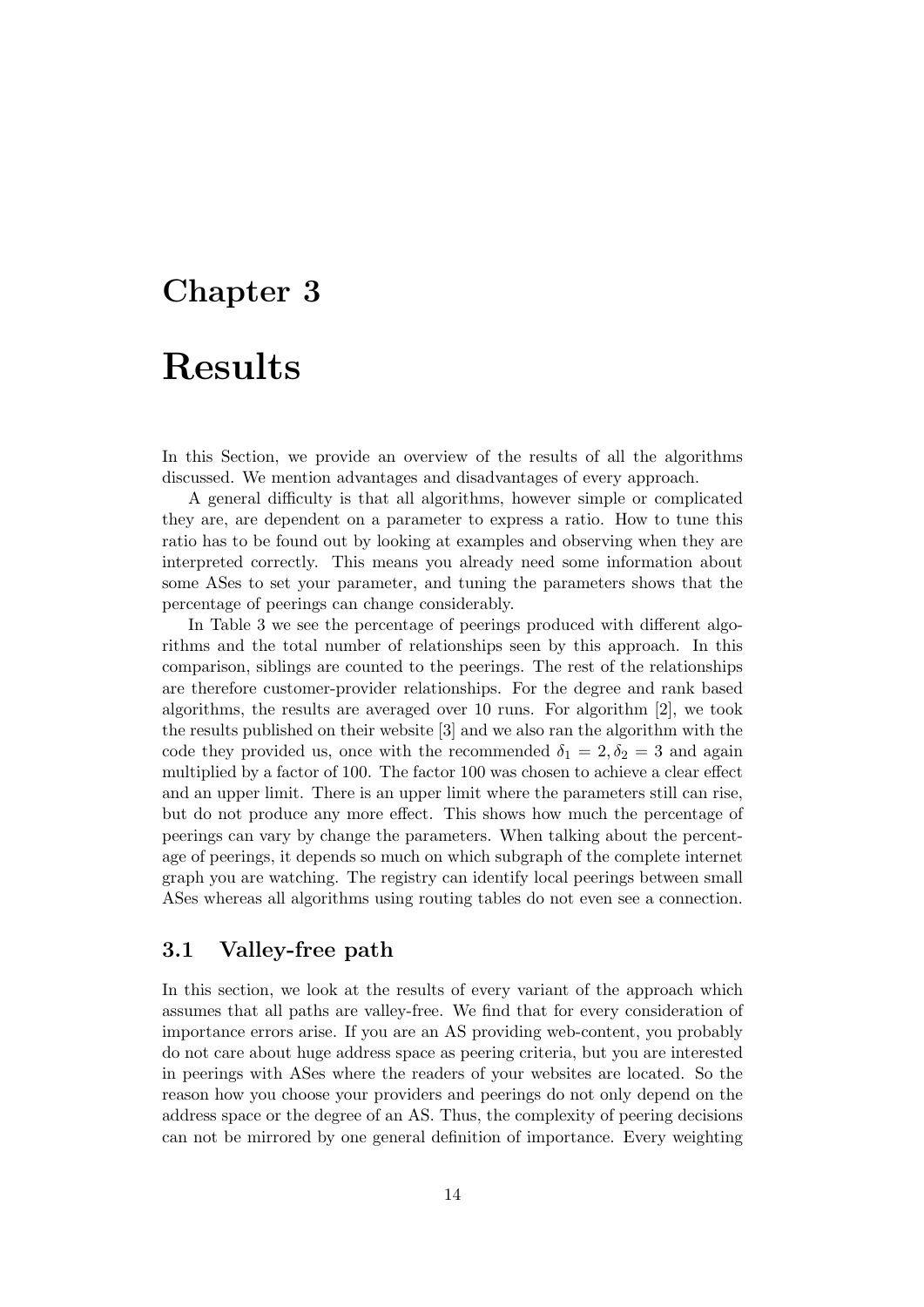| Algorithm                                 | Peers    | Total    |
|-------------------------------------------|----------|----------|
| Degree (see $2.1.1$ ) $R=60$              | 7.2%     | 33636.66 |
| Degree (see 2.1.1) $R = \infty$           | 7.98%    | 33636.66 |
| Addressspace based 2.1.2                  | 7.38%    | 33636.66 |
| Website based see 2.1.3                   | 7.34\%   | 33636.66 |
| Endusers based see 2.1.4                  | 7.36%    | 33636.66 |
| Rank 2.2 website                          | 4.03 $%$ | 34299.2  |
| Rank 2.2 $\delta_1 = 2, \delta_2 = 3$     | 1.41\%   | 34814.5  |
| Rank 2.2 $\delta_1 = 200, \delta_2 = 300$ | 3.86%    | 34646.7  |
| Registry see 2.3                          | 47.89%   | 77261    |
| Robban Tool 2.4                           | 0.51%    | 30428    |

Table 3.1: Percentage of Peerings

The Total expresses the number of all connections seen by an algorithm, for the valley-free path approaches averaged over 3 runs, for the rank based approaches over 10 runs

mechanism leads to a different ranking of the ASes. Tables 3.1.3-3.1.3, showing the top five providers for each approximation of importance, illustrate this effect.

#### 3.1.1 Degree based

The assumption that the degree correlates with the importance of an Autonomous System in the global hierarchy of ASes may be problematic for the following reasons. A transit AS may have few, but important providers and peers. The customers of this AS may use private AS numbers or an internal routing protocol, so they will not be seen at all in the BGP routing tables.

The input data for this algorithm are gathered by a route collector which receives all routes of peering ASes. These neighbors of the route collector announce all their peer routes to the route collector as well. According to the exporting rule, peer routes are not announced to other peers or providers, so most peerings are only seen locally. An AS with lots of peers cannot be distinguished from an AS with few peers, because the peerings do not influence the degree of the AS seen by the algorithm, except for the ASes directly connected to the route collector.

There is also a difficulty in fine tuning the ratio R in [1]. The value R has been set to 60. The more BGP routing tables you have, the less important is the choice of R (can be set to infinity then). This is because we can eliminate an AS pair from having a peering relationship if the AS pair appears in any BGP routing table as having a transit relationship.

The advantage of this algorithm is that it infers siblings, so we get a more specific analysis. Reducing a sibling to a peer can hurt the exporting rule.

In Table 3.1.1, the results of this algorithm (using  $R = 60$ ) during half a year are displayed. We can see the number of appearing ASes and the number of connections rising over time.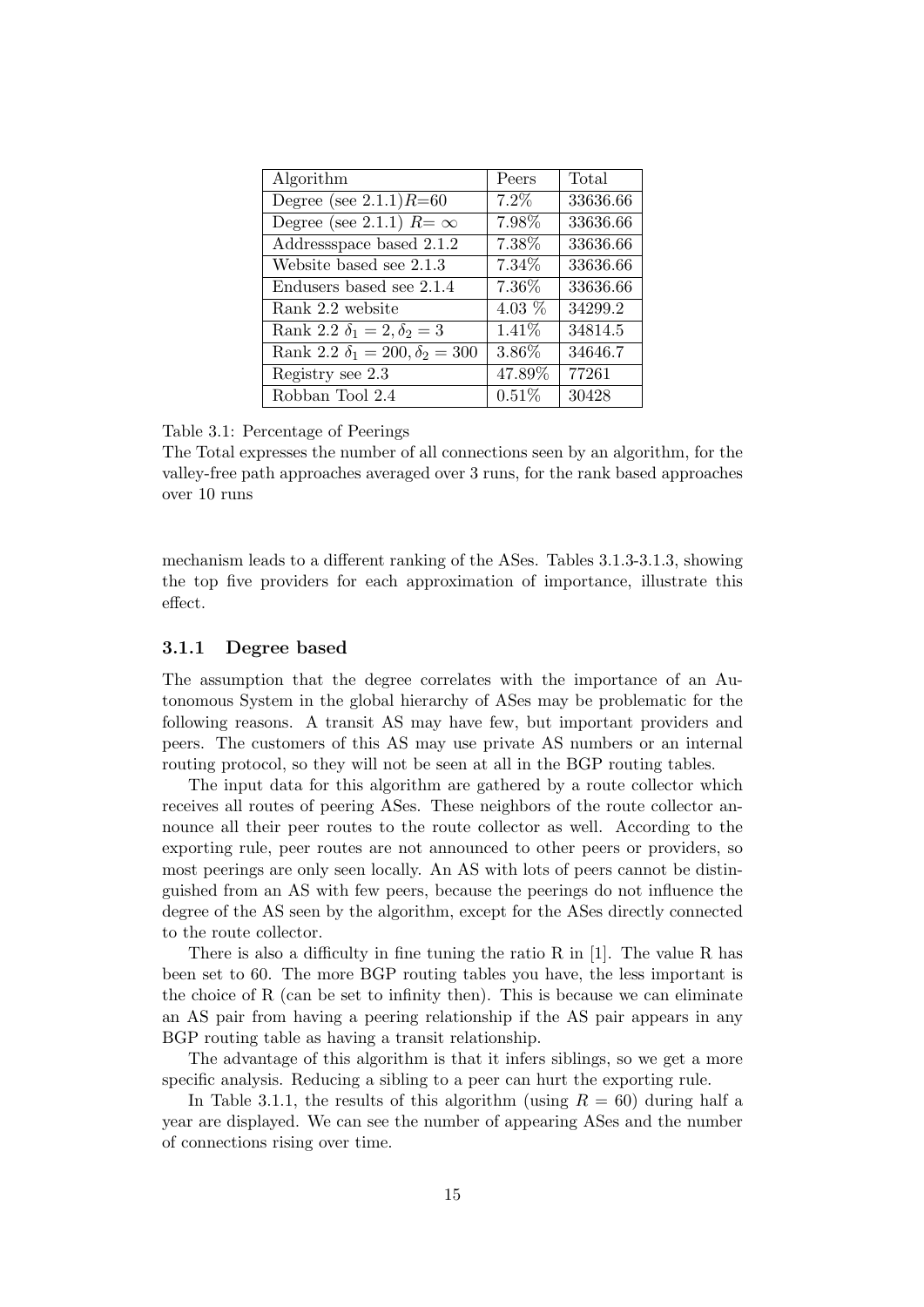| Total | Peers | Percentage | ASes  | Date     |
|-------|-------|------------|-------|----------|
| 34154 | 2617  | 0.0766235  | 16540 | 20031229 |
| 33512 | 2365  | 0.0705717  | 16375 | 20031128 |
| 33244 | 2288  | 0.0688244  | 16320 | 20031113 |
| 32623 | 2163  | 0.0663029  | 16221 | 20031029 |
| 32850 | 2280  | 0.0694064  | 16132 | 20031015 |
| 32182 | 2019  | 0.0627369  | 16019 | 20030930 |
| 31328 | 1657  | 0.052892   | 15888 | 20030902 |
| 31111 | 1609  | 0.051718   | 15829 | 20030818 |
| 30584 | 1422  | 0.0464949  | 15742 | 20030804 |
| 30345 | 1384  | 0.0456088  | 15658 | 20030721 |

Table 3.2: Results of algorithm [1]

#### 3.1.2 Address space based

The results produced by the algorithm using the new input do not differ so much from the algorithm using the degree: less than 3% of the relationships change. And the new results show no drift towards more correctness. The number of improvements and the number of changes for the worse are about the same. For AS3303, more peers are correctly recognized, whereas for AS4589, the peers wrongly become customers. The shift of the ASes in the ranking causes these changes. AS4589 had lots of wrongly interpreted customers before, so they were all counted to AS4589's address space which makes the AS more important, and so the old peers become customers. The problem is that old mistakes are carried over and, of course, new mistakes may be generated when giving too much or too little influence to an AS due to the difficulty in assigning the used address space.

#### 3.1.3 Important IP addresses based

In this section the results of the important websites, see 2.1.3, and the IP addresses of the endusers, see 2.1.4, are summarized, because the arising problems are very similar.

Compared to the results of the degree-based approach, the main difference is that there are over 10'000 ASes to which no IP address out of our sample belongs to. Since we have no information about them, they are all weighted equally. There are a lot of ASes not belonging to ISPs, but to companies which neither host websites nor sell Internet access to endusers. ASes that only provide transit for other ISPs, but have no endusers or websites within their address space are not considered as being important which is the same problem when looking only at the address range. To mention an example of what goes wrong, the peerings of AS8210 (Teleonor backbone) disappear and instead AS8210 becomes the provider. This happens because AS8210 has no important website nor gnutella users. There are only five smaller prefixes announced by this AS number. In most cases AS8210 is located next to AS2119. AS2119 (Teleonor internet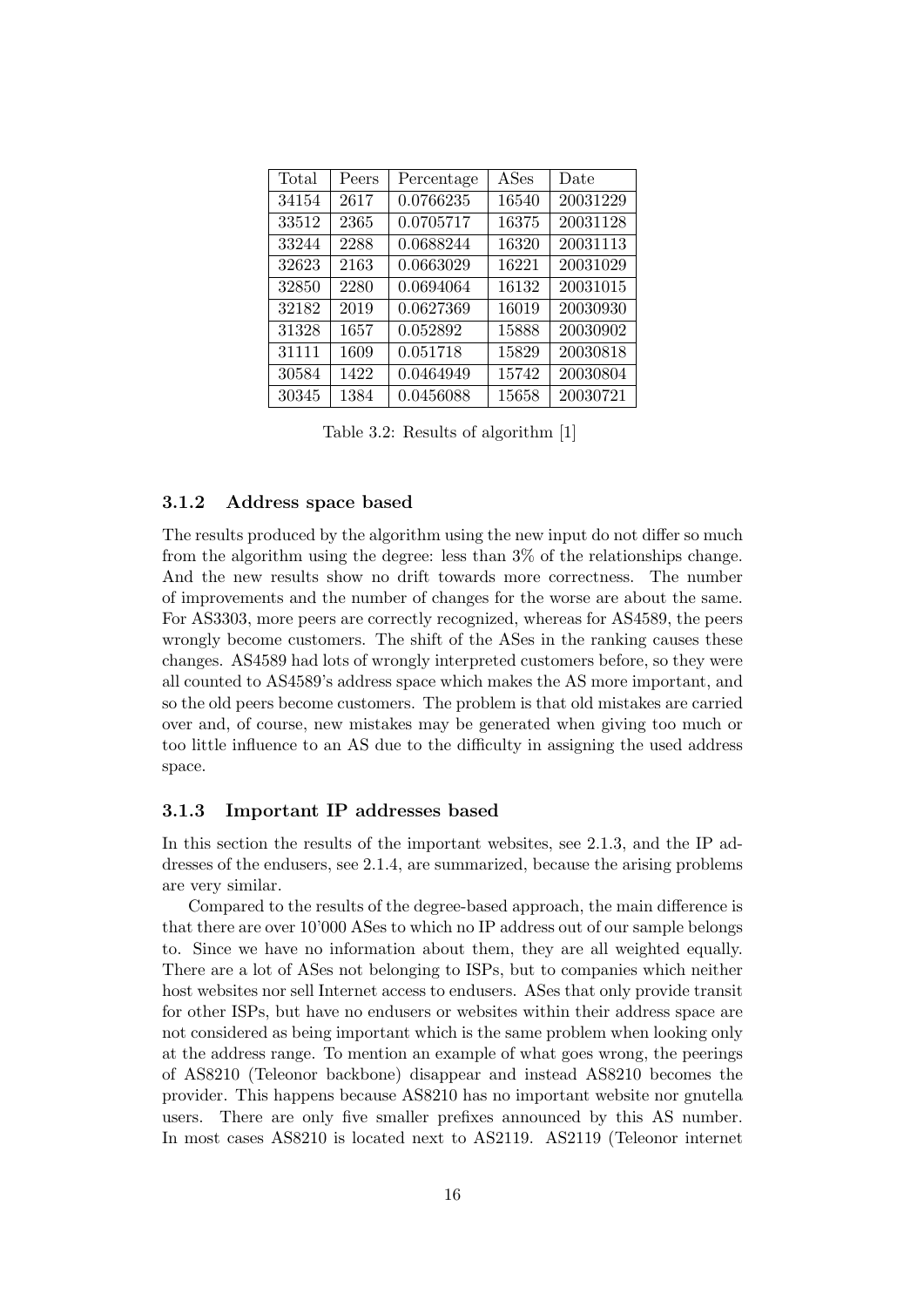access) announces a large addresspace where we find some important websites and gnutella users. So, AS2119 always becomes the top provider and according to the valley-free path rule, a peering can only be with the top provider. This means that AS8210 no longer can be interpreted as a peer. When considering the degree of the ASes, AS8210 has degree 205 and AS2119 degree 5.

| ASnumber | ASname       | Degree |
|----------|--------------|--------|
| 701      | <b>UUNET</b> | 2382   |
| 1239     | Sprintlink   | 1770   |
| 7018     | AT & T       | 1627   |
| 209      | Qwest        | 999    |
| 3356     | Level 3      | 968    |

Table 3.3: Number of Degree, date 2003/11/28

| ASnumber | ASname    | Addresspaces |
|----------|-----------|--------------|
| 568      | DISO-UNRA | 72,625,925   |
| 3356     | Level 3   | 44,663,587   |
| 701      | UUNET     | 35,453,551   |
| 7132     | SBC       | 30,510,764   |
| 7018     | AT& T     | 28,520,584   |

Table 3.4: Top five ASes according to addressrange

| ASnumber | ASname              | Users |
|----------|---------------------|-------|
| 1668     | AOL                 | 88631 |
| 3320     | Deutsche Telekom AG | 30330 |
| 7018     | AT&T                | 25004 |
| 7132     | SBC                 | 24004 |
| 22909    | Comcast Cable       | 14427 |

Table 3.5: Number of Gnutella Users per AS

| ASnumber | ASname                 | <b>Sites</b> |
|----------|------------------------|--------------|
| 2914     | Verio                  | 2001         |
| 13749    | Everyones Internet     | 1457         |
| 11305    | Interland Incorporated | 896          |
| 3356     | Level 3                | 719          |
| 701      | <b>UUNET</b>           | 677          |

Table 3.6: Number of Websites (total 65'000 collected)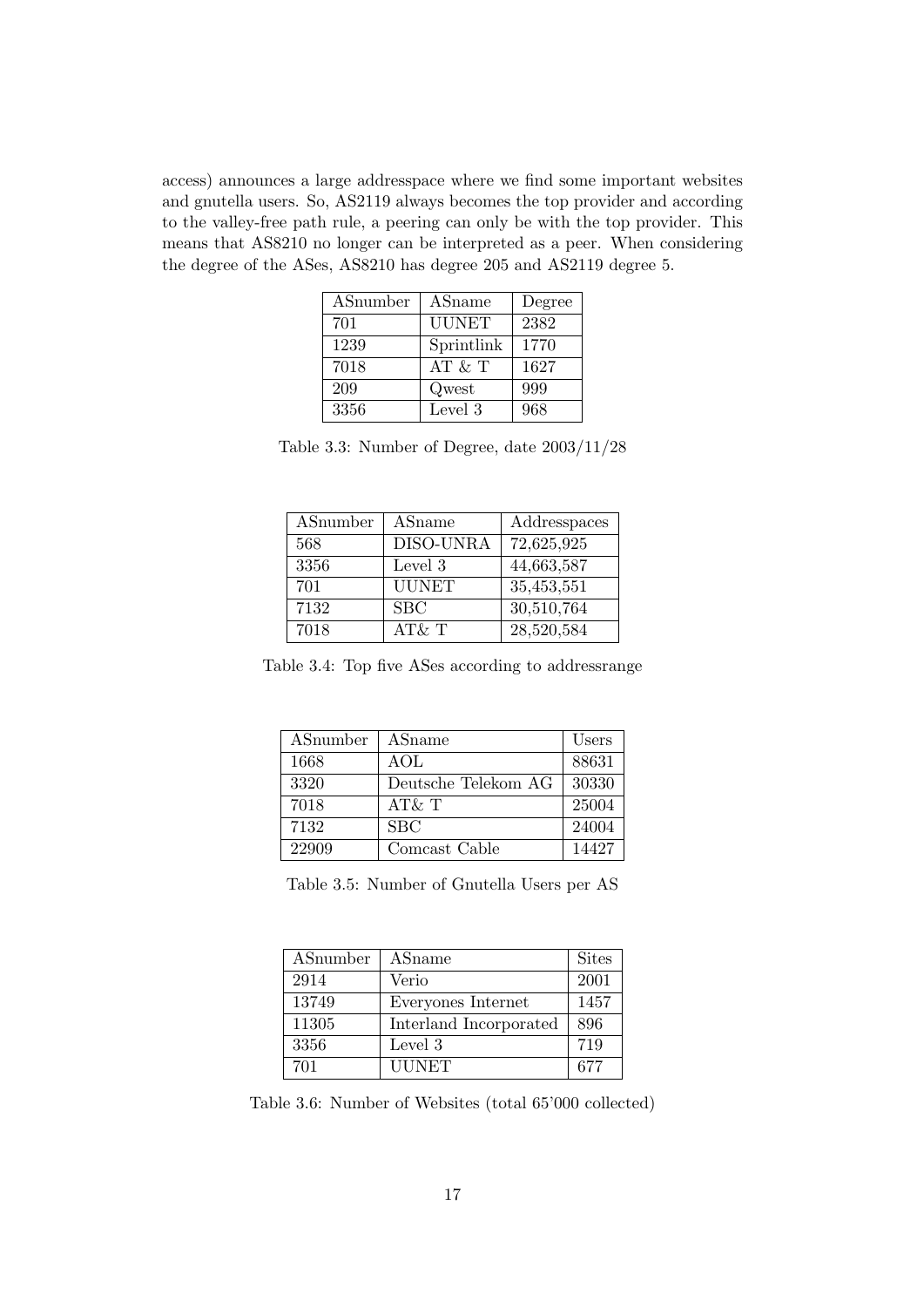#### 3.2 Rank based

The rank-based algorithm sees more connections thanks to multiple vantage points. But the total number of peerings seen is higher when using algorithm [1], although algorithm [2] has multiple vantage points and so theoretically could see local peerings. Table 3.2 shows the number of all connections seen by both algorithms, the number of connections interpreted as peerings from both algorithms and the number of customer-provider relationships which they have in common (siblings are considered as peers for this comparison). The number of relationships interpreted as peerings from algorithm [1] and algorithm [2] is quite low.

The largest difference of the results taken from the website [3] compared to the algorithm [1] is the number of peerings, interpreted as customer-provider relationships by the rank-based approach. This is the case for ASes with open peering policies directly connected to the routecollector like AS3303, AS12956, AS3257. ASes tend to be more liberal for peerings abroad, so both parties can save transit cost, and they do not compete with each other, because their customer are from different regions. Thus, small ASes can have peerings with bigger ASes. Algorithm [2] is error-prone in theses cases, because of the different ranks assigned to ASes not in the same stage. (See Section 2.2). The algorithm [2] is better in peerings between bigger ASes like AS701 (UUnet), AS3356 (Level 3), AS1290 (SprintLinkBackbone).

| Common links | Peers | Cust.-Prov. | Date     |
|--------------|-------|-------------|----------|
| 32634        | 423   | 29653       | 20031229 |
| 28660        | 143   | 27634       | 20031128 |
| 32094        | 401   | 29302       | 20031113 |
| 31576        | 434   | 28918       | 20031029 |
| 31649        | 430   | 28850       | 20031015 |
| 29915        | 373   | 27800       | 20030930 |
| 27665        | 131   | 26754       | 20030902 |
| 30362        | 287   | 28433       | 20030818 |
| 30260        | 260   | 28351       | 20030804 |
| 29842        | 268   | 28026       | 20030721 |

Table 3.7: Common Connections of algorithm [1] and algorithm [2]

### 3.3 Registry

In this Section, we list problems which complicated the interpretation of the registry entries.

Several ASes always accept ANY for simplicity and for independence of macro name changes of the neighbouring ASes. When generating filters out of this information, routes announced by mistake will not be detected. This "accept ANY" also leads to misinterpretation because all their peers and customers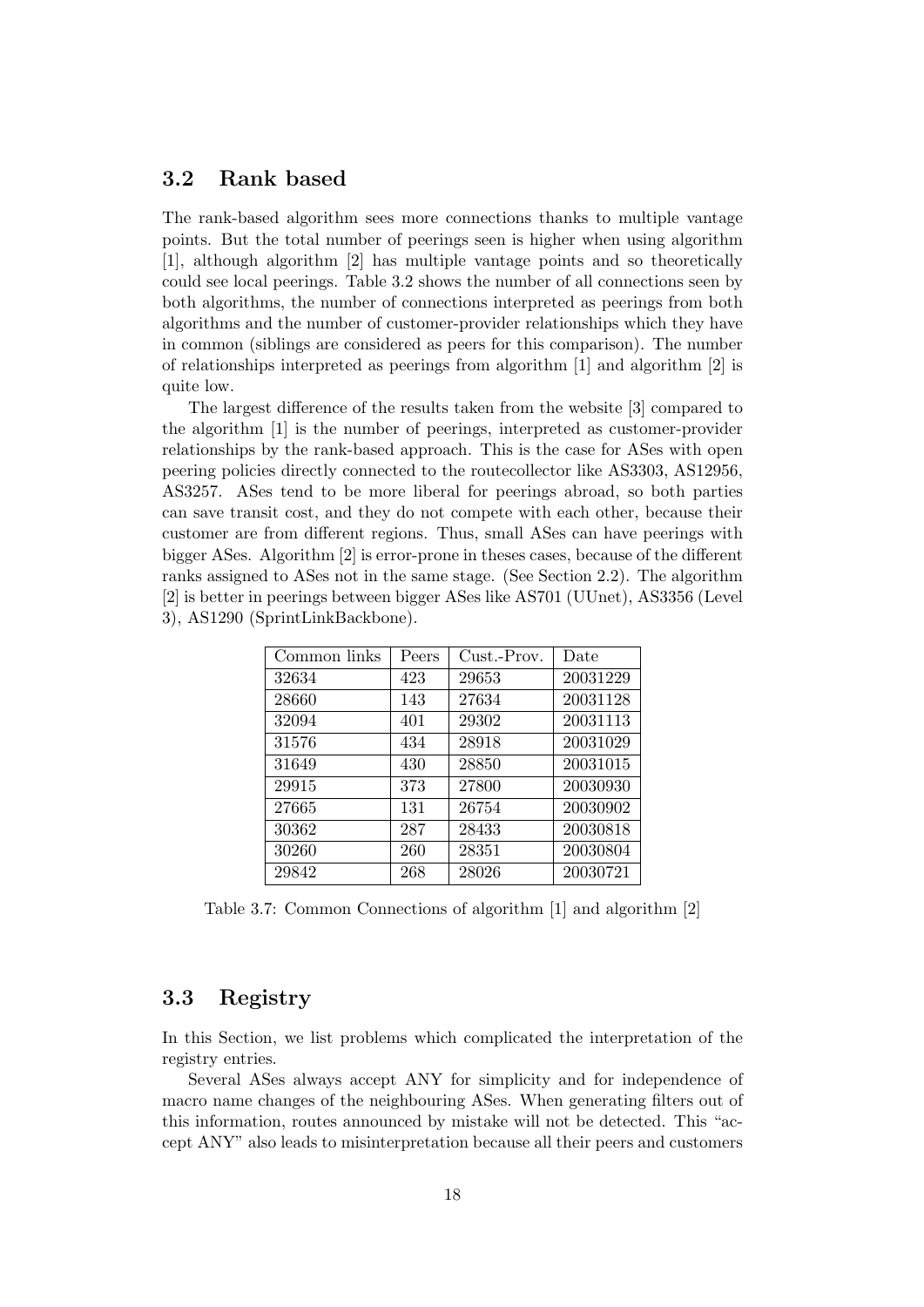may be interpreted as providers. When announcing ANY to the customer it is possible to detect the conflict. For peers, there is still a chance to find a conflict when seeing the registry entry of the other AS. But in case there is no policy entry for the other AS, we have no control mechanism.

> import: from AS2818 accept ANY import: from AS6728 accept ANY import: from AS8406 accept ANY import: from AS9191 accept ANY import: from AS16353 accept ANY import: from AS20915 accept ANY import: from AS13005 accept ANY import: from AS5587 accept ANY import: from AS25108 accept ANY import: from AS12621 accept ANY

Table 3.8: accept ANY from everyone

The statements below, see Table 3.3, lead to the decision of peers, although AS701 is the customer. With some additional knowledge about the top ten providers on the world, such mistakes would not happen.

One could get much better results out of the registry when not just parsing, but being able to understand the context. An example:

or

| AS8437 |                          |  |
|--------|--------------------------|--|
|        | $remarks:$ ---------     |  |
|        | remarks: Peerings NIX    |  |
|        | remarks: --------------- |  |

A human would immediately understand the remark, but because everybody is free how or whether at all to write remarks, it is impossible to understand all possible remarks just by parsing.

In the registry, there are data about inactive ASes as well. Some ASes have changed the AS number, but the old entry has not been deleted.

When looking at routing tables, peerings are only seen locally. But when looking at the Registries, you get information about all ASes who have an entry. So we get a much higher percentage of the number of peerings. There are over

| import: | from AS701   | accept AS701    |
|---------|--------------|-----------------|
| import: | from AS14677 | accept AS14677  |
| export: | to AS701     | announce AS7046 |
| export: | to AS14677   | announce AS7046 |

Table 3.9: One-sided entry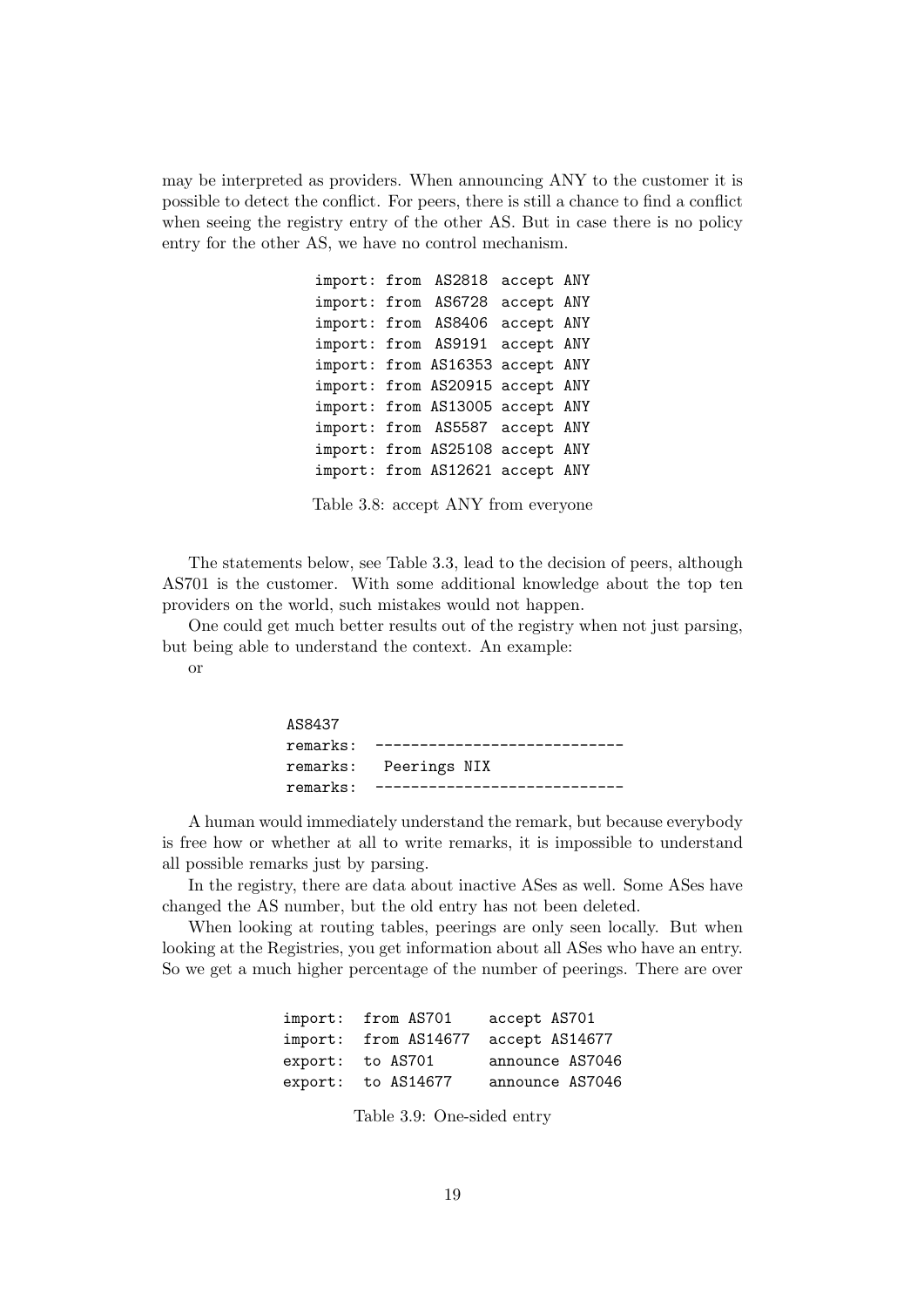```
remarks:Peers:pref=80,Transit:pref=200
remarks:AS112 Project:
import :from AS112 action pref=80;
                        accept ANY
export :to AS112 announce AS-BIT
remarks: SurfNet:
import :from AS1103 action pref=80;
                        accept ANY
export :to AS1103 announce AS-BIT
```
30'000 peerings registered in the Registry that are not seen in the routing tables used to run the algorithms. Either they are legacy entries or it is a local peering that can not be seen by the other algorithms. For example AS1257 peers with AS16245, which can be verified by the looking glass server of AS1257.

| Compared:    | Reg./Alg.[1] | Reg./Alg.[2] |
|--------------|--------------|--------------|
| Common Links | 30285        | 31257        |
| Peerings     | 1736         | 671          |
| Cust.-Prov.  | 26972        | 26996        |

Table 3.10: Comparison of the registry to algorithm [1] and algorithm [2], December 2003

We present a comparison of the results from the registry and algorithm [1] and algorithm [2] in Table 3.3. The authors of the paper [7] stated that 83% of the relationships inferred are identical with results produced by the algorithm [1]. It should be said that they also inferred siblings. It is a nice idea to infer siblings. But only looking at the entry of one AS announcing and accepting ANY from its neighboring AS is not very reliable, because many ASes enter this for their provider as well.(e.g. (AS25899, AS701), (AS25899, AS2914), (AS25899, AS7911), (AS28973, AS701), (AS29748 ,AS701), (AS30107, AS4323)) For ASes mutually announcing ANY and accepting ANY the chance is higher that they act as siblings, but it does not necessarily mean that they are in a sibling relationship.(e.g. AS30916, AS12713). On the other hand, there may be siblings out there which we do not detect, because their route announcements look like peers.

#### 3.3.1 Customers

Compared to other approaches, lots of customer-provider relationships are not cataloged in the Registry. The number of customers not seen exceeds 10'000 which is over  $30\%$  of all customer-provider relationships seen by the other algorithms. The number of missing edges is so high because important ASes are missing a policy entry in the registry, namly AS1 (Genuity), AS701 (UUNET) and AS1239 (SPRINT), AS7018 (AT& T), AS209 (Qwest). They have no entry in RADB nor RIPE, so these ASes would add hundreds of customer-provider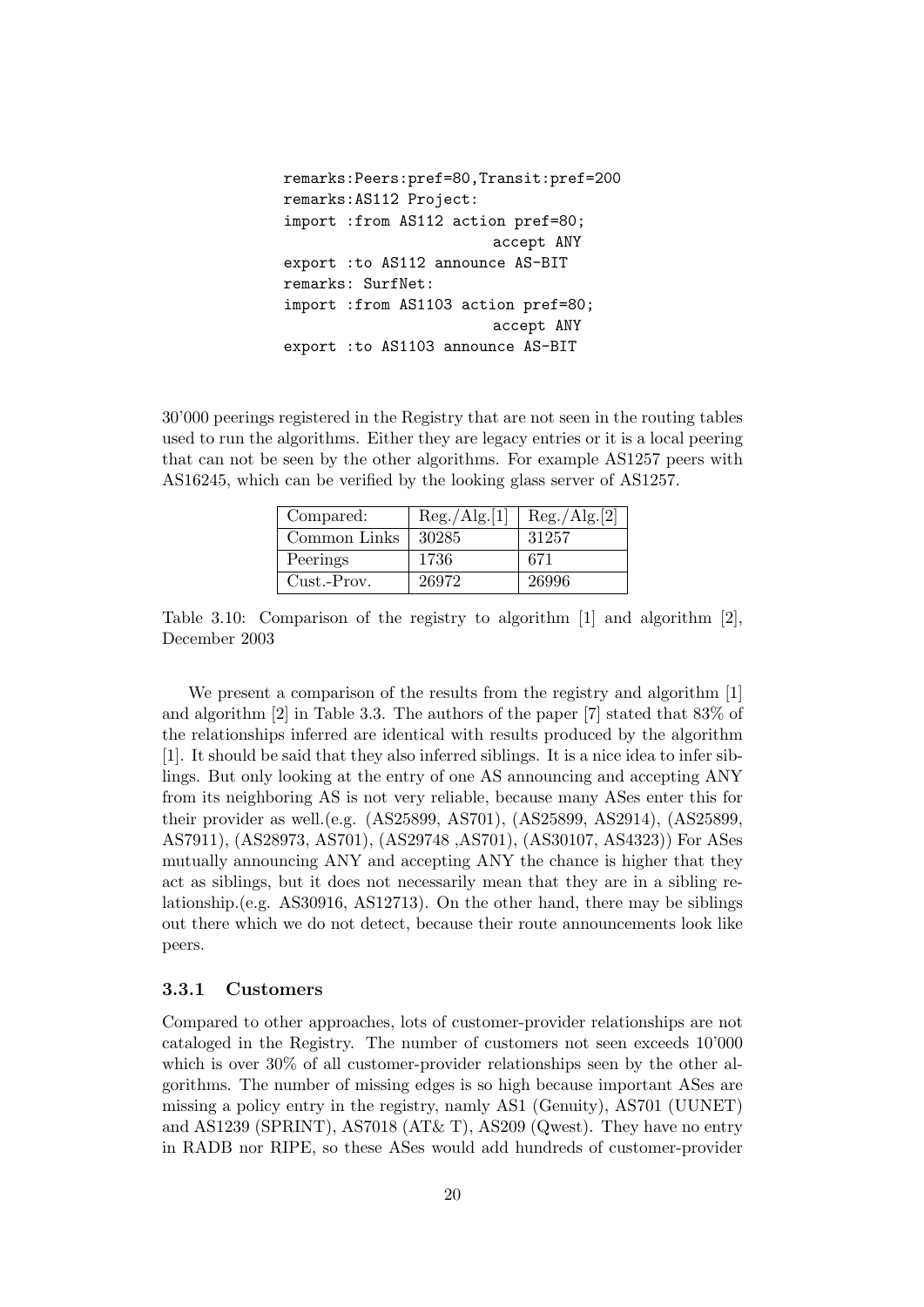relationships. On the other side, over 10'000 customer-provider relationships are found by the registry for which no other algorithm even sees a connection there. When only looking at results where the registry-entries of both ASes implicate the same relationship, the number of customer-provider relationships gets a factor 10 smaller. When querying sh ip bgp regex AS A AS B on some route servers, there is no connection seen. This seems to be legacy entries or backup providers which are only used in case of failure of the connection to the main provider, so they are normally not seen in the global routing table in most cases. AS1755, EBONE, was shutdown on 2nd of July 2002, but there are still 25 former customers who seem to have not updated their registry entry since then.

# 3.4 The Simplified Robban Tool

The Robban Tool identifies only 0.5% peerings. Only looking at the last two ASes and dropping paths seen less than three times reduces the total numbers of connection. When comparing with other approaches, we see that most of the missing connections are peerings. About 95% of the relationships inferred are identical with other approaches. This implementation has its weekness in finding peerings, which could possibly be improved by collecting data from several vantage points.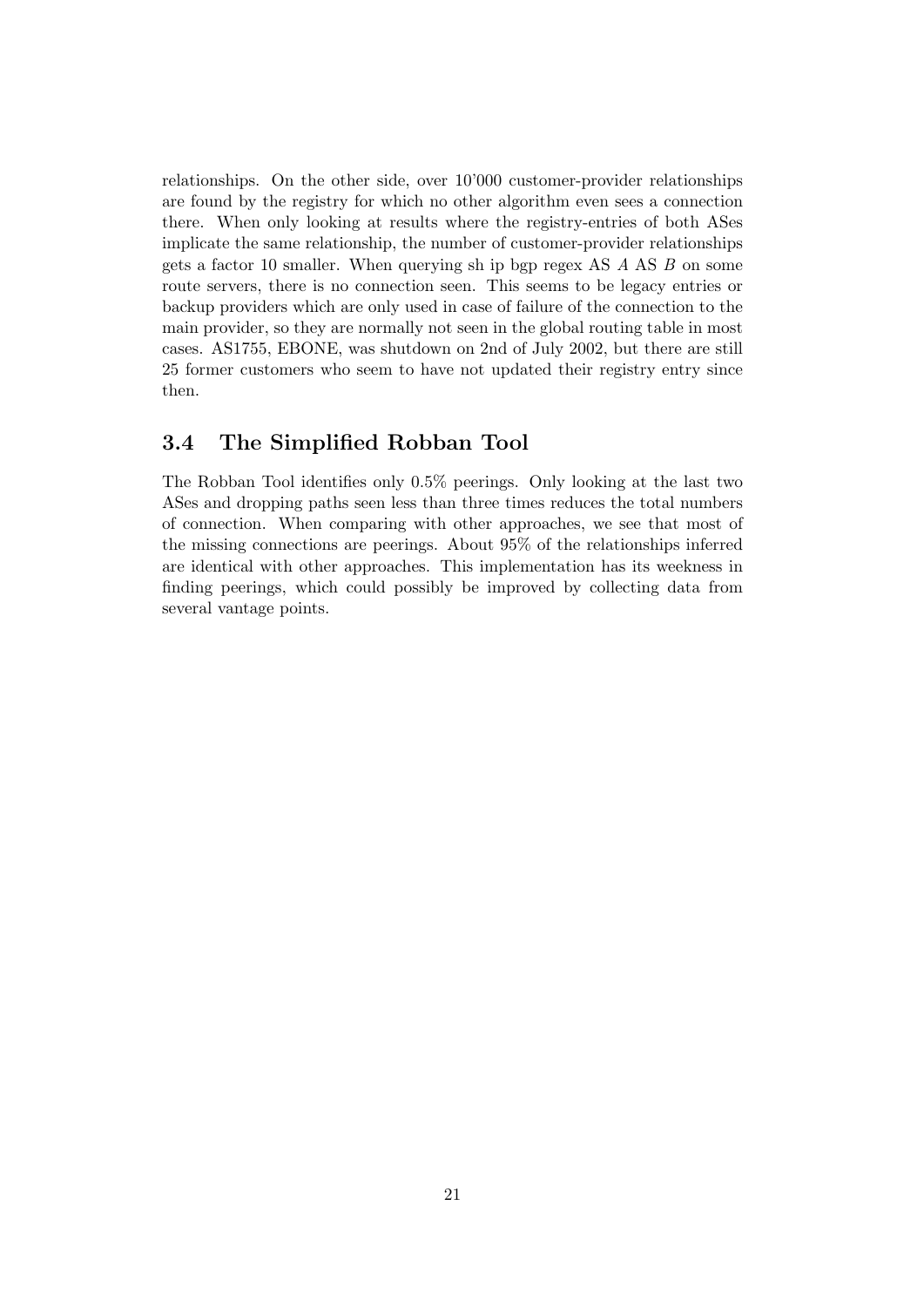# Chapter 4 Problems

In this Section, we mention reasons why problems arise for all algorithms. Finding an perfect abstraction from reality is impossible and therefore some misinterpretations occur. If the IRRs would be as accurate as wanted by Georgos Siganos at Nanog [7], it would be possible to construct a graph far completer and more precise than any algorithm could do. We join his demand to practitioners and the related authorities to maintain and use more the IRRS.

# 4.1 Cycles

When AS  $B$  is classified as a customer of AS  $A$  and AS  $C$  is classified as customer of AS B and AS A is a customer of AS C again, then we found a cycle. It normally makes no sense to be the customer of an AS that is a customer of your customer. There are exceptions where it makes sense from the business point of view. If a big provider wants to enter a new market, it becomes customer of a smaller local AS to get connectivity to the new market. They do not want to set up a peering, because many other local ASes of similar size would then also like to have a peering with the new important AS. But there is no interest to make all your paying customers to peers. This is the point where every algorithm comes to fall, because the assumption of a customer-provider relationship is somehow based on the magnitude of an AS, or its position in the global graph. That a very important AS is customer of a smaller and lower AS in the global hierarchy is not accounted for in these algorithms and thus produces a customer-provider relationship.

# 4.2 Tier one providers

Wenn man nun die vier Approaches [1], [2], 2.3 und 2.4 betrachtet, stellt man fest, dass nur AS701 und AS11537 von allen einheitlich als Tier one identifiziert werden. Der Registry Ansatz identifiziert über 300 Tier ones, das ist weit mehr als realistisch. Dieser Fehler geschieht einerseits wegen Exchange Points, die ANY zu allen andern announcen, was sie als Provider klassifiziert. Beispielsweise AS30865, Tashkent Internet eXchange Point, AS23741 PIPE Networks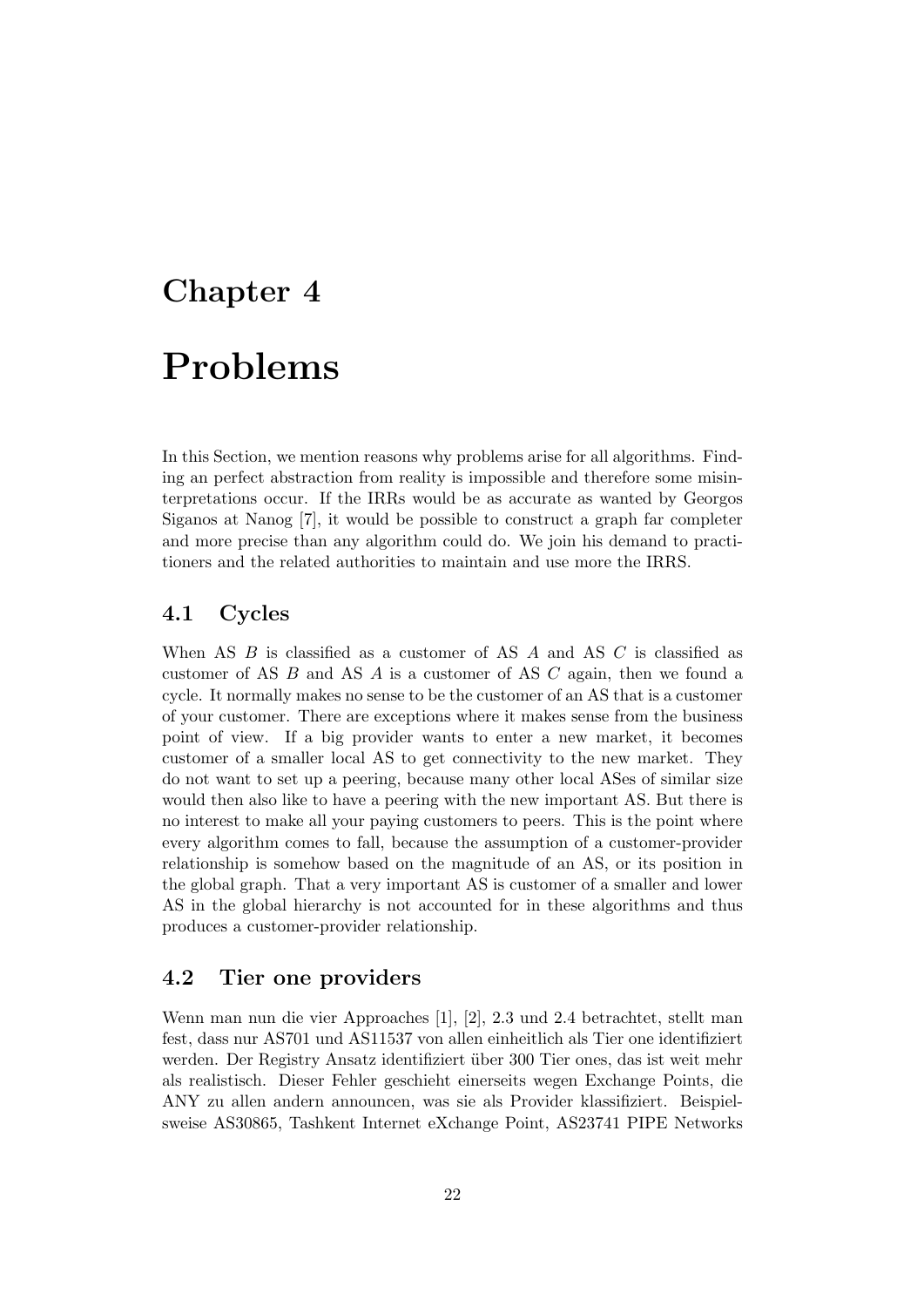Hobart Internet Exchange, As24688 Kharkov Internet Exchange Point. Andererseits gibt es Fälle, bei denen der vermeintliche Tier one provider gar keinen Eintrag hat, aber von einem anderen AS mit Eintrag als Provider angegeben wird. (Beispiel: AS19440, AS23555). Die Resultate zu den vier Ansätzen finden man in den Datenbanktabellen tieroneregistry, tieronegao, tieronelakshmi, tieronerobban.

### 4.3 Exchange points

When looking closer at the ASes within a cycle, the following incidents seem to occur the most. Exchange points on level 3 are likely to produce conflicts. An exchange point peers with some AS and announces all the routes it gets from them to everyone. The ASes are seen as peers of the exchange point, although they are paying for the service of this neutral exchange point. Being connected to a layer 3 exchange point means that you do not have full control which of your routes will be announced to whom. Sometimes the exchange point operates servers as well, and needs global connectivity for this reason. So, the exchange point becomes a customer of many of its peers. This leads to a conflict, because the ASes connected to the exchange points should be seen as peers. When the exchange point is on level 2, it is not seen at all and therefore produces no conflicts at all. Today most Exchange Points do not provide any layer 3 service, except IP-address- allocation for the routers.

Examples of Exchange Points causing Cycles:

Table: gao20031229oregoninf AS21356 XchangePointMLP AS4635 Hong Kong Internet Exchange

Table: gao20031113oregoninf AS6695 DE-CIX, the German Internet Exchange

#### 4.4 Common misinterpretations

When comparing the different approaches, we see that a few of the ASes produce most of the incongruities. AS3303 has many peerings, which are all listed in the macro AS-SWCMPEERS. Especially the algorithms [2] and the Robban Tool misinterpret about 50% of the peerings of AS3303 as customer-provider relationship. Swisscom peers directly with the route collector of the Route View Project, so these peerings can be seen, but all paths announced to the route collector have the form AS3303 ASPEER. This implies for the Robban Tool that AS3303 is the provider, when the peer does not announce its routes to the route collector. For the rank based algorithm [2], if AS3303 and ASPEER are both not in the residual graph (see section 2.2), it is likely that  $ASPEER$  will be interpreted as customer. The Robban Tool can be prevented from doing this misinterpretation by just looking at paths with at least three ASes. But this also breaks if a customer of AS3303 peers with the route collector. Many times all algorithms infer a customer-provider relationship, but the policy read out of the registry infers a peering. It may be that the policy is defined like in Table 3.3 and just one AS has entered its policy, so no conflict can be detected. The number of inferable relationships decreases strongly when just looking at the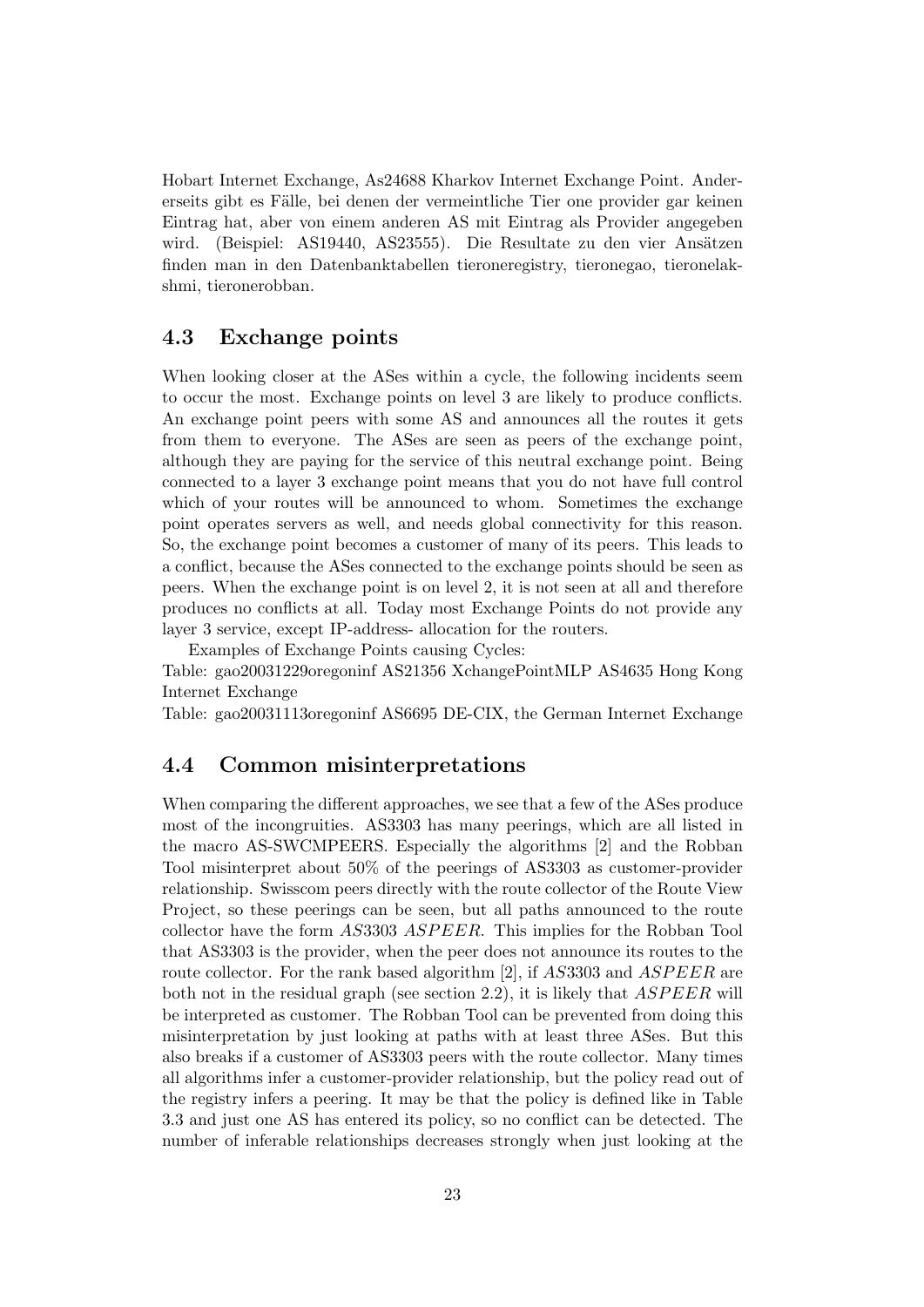results fetched out of the registries where the entry for AS A and the entry for AS B infer the same relationship between the two ASes, so only ASes where both have a registry entry with information about its import and export behaviour are taken into account. But the fraction of the relationships inferred differently by the algorithms stays constant. Mainly the same ASes produce conflicts, no matter if the relationship is decided from one or two registry entries. The effective number of conflicts per AS when not double checked is higher. But seeing that this AS leads to conflicts in the double checked case as well, we can infer that the algorithms misinterpreted the importance of this AS. The main part of conflicts seems to be caused by ASes with open peering policies. (e.g AS3303, AS4589).

### 4.5 Peerings

As we could see in the previous section, peerings cause most problems. When choosing a measure to express importance, one has the problem that not every AS uses the same benchmark to accept another AS as its peer. Here is a cut-out of Level 3 peering policy:

Level 3 will continue to monitor the market and traffic conditions and accordingly change the peering policy to suit the market and customer needs.

Therefore, we can not rely on just one definition of importance to decide whether they peer or not. Many other considerations influence the peering decision process: Is there a business competition in the same market or is the peer at an exchange point abroad? Is it an IPV6 or IPV4-peering? Can we improve latency? Do we trust in the abilities of the network operators that they do only announce what they should? Do we need to support the network operator and lose time by doing so? Is the other AS expected to grow or to shrink? Do you have special agreements where the peer has to pay if the traffic asymmetry goes beyond a certain ratio?

Because all the answers to these questions are not available to any algorithm, it seems impossible to detect every peering. The majority of the connections seen when only having some vantage points are customer-providers relationships, because you have no information about local peerings. Table 3.2 clearly shows that the number of common peers is only 1.03% of the common links. This is far away from the  $5\%$  peerings of algorithm [2] and up to 7.8% peerings plus up to 1.5% siblings of algorithm [1].

An important aspect is in which tier the peerings are situated. The algorithm of [2] exclusively identifies peerings between ASes in higher tiers. Generally, it is more interesting to know the peerings of the higher levels, because more routes are affected by them.

To summarize, the common peerings of approaches 2.1.1, 2.2, 2.3 are peerings on higher levels.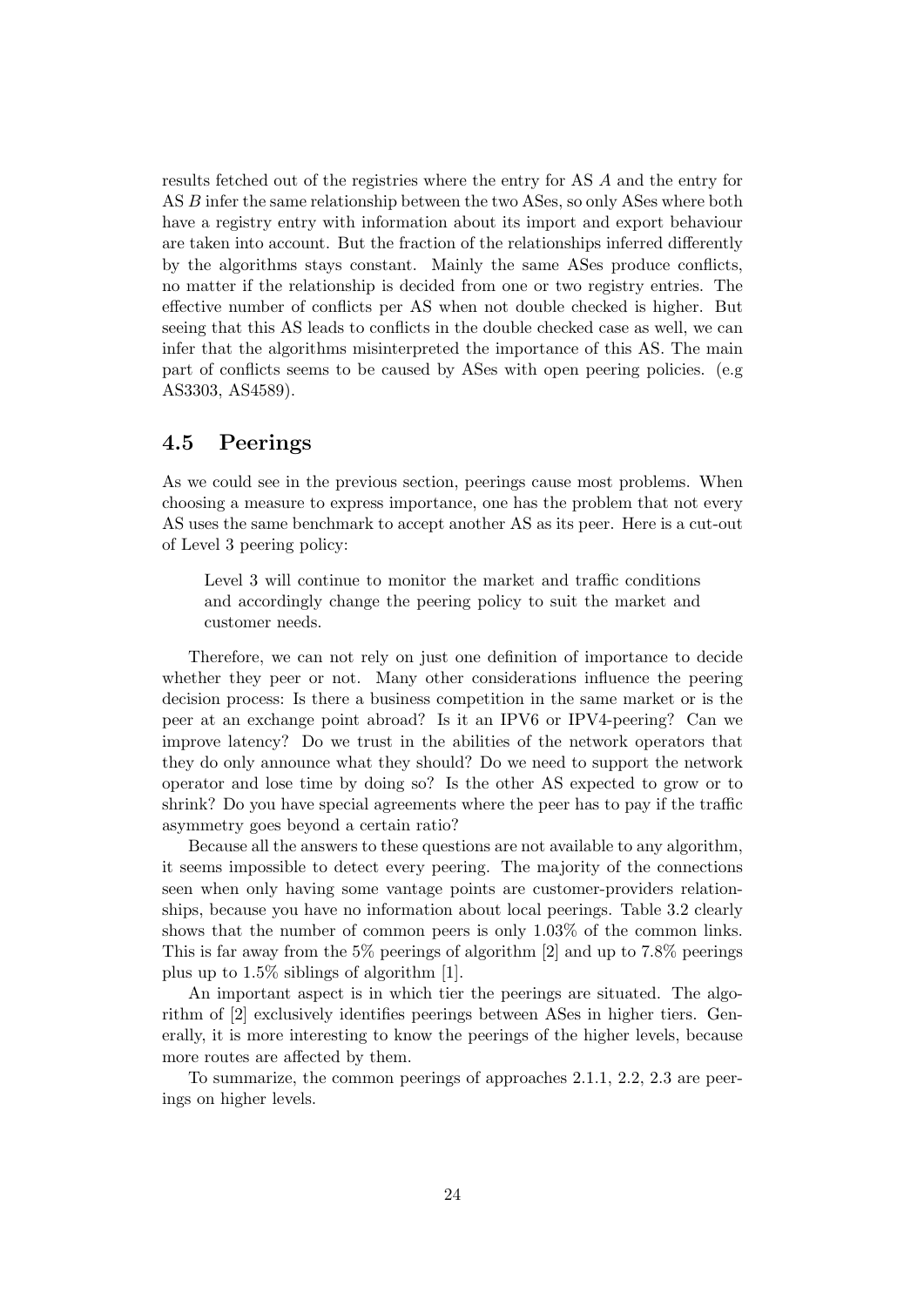# 4.6 Siblings

The concept of sibling has no origin in the world of Internet Service Providers. An ISP probably does not know that sibling stands for mutual transit agreement. To infer siblings is at least as difficult as inferring peerings. When two ASes only have a mutual backup agreement, how do we catch the moment when this backup functionality of the two ASes takes place? Maybe we needed to collect some snapshots at different dates and consider all of them to get a higher chance of inferring mutual backup agreements.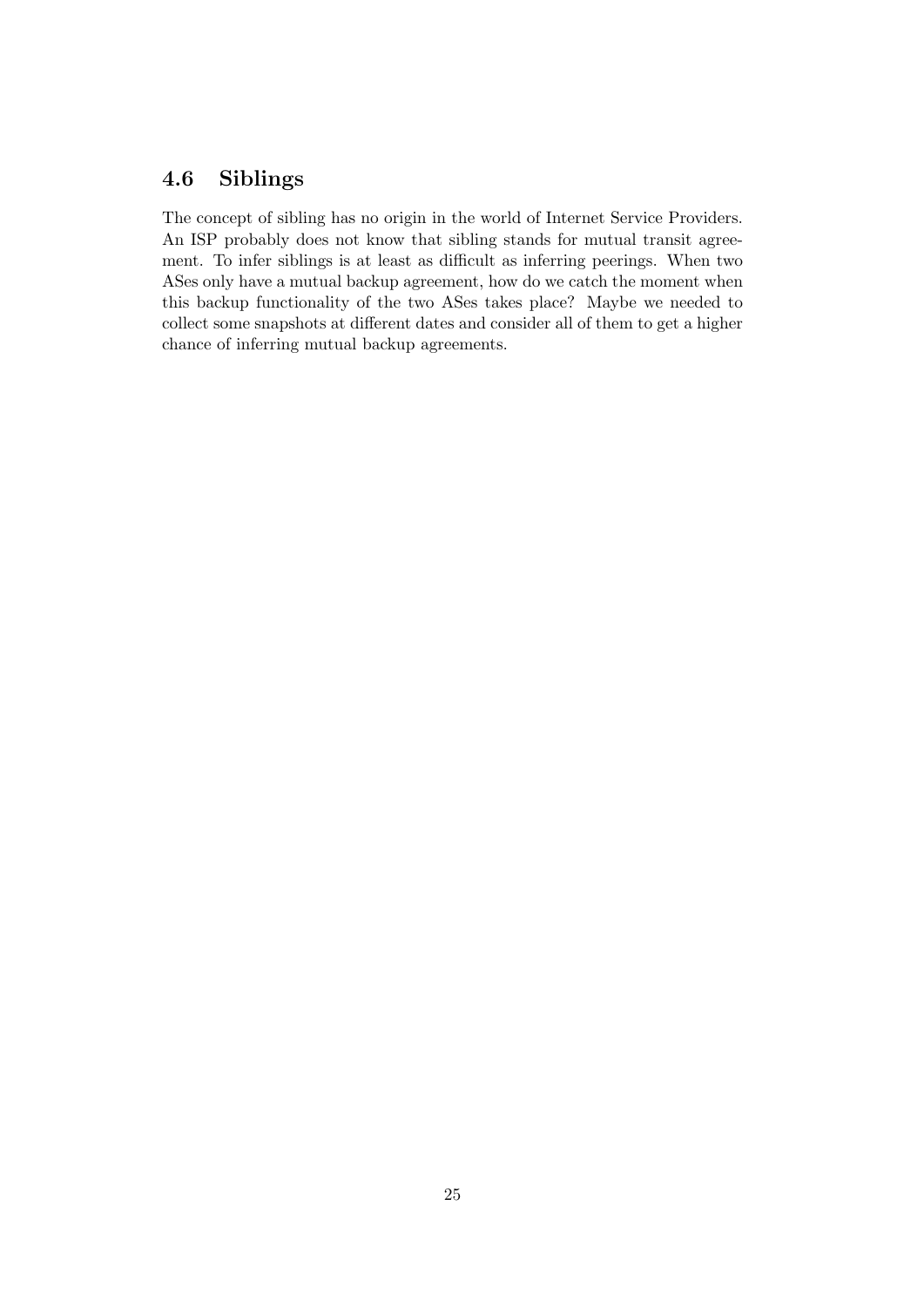# Chapter 5 Conclusion

Algorithms to infer relationships between AS seem to be quite good in identifying customer-provider relationships. Peerings are more difficult to find. Problems arise when encountering unusual or unexpected cases. Our model of the BGP-Internet graph is a forest with several roots and cross connections between nodes on a similar level to represent peerings. Misinterpretation is most likely to happen when rootnodes are connected to leaves, ASes have more peerings than customers, exchange points appear on level 3 or ASes have hybrid forms of relationships. Introducing more fine-grained types could help to get a more precise image. In addition to just knowing the provider or peer role, it would complete the image of relationships if we could determine for which subsets and for which size of prefixes an ISP acts as provider or peer. The registry is able to detect special cases, but the information has to be entered. The Registry actually provides views from many vantage points, namely for any entered AS: No algorithm based on routing tables can have views from all vantage points, due to lacking access to the routing tables of all ASes. Therefore, an up-to-date and correct registry could help to interpret atypical cases and add many of local peering connections to complete the graph of the Internet hierarchy.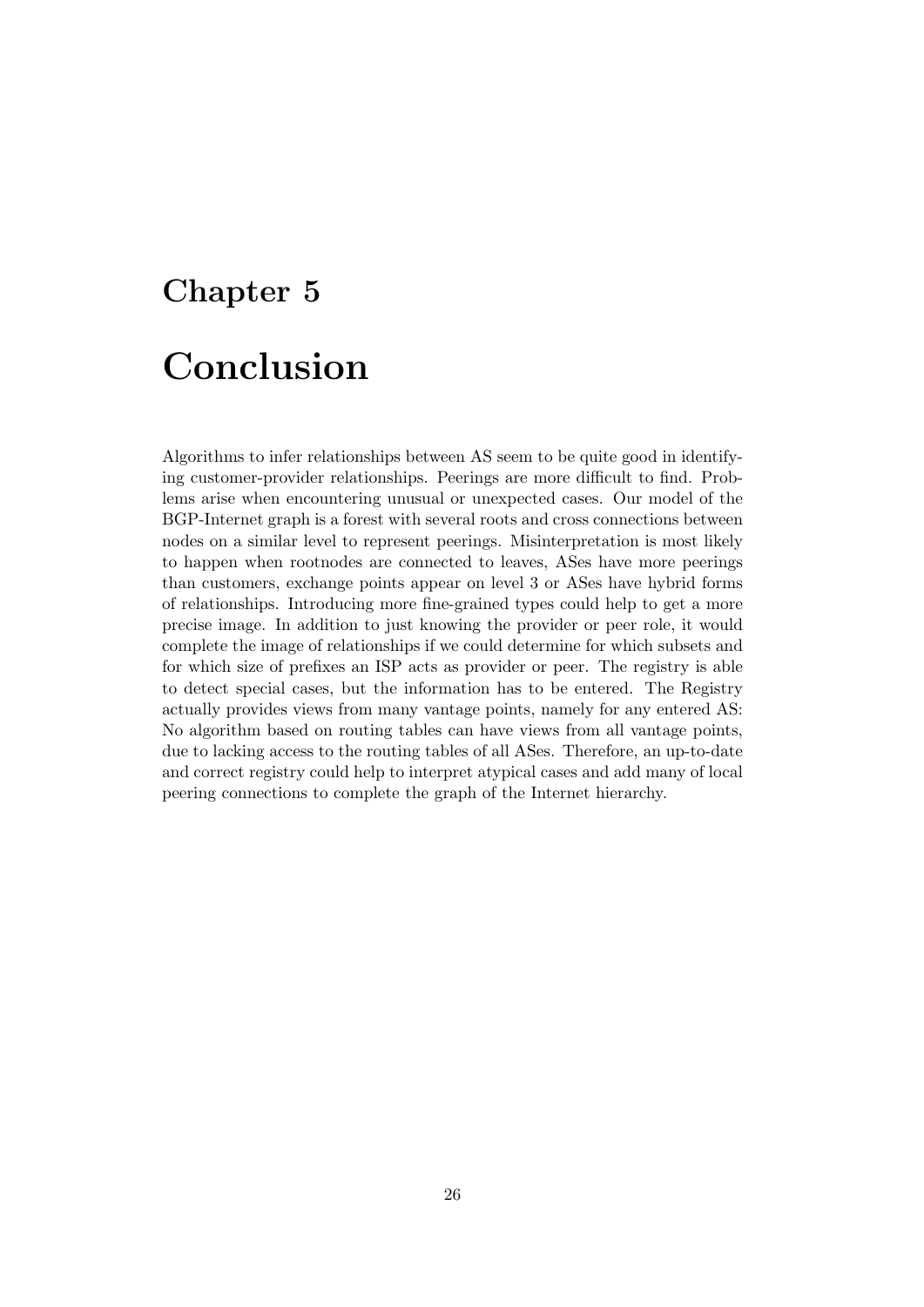# Chapter 6

# Tools

In this section the tools used will be explained.

# 6.1 MySQL

The types of relationships are saved into a MySQL Database. (Version used:3.23.58) To create a database and give access to a specific user, login as root.

```
shell> mysql --user=root mysql -p
mysql> create database nameofdb;
mysql> GRANT SELECT,INSERT,UPDATE,
   DELETE,CREATE,DROP
    -> ON nameofdb.*
    -> TO username@localhost
    -> IDENTIFIED BY 'password';
```
To use the database from hosts others than where the MySQL Database is installed, execute the statement above by replacing localhost by the desired hostname. But before the changes are accepted, the command

mysqladmin -u root -p reload

has to be executed. To start mysql simply type:

mysql -u username -p nameofdb

If the database is installed on some other host, use option

-h hostname

Now, we provide a short introduction how to create the tables used. Further information about MySQL is available at www.mysql.com.

CREATE TABLE tablename (Column1 type, Column2 type, Column type); e.g. CREATE TABLE t\_gao20031229oregoninf (AS1 MEDIUMINT, AS2 MEDIUMINT, TYPE SMALLINT);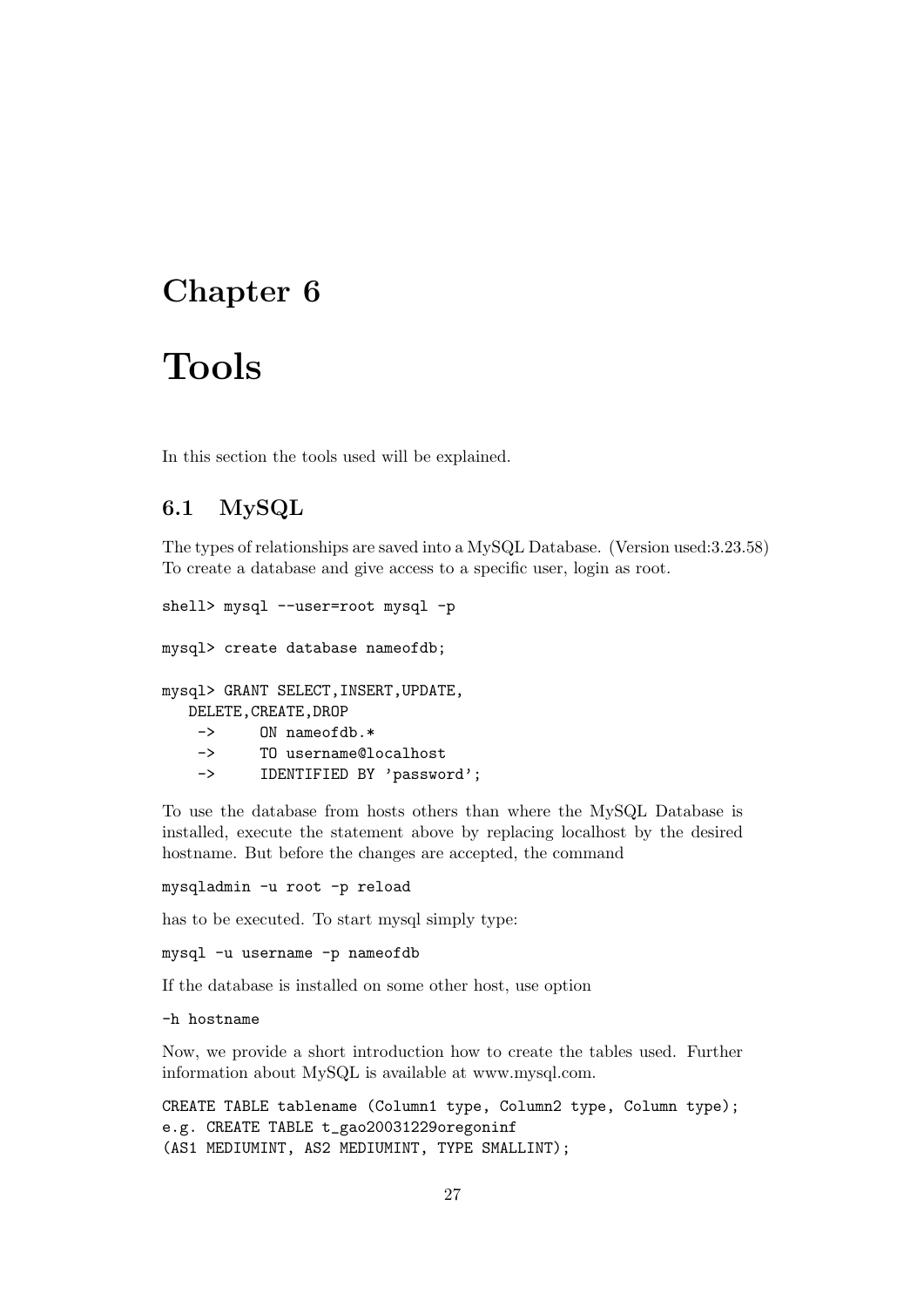The tables are generally named as a composition out of the name of the algorithm (gao, lakshmi,robban), date (YYYYMMDD), input data used (oregon,rrc) and the values of the peer ratio R  $(60, \text{inf}(\text{=infinity}))$  used to execute the algorithm.

The coding of the relationships is to understand like this:

Type 0 : AS1 and AS2 are siblings. Type 1 : AS1 is customer of AS2. Type 2 : AS2 is customer of AS1. Type 3 : AS1 and AS2 are peers.

The databases are available as dump files. To produce a dump file type:

mysqldump -u user -p db > file.sql

The dump file is created in your current directory. With option -c you choose between complete or incomplete insert statements.

```
example complete: insert into t_user (id, name) VALUES (34,Meier);
example incomplete: insert into t_user VALUES (34, Meier);
```
This text file contains all CREATE and INSERT statements of the database. You can read this back into MySQL with:

mysql database < dumpfile.sql

# 6.2 Quagga

Quagga is a routing software, a fork of zebra. We used Quagga to set up a peering with 3 routers. This means we got all routes announced by these 3 routers. We so could dump the routing tables of AS559 to use as input for the algorithm [2].Quagga can be downloaded under www.quagga.net. To set up the peering, the configuration files have to be edited. See below how to create the bgbd.conf file:

```
!
hostname macbea
password zzyyxx
enable password xxyyzz
!
!bgp mulitple-instance
!
! network 10.0.0.0/8
!
router bgp 696
neighbor 130.59.32.30 remote-as 559
neighbor 130.59.32.30 description EBGP zu IX1
neighbor 130.59.32.30 ebgp-multihop 255
!
```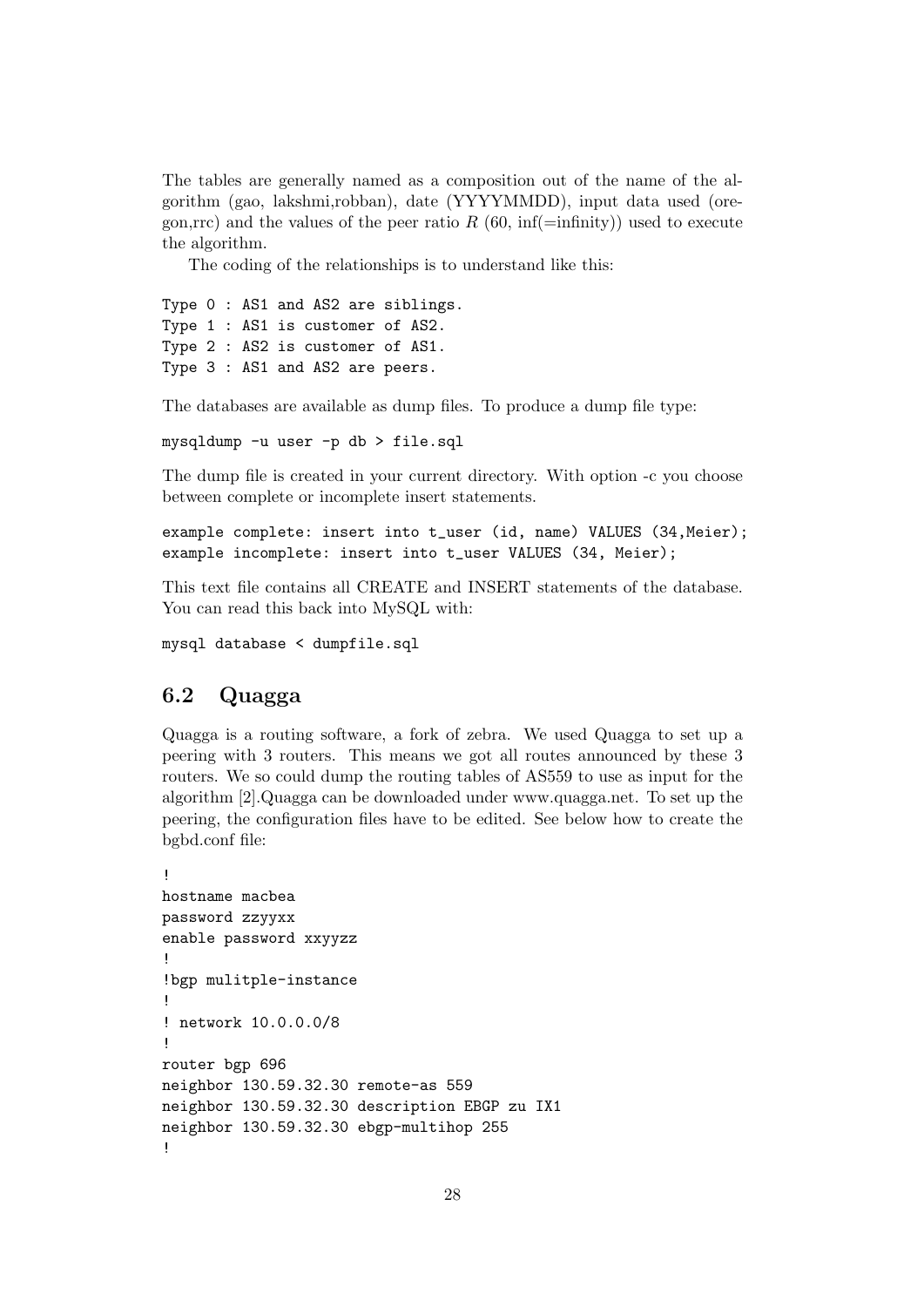```
!log file /usr/local/etc/bgpd.log
dump bgp routes-mrt /usr/local/etc/dumpfile
!
log stdout
!
```
The daemons, also the bgp daemon, provide a vty interface for Cisco like configuration. This can be reached by the command

telnet localhost bgpd

or

```
telnet localhost 2605
```
Now some important commands, which also can be used when being connected to a Cisco Routeserver. To see all peers to which you are connected type:

```
show ip bgp summary
```
The output produced shows the state of all sessions to the 3 routers.

```
BGP router identifier 130.59.4.109, local AS number 696
5547 BGP AS-PATH entries
680 BGP community entries
```

| Neighbor                    |  |             |    |      |  |                                       | V AS MsgRcvd MsgSent TblVer InQ OutQ Up/Down State/PfxRcd |
|-----------------------------|--|-------------|----|------|--|---------------------------------------|-----------------------------------------------------------|
| 130.59.32.30                |  | 4 559 20597 |    | 44 — |  |                                       | $0 \qquad 0 \qquad 0 \qquad 00:04:04 \qquad 24201$        |
| 130.59.32.42  4  559  21037 |  |             | 44 |      |  | $0 \qquad 0 \qquad 0 \qquad 00:04:03$ | 24200                                                     |
| 130.59.32.60 4 559 20792    |  |             | 43 |      |  | $0 \qquad 0 \qquad 0 \qquad 00:04:00$ | 24201                                                     |

The routes can be seen by entering

show ip bgp

For every prefix, we will have listed the routes announced from every router.

```
BGP table version is 0, local router ID is 130.59.4.109
Status codes: s suppressed, d damped, h history, * valid, > best, i - internal
Origin codes: i - IGP, e - EGP, ? - incomplete
```

|        | Network           | Next Hop     | Weight Path |                   |                                |  |  |
|--------|-------------------|--------------|-------------|-------------------|--------------------------------|--|--|
|        | $* 12.0.0.0$      | 130.59.32.30 |             | 0 559 3549 7018 i |                                |  |  |
| $\ast$ |                   | 130.59.32.60 |             | 0 559 3549 7018 i |                                |  |  |
| $*$    |                   | 130.59.32.42 |             | 0 559 3549 7018 i |                                |  |  |
|        | $*$ 12.0.48.0/20  | 130.59.32.30 |             |                   | 0 559 20965 11537 10578 1742 i |  |  |
| $\ast$ |                   | 130.59.32.60 |             |                   | 0 559 20965 11537 10578 1742 i |  |  |
| $\ast$ |                   | 130.59.32.42 |             |                   | 0 559 20965 11537 10578 1742 i |  |  |
|        | $*$ 12.6.208.0/20 | 130.59.32.30 |             |                   | 0 559 20965 11537 10578 1742 i |  |  |
| $\ast$ |                   | 130.59.32.60 |             |                   | 0 559 20965 11537 10578 1742 i |  |  |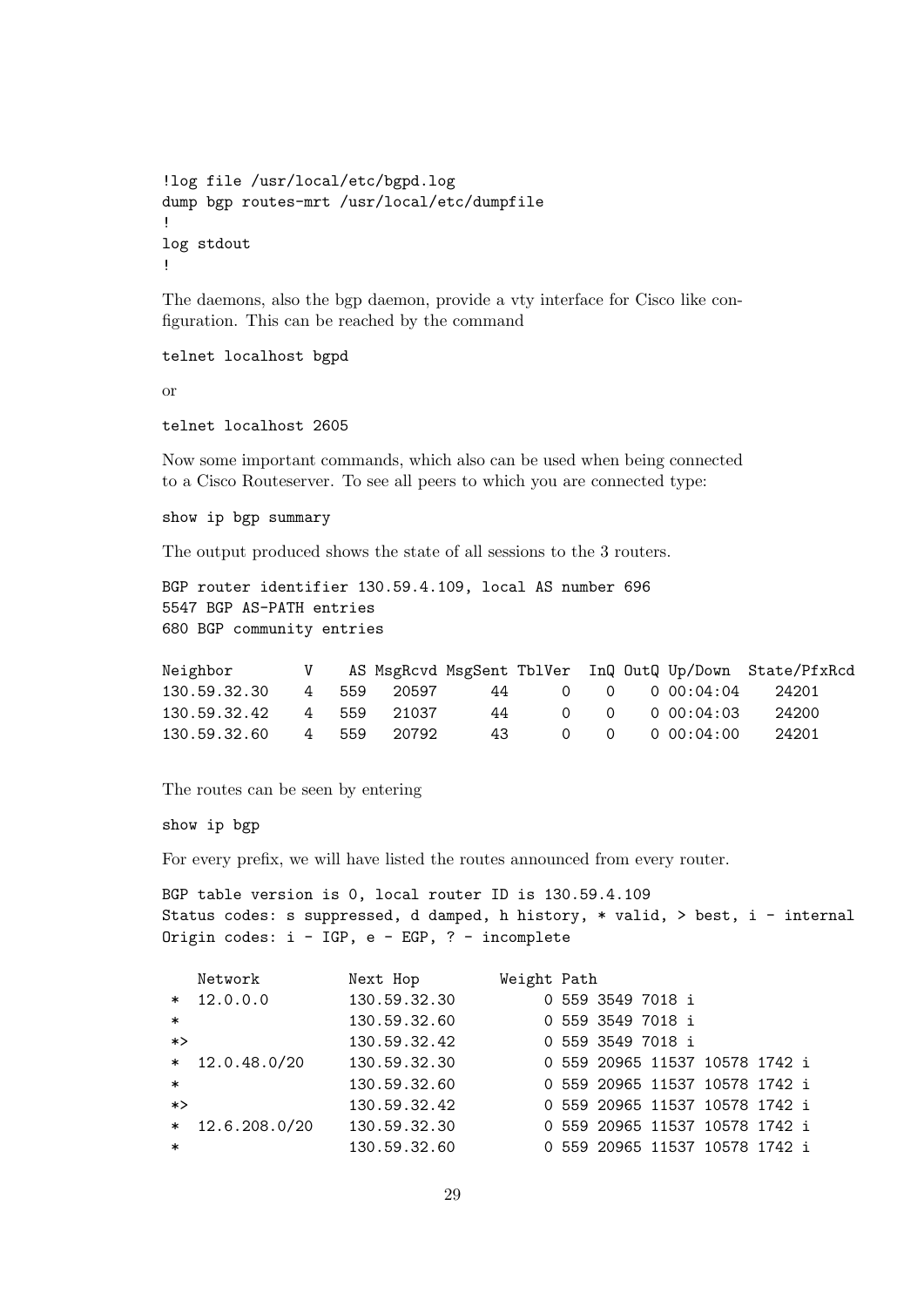| *> |                    | 130.59.32.42 |  |  | 0 559 20965 11537 10578 1742 i  |  |  |
|----|--------------------|--------------|--|--|---------------------------------|--|--|
|    | $*$ 12.144.59.0/24 | 130.59.32.30 |  |  | 0 559 20965 11537 10466 13778 i |  |  |
| ∗  |                    | 130.59.32.60 |  |  | 0 559 20965 11537 10466 13778 i |  |  |
| *> |                    | 130.59.32.42 |  |  | 0 559 20965 11537 10466 13778 i |  |  |
|    | $*$ 12.161.8.0/21  | 130.59.32.30 |  |  | 0 559 20965 11537 10466 88 i    |  |  |
| ∗  |                    | 130.59.32.60 |  |  | 0 559 20965 11537 10466 88 i    |  |  |
| *> |                    | 130.59.32.42 |  |  | 0 559 20965 11537 10466 88 i    |  |  |

## 6.3 Internet Routing Registries

Die verwendeten IRRs sind RIPE und RADB. RADB spiegelt die meisten anderen IRRs, daher umfasst diese Datenbank eigentlich alle eingetragen Policy Einträge der ASe. Auf der Website http://www.irr.net/ findet man eine Zusammenstellung aller existierenden IRRs und Literatur zur Routing Policy Specification Language.

Beispiele für Anfragen an eine solche Datenbank: Um die Policyeinträge von der ASnummer zu sehen:

whois -h host ASnummer (e.g. whois -h whois.radb.net AS559)

Um zu sehen, in wessen Bereich eine IP-Adresse fällt:

whois -h host IPadresse (e.g. whois -h whois.radb.net 130.59.62.1)

Um die ASnummer zu erhalten in dessen Bereich sich die IPadresse befindet:

whois -h host -T route IPadresse (e.g. whois -h whois.ripe.net -T route 130.59.62.1)

Um zu sehen, an wen ein AS seinen IPrange verteilt hat:

whois -h host -i origin ASnummer (e.g. whois -h whois.ripe.net -i origin AS3320)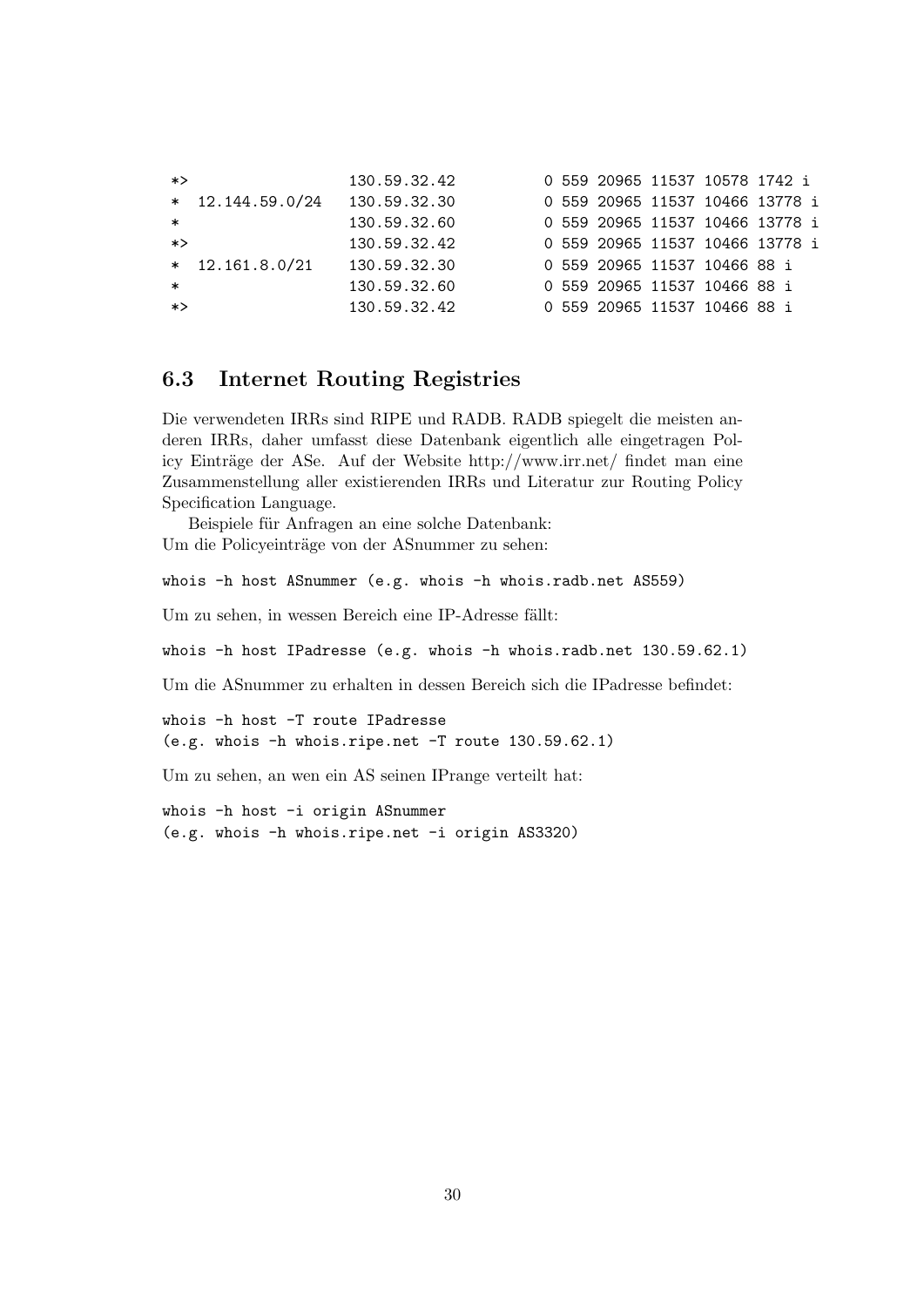# Chapter 7

# **Code**

In this section, the functionality of the scripts will be described. As well an example illustrates how and in which sequence to start the scripts.

### 7.1 Valley-free path

In this section, we will explain how to run the algorithm described in [1] and how to incorporate the different metrics.

#### 7.1.1 Degree based

The code to run the degree based approach [1] is to find on the website http:// www-net.cs.umass.edu/ ratton/AS/, downloadable as a .zip file named LogRelInfer-1.0.tar.gz. To avoid that the downloaded file coredumps, you have to augment the size of the matrix in the file common.h which represents the number of ASes appearing in the routing table. It originally was set to 12000. In the meantime, there are over 16'000 ASes in the global routing involved. In the file compute relation matrix.h, you have to change the integer transient to a short. Otherwise the systems can run out of memory (at least in my case).

How to run the algorithm: The file MyGao.pl was adapted to extract the ASpath out of the MRT files. MRT is a binary format, produced by Multi-Threaded Routing Toolkit [13] or Zebra. To start the script type:

#### perl Gao.pl < MRT-file > ASmap\_date

The target file has to be named ASmap date, e.g. ASmap 20031229. (When using non compressed routing tables, you can use the convert RouteView.pl to extract the AS Paths, but we never used it.) The so produced file has to be saved in a directory called data. If you wish to have other paths, you could change the paths defined in the files.

First run the program:

```
./dump_matrix date 1 (e.g .(/dumpmatrix 20031128 1)
```
Second step:

```
./compute_relation_matrix date 1
```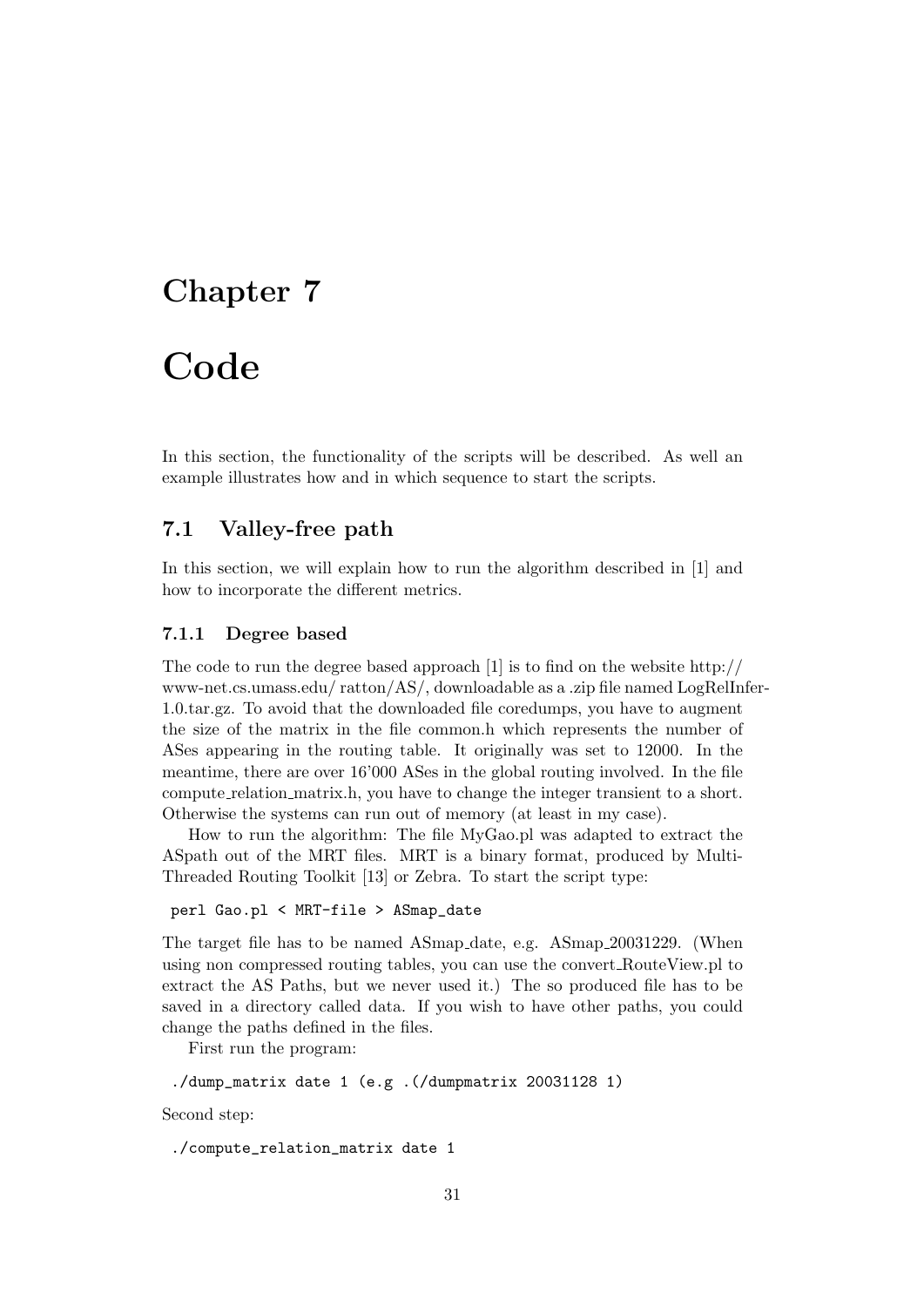To save the results in a database, call the scripts with the following arguments:

#### perl resultsgaotodb.pl

with the arguments AS index mapping.date, AS relationship dump.date, tablename. The new table will be created by the script.

If you ever encounter segmentation faults, augment the size of the matrix and the maximum AS number and hope you have enough RAM. Otherwise you have to find further optimizations.

The script collectripedata dumpgao2sql.pl was written to automate the downloading and executing process. The paths have to be adapted manually. The script startinf.pl is thought to run the algorithm again,  $R$  set to infinity.

#### Ratio R

To run the algorithm with different ratios, you can change the value of  $R$  in the file compute relation matrix.c by editing the line

int PEER\_RATIO = 60;

To set  $R$  to infinity just comment out the line where the comparison between the deg vector and PEER RATIO is done. Don't forget to execute make before starting the next run.

#### 7.1.2 Address space based

In the directory addressrange, you'll find all the scripts needed to count the address pace of all ASes. First you have to save all prefixes announced in a routing table (fullrouting) and save each prefix with its origin AS. This is automatically done by creating a new table in the mysqltable with the columns, ASNUM (MEDIUMINT), PREFIX VARCHAR(64). You have to download a routing table saved as MRT-File. It can be downloaded either from http://data.ris.ripe.net/ or from http://archive.routeviews.org/ Don't forget to gunzip or bunzip2 the downloaded file. To script has to be called like this:

```
perl getprefixtable.pl < MRTfile tablename
(e.g.: perl-5.8.0.806 getprefixtable.pl <br/> <br/>bview.20011201.0044 demo)
```
When starting the script twice with the same tablename, everything will be saved to the same table. So be careful when rerunning the script. There will only be a warning displayed that the table already exists.

The script elimination.pl eliminates prefixes announced by the same AS, which have intersections, for example  $17.0.0.0/9$  is completely contained within the prefix 17.0.0.0/8. Then 17.0.0.0/9 will be removed. This has to be done to count the announced address pace properly.

To count the address pace without including customers, just type

perl countspace.pl <tablewithprefix> <tabletosavecountedspace> (e.g perl-5.8.0.806 countspace.pl demo democount)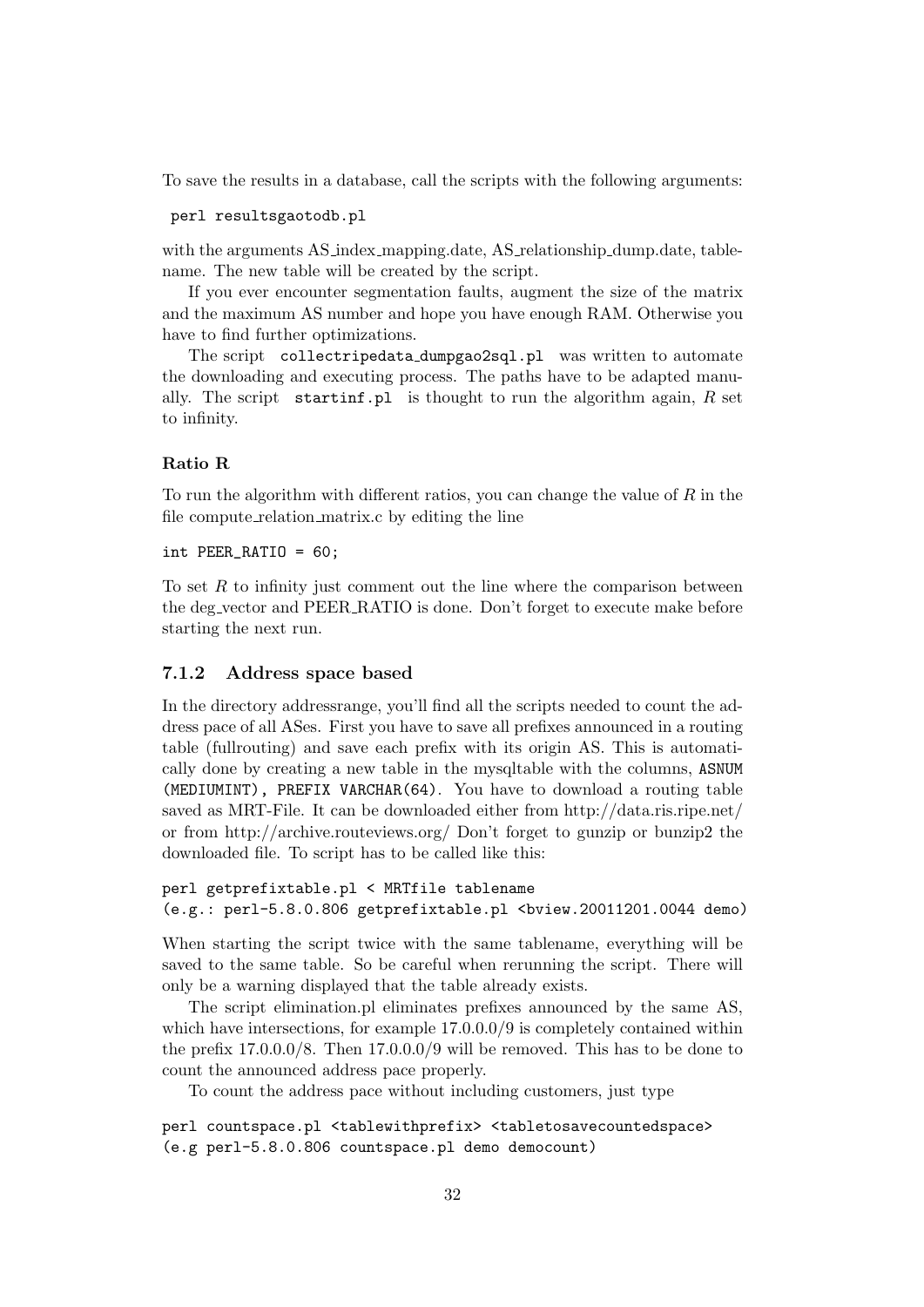The table where the counted address pace will be save is created by starting. The result of this calculation is needed to calculate the address pace recursively. (The  $/8$  are weighted as a 4 times a  $/16$ , the  $/9$  are weighted as 3.5 times a  $/16$ to give less influences to the unused /8 networks.)

Then we call the recursive calculation:

#### perl findcustomer.pl <relationshipstbl> <customertbl> <counttbl>

As first argument, you type in the table already containing relationship to calculate the refinement. The second table will be created to save the results. In the third table you give the measurement of importance for the refinement, this can either be the address pace or the number of important websites.

Now, you have created a table where for each AS stands its range, calculated recursively, and zero for the number of customer. By querying "select \* from customercount where KUNDEN!=0", you can identify the cases where loops are involved. Now it has to be found out manually, where to break the cycle. Having broken one cycle, just start the script correction.pl customercount to reconstruct the hash with the values again and runs until the next cycle. When there are no more rows where KUNDEN!=0 , you are finished. Nun hat man eine Tabelle mit der ASNUM und der rekursiv berechneten Grösse, was als Input für die neue Berechnung der Beziehungen benutzt wird. Siehe dazu Section 7.1.6.

#### 7.1.3 Important website based

This section describes the scripts used to collect IP addresses of important websites. It is not allowed to query google with wget.

```
wget "http://www.google.com/search?ie=ISO-8859-1&q=hallo+welt"
--15:22:15-- http://www.google.com/search?ie=ISO-8859-1&q=hallo+welt
           => 'search?ie=ISO-8859-1&q=hallo+welt'
Connecting to www.google.com[66.102.11.99]:80... connected.
HTTP request sent, awaiting response... 403 Forbidden
15:22:16 ERROR 403: Forbidden.
```
Google provides an API (http://www.google.com/apis) to automate queries, but the obtained license key entitles you only to 1'000 queries per day.

The script needed uses the LWP::UserAgent, a class implementing a simple World-Wide Web user agent, to query google.

#### perl randomgoogle.pl <filewithrandomwords> <tablename> (e.g. perl-5.8.0.806 randomgoogle.pl words distribution)

The file with random words of different languages is available at ftp://ftp.mathematik.uni-marburg.de/pub/mirror/openwall/wordlists/.

#### 7.1.4 Based on IP addresses of endusers

First, we extracted the IP addresses out of the log files (gnutella user logs) by using cut, e.g.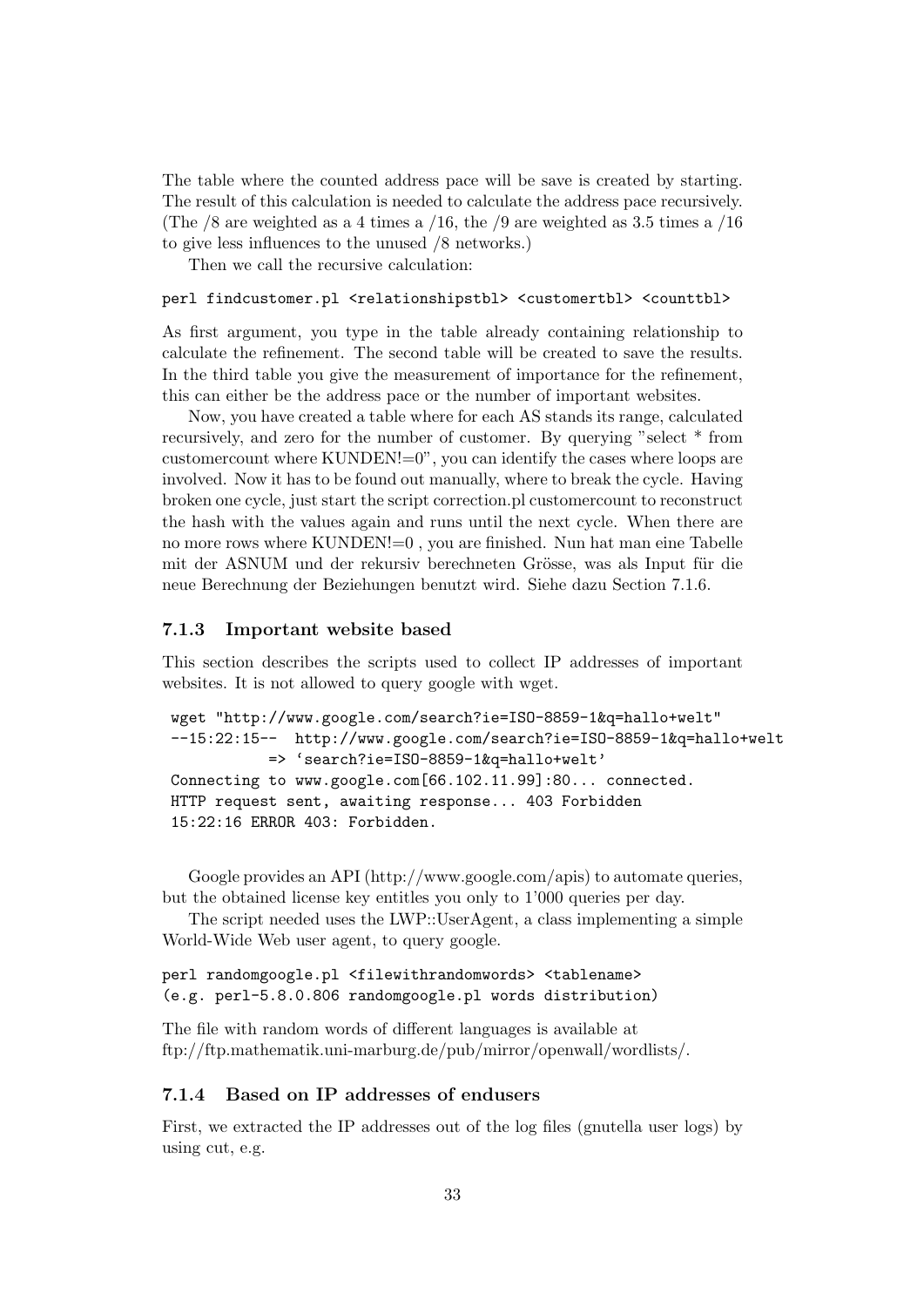cut -f2 neighbors2.log | cut -d ":" -f1 | sort -u >iponly.txt

To insert the Gnutella data into a table, call

perl gnutella.pl <filewithipaddresses> <tablename> e.g perl-5.8.0.806 gnutella.pl neighbors2.txt kaaza

#### 7.1.5 Assign IP address to AS

To assign an IP address to its AS, we have to find out to which prefix an IP address matches. I tried several modules and elected the module NetAddr-IP-3.19, which manages IP addresses and subnets.

(available at http://search.cpan.org/ luismunoz/NetAddr-IP-3.19/). Because of the missing rights to install modules, we had to extend the include path by adding the statement:

```
BEGIN {
unshift @INC,
qw(/local/statistic/google/Net-Netmask-1.9007/blib/lib);
}
```
To calculate the number of IP addresses per AS faster, we reduced the number of accesses by introducing a hash.

```
perl hash.pl <tblwithiprange> <tblwithipaddress> <tbltocount>
```
To check which IP addresses are assigned to one AS, not just the number of IP addresses per AS, start the script checkip.pl.

perl checkip.pl <ASNUMBER> <tblgnutellaorgoogledata> <tblprefixes> (e.g. perl-5.8.0.806 checkip.pl 559 kaaza t\_range20040203)

#### 7.1.6 Rerun the algorithm

Now we want to use the so calculated ranking to rerun the algorithm of Gao. First, run the program dump matrix , then run the script

```
perl definespace.pl <AS_indexmapping.date> <tablewithnewmeasurement>
> AS_degree.date
```
Then continue like normal, run the program compute relation matrix again and then fill the results into a table by calling resultgaotodb.pl.

# 7.2 Rank based

We got an implementation of the algorithm [2]. The file is named infocom02code.tgz The text below is the documentation he wrote as an email (lakme@eecs.berkeley.edu).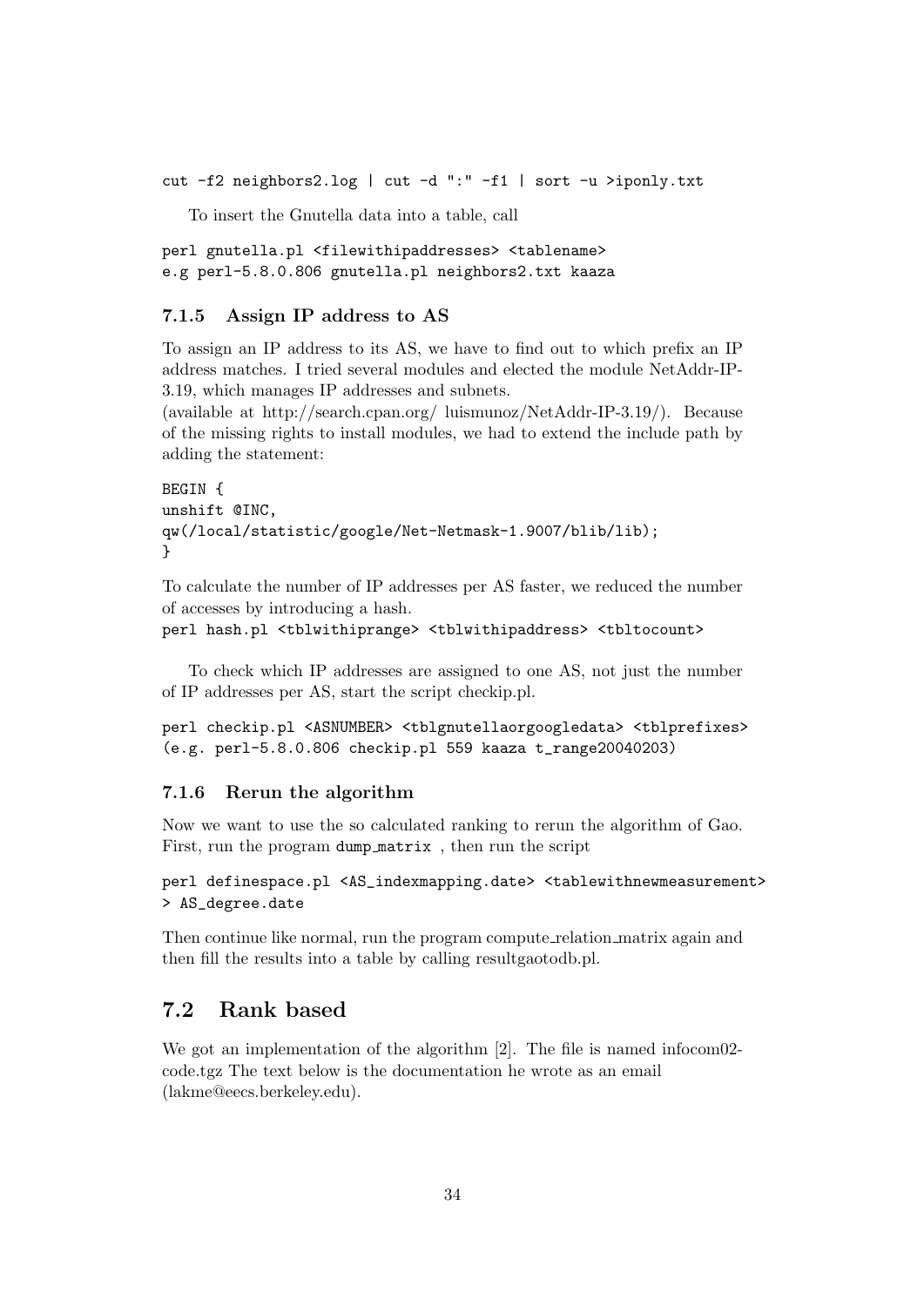Here's an old piece of code. Its not well documented. At a very high level, it contains 3 parts: 1. Processing BGP dumps (script: process dump and some executable)

- 2. Finding the type of relationship between ASes
- 3. Finding the hierarchy

Before you use it, do the following: 1. Store all the BGP dumps in gzipped format in one directory. Label every BGP dump using its number. For example if you have a dump from AS123, call it 123.gz

2. Create an interface file where you have all the AS numbers and the separators. For example if the AS path in AS123 starts from position 60 in every line, attach the line 123 60 in the script. In some ISPs (like BBNPlanet- AS1), I find the AS path to start from 59. Else I normally find it in position 61. An example ISPs with a list of 8 ISPs and their separators is already provided. Normally for the old cisco dump, the AS path starts at 59, and for the new cisco dump it starts at 61. An example file "interface" is in the tar file.

3. Create an executable control by doing "cc -o control control.c" Finally, execute the following command:

```
./control <interface file> <location of gz dumps>
<location of tmp dir>
```
The results will be present in the tmp directory. Sorry, the code is not yet in releasable stage yet. It needs more work. It started as a bunch of scripts and since we were always inspecting the intermediary results, we maintained it as separate scripts. We later combined these scripts using shell scripts.

First you have to collect data, you can take the data from the website of this project, but unfortunatelly it is not updated every day. So we can collect data on our own, using the script router.pl. The important thing is that expect has to be installed. Then just call

#### perl routers.pl <year.month>

(e.g perl routers.pl 2003.12) The download starts in parallel for all entered routers. You can check if there are new servers available at the websites:

http://www.netconfigs.com/general/cisco-telnets.htm

http://www.traceroute.org/ under Routeserver

This program does not work properly. We probably got a old version of the code. Not even all connections are seen, although they appear in the routing tables. The number of identified peerings is too small. We tried to find out if we could reach better results by changing the values of  $\delta_1$  and  $\delta_2$ . The script diffparameter.pl changes the parameter RATIOTHRESHOLD, initially defined as 3.0, or PEERTHRESHOLD initially defined as 2.0, and recompiles the code. The achieved peer ratio will be calculated by the script countpeer.pl and writes the results to a file called resultat.txt. To start just type: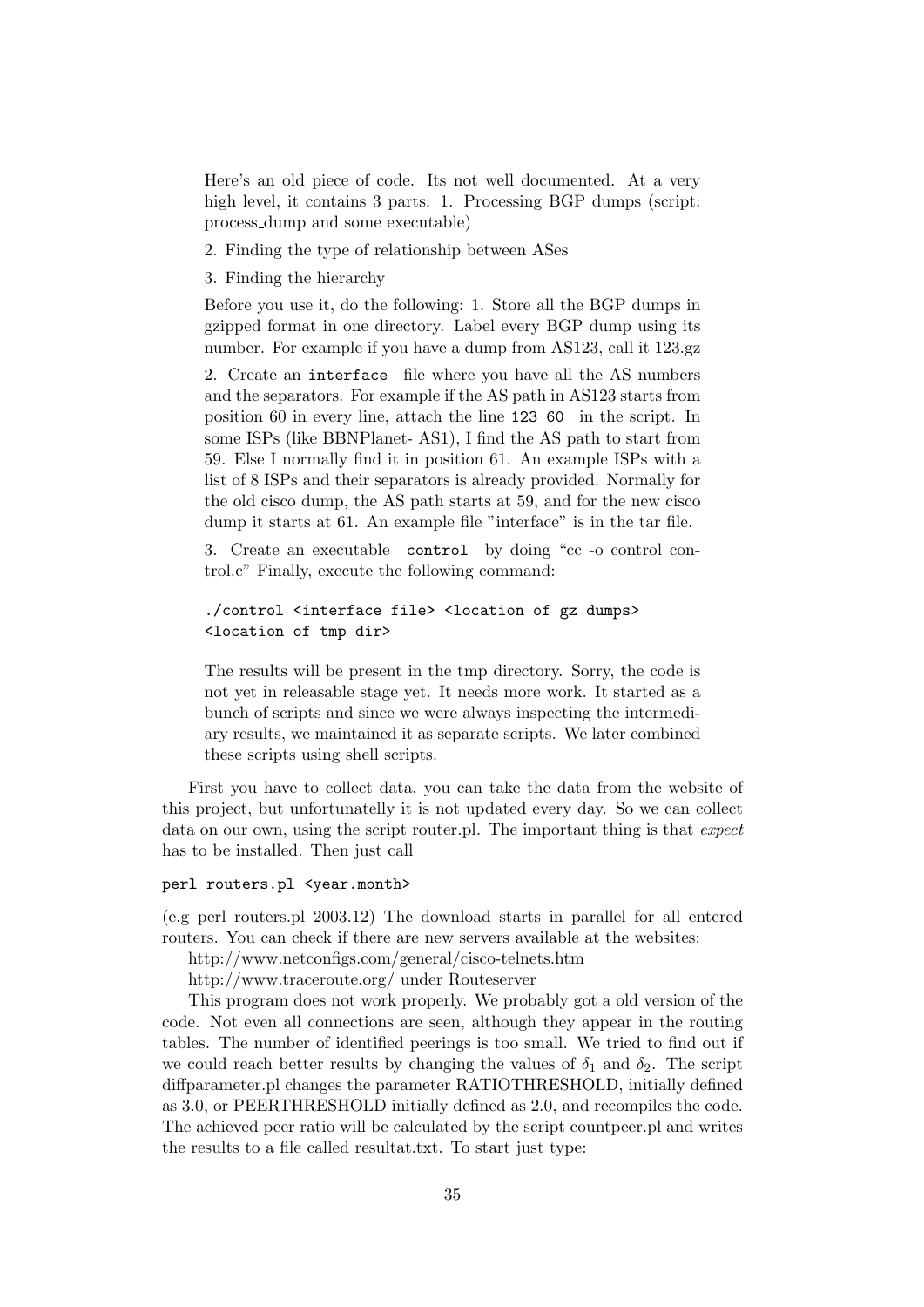#### perl diffparameter.pl <RATIOTHRESHOLD|PEERTHRESHOLD>

But the percentage of peerings produced by changing the parameters still were too low to be realistic.

# 7.3 Registry

To run the scripts you have to install peval, a low level policy evaluation. (Downloadable at http://www.ripe.net/ripencc/pub-services/db/irrtoolset/) It can expand AS macros:

#### ./peval -no-as AS-SWITCH

results in AS8235 AS12654 AS559. When querying macros, there can also indirect customers be contained in the set of recursively resolved AS macros. For example, AS-VERIO contains AS-VERIO-EUROPE which consists of AS-XARANET and some others. AS-XARANET contains AS-HIGHWAYONE where AS28782 is a customer. peval resolves a set of ASes where AS2914 and AS28782 are contained. But AS28782 is an indirect customer of AS2914, which means they cannot stand side by side in an AS-path, because they have no direct connection.

Therefore, first of all, you have to create a connectivity graph out of all ASes. We want to know all possible links between ASes to be able to decide whether someone is direct or indirect customer. Create a table t\_connectivity :

CREATE TABLE t\_connectivity (AS1 MEDIUMINT,AS2 MEDIUMINT, UNIQUE(AS1,AS2));

Then run the script

perl connectivitygraph.pl < MRT-file

The check that no AS pair is entered twice in the database is done by the database. The registry querying can just be started by

#### perl registry.pl

The versions are named like registry1.pl, registry2.pl, etc. The lower the number the older the version. The actual and newest version is just called registry.pl. The newest version is best documented. In the old versions, the improvements are described upmost in the file.

The output of the scripts checkconsistency.pl and deleteconflict.pl can be redirected to a file. The files detect conflicts and entries that appear twice. They also delete double entries. The script seeconflict.pl reads the outfile generated by the files above to query the IRR again, and display the entries. So you can decide yourself where the mistakes lay. But note that these files are only relevant for the version 1 and 2 of the registry, the newer versions detect and save conflict pairs without additional scripts.

Do not run two instances of the script in the same folder to avoid that they read from the same data files. We query the following IRRs: RIPE and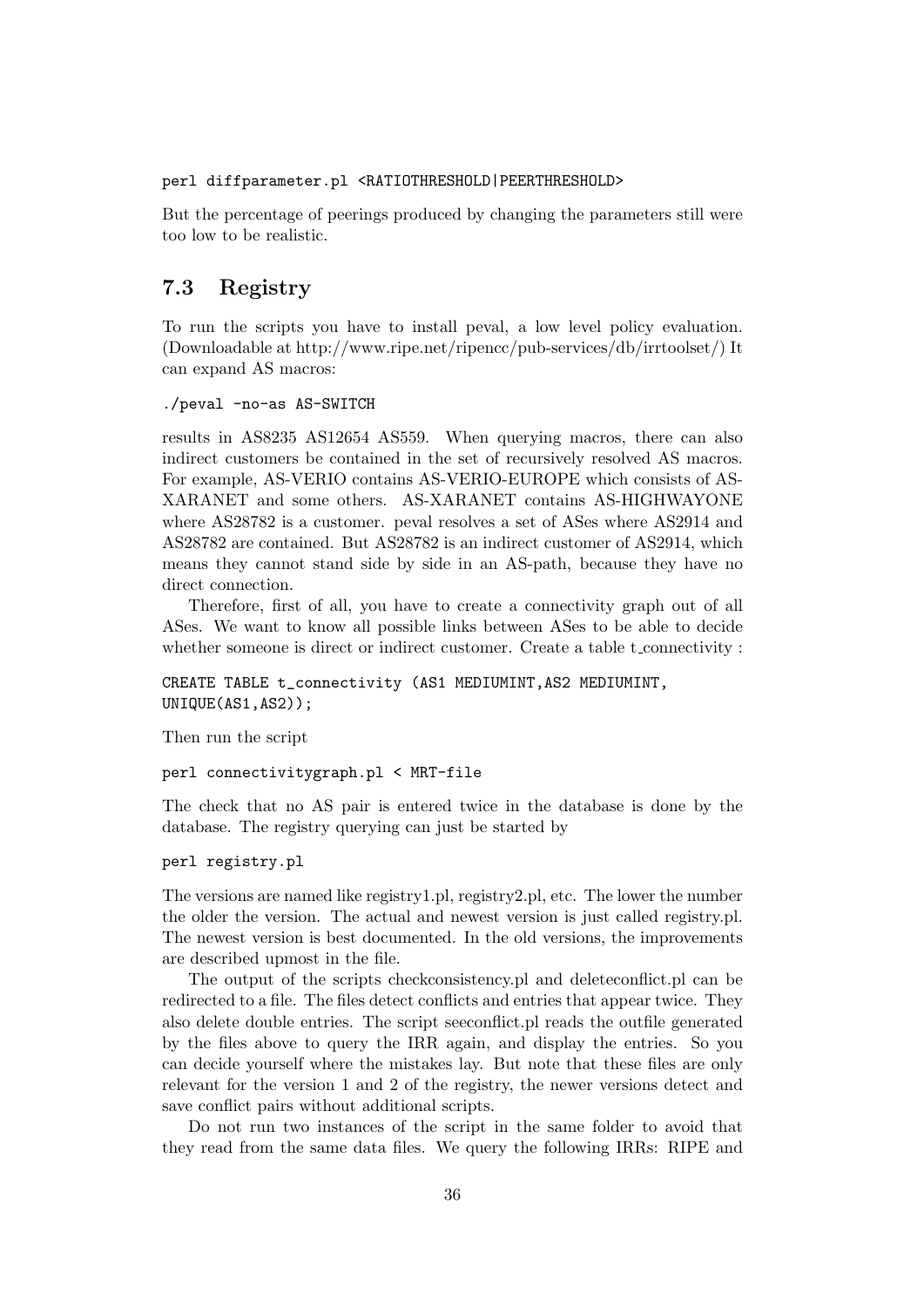RADB. RADB mirrors the data of more than 30 other IRR databases therefore we should get all available information. Currently, the RADB receives about 150,000 queries per day from over 7,000 unique hosts. For this reason the technical support of RADB was worried about our query. Here their email:

I am writing you in hopes that you are the adminstrators or can get me in contact with the adminstrators of the following host.

Name: wilab4.inf.ethz.ch Address: 129.132.130.14

This host is doing whois queries against our server whois.radb.net. Our server is having some serious difficulty handling one query in particular. The host is doing a route-set expansion against AS702:RS-CUSTOMER. The expansion is eating up massive amounts of CPU and causing our other users difficulty querying the RADB. I wish to ask the adminstrator to point their whois queries to our backup server radb3.merit.edu 43. This server should have a better time handling the queries.

I sincerely hope you can help. If contact fails we may be forced to block access to whois.radb.net from wilab4.inf.ethz.ch.

Regards, Chris Frazier Merit Network - RADb 734-647-8927

For this reason, we used the backup server radb3.merit.edu.

#### 7.3.1 Additional stuff

In this section, we list interesting cases and additional problems not mentioned in the paper, because they do not happen very often. Interpreting an AS macro called AS-TRANSIT as a macro containing transit providers is dangerous. In the case of AS17922, they list their transit customers in there.

```
whois -h whois.radb.net AS-PALAPANET-TRANSIT
as-set: AS-PALAPANET-TRANSIT
descr: ASN that Approved transit via Palapanet Networks.
members: AS17826, AS9462, AS17671, AS18112, AS17884, AS18347
members: AS-SATNET-TRANSIT, AS23695, AS10137
```
Prepending: AS14 want to steer its incoming traffic by prepending itself several times, to avoid that traffic is routed over AS701 and AS1785, because they probably have to pay for these connections.

```
export: to AS1785 action aspath.prepend(AS14, AS14, AS14);
                    announce AS14:RS-ALL
export: to AS701 action aspath.prepend(AS14,AS14,AS14,AS14);
                    announce AS14:RS-UNIVERSITY
```
AS14876 ist ebenfalls nicht mehr in den Routing Tabellen zu sehen, genausowie AS6832.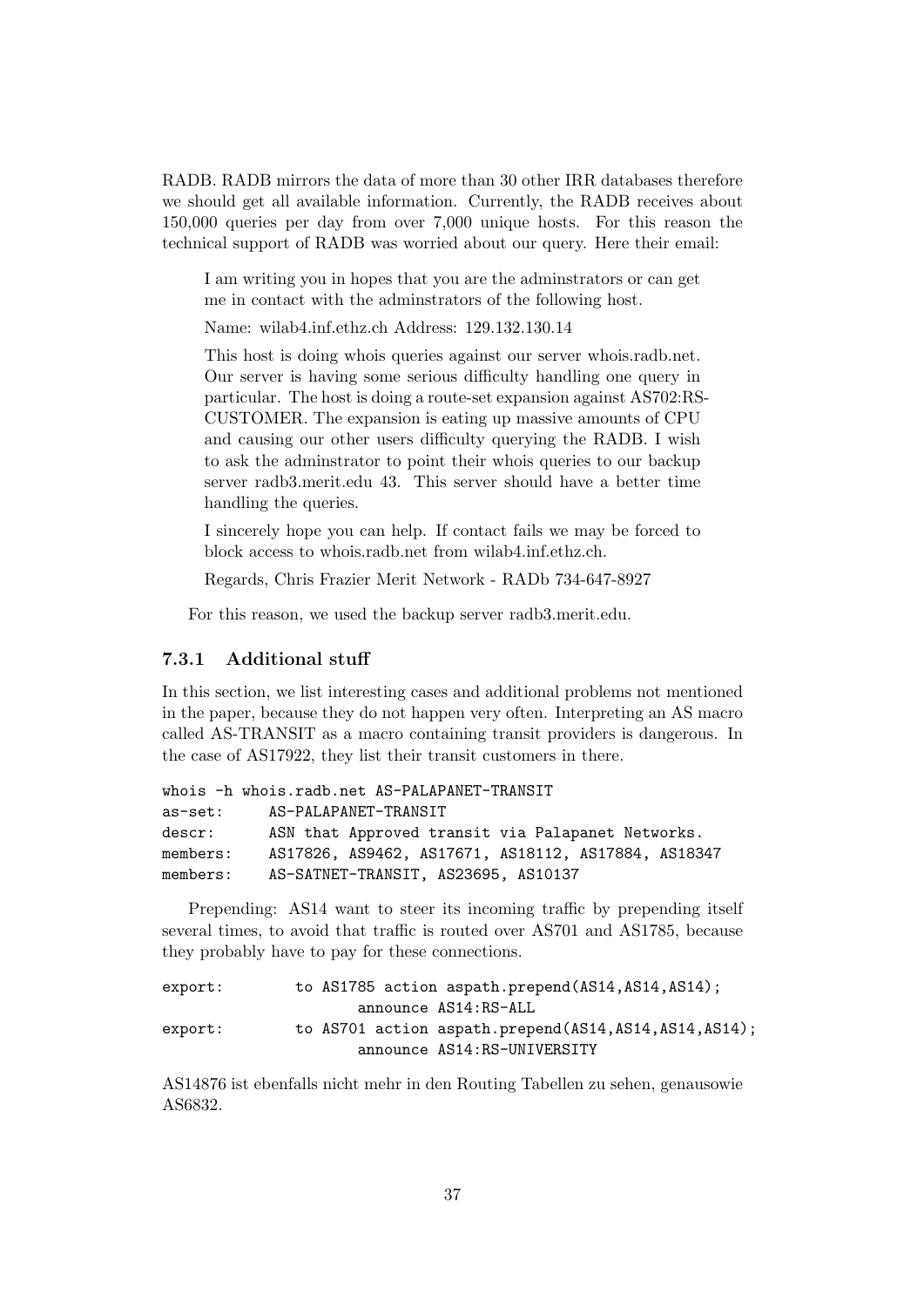Solange es für IPv6 noch kein eigenes Registry gibt, oder man das nicht anders hervorheben kann als durch Kommentare, kann das ebenfalls zu Missinterpretationen führen. So kann man beispielsweise Kunden sein für IPv4 und Peer für IPv6.

Problematisch sind auch export statements wie das von AS9548: export: to AS3356 announce 202.128.80.0/20 , da man so nicht weiss ob der erwähnte Prefix ANY ist, oder nur ein Teil seiner Routen.

Zudem gibt es einige Einträge, die private ASnummern beinhalten, z.Bsp. AS3356:

| import: | from AS65000 accept NOT ANY |  |  |
|---------|-----------------------------|--|--|
| import: | from AS65432 accept NOT ANY |  |  |
| import: | from AS65517 accept ANY     |  |  |
| import: | from AS65533 accept NOT ANY |  |  |

Alle Einträge mit privaten ASnummern müssen aus der Tabelle gelöscht werden.

Example for how free you are to make entries:

| remarks:         |                                                           | $, \, \,$          |                                             |  |  |  |  |  |  |  |
|------------------|-----------------------------------------------------------|--------------------|---------------------------------------------|--|--|--|--|--|--|--|
| remarks:         |                                                           |                    | Homer, kids, just keep                      |  |  |  |  |  |  |  |
| remarks:         |                                                           | $\lambda$          | smiling till these people                   |  |  |  |  |  |  |  |
|                  | remarks: . yaaaaah! oh-my-GOD!                            |                    | ) staring at us go away.                    |  |  |  |  |  |  |  |
|                  | remarks: . we're trapped inside some                      |                    |                                             |  |  |  |  |  |  |  |
|                  | remarks: . computer-dimension-                            |                    |                                             |  |  |  |  |  |  |  |
|                  | remarks: . something-or-another!!                         |                    | wow--the<br>'Bort'? that's                  |  |  |  |  |  |  |  |
| remarks: .       |                                                           |                    | BART Simpson,<br>information                |  |  |  |  |  |  |  |
| remarks:         | $suck-suck-$                                              |                    | super-highway!<br>Man                       |  |  |  |  |  |  |  |
| remarks:         | $suck-suck!$                                              |                    |                                             |  |  |  |  |  |  |  |
| remarks: .       | $\epsilon$ $\epsilon$                                     |                    | $\} \setminus \setminus \setminus \{$       |  |  |  |  |  |  |  |
| remarks: .       |                                                           |                    | $1/\lambda/\lambda$                         |  |  |  |  |  |  |  |
| remarks: .       | (.)(.)()<br>$1/\sqrt{2}$                                  | (,,<br>, , )       | (.)(.)<br>$\langle , , , , , /_{-} \rangle$ |  |  |  |  |  |  |  |
| remarks: .       | $C_{---}$ 1)<br>$\backslash$ , >o<, , /_                  | (.)(.)()           | $(.)(.)$ /<br>$\vert$ )<br>C                |  |  |  |  |  |  |  |
| remarks:         | $(.)(.)$ /<br>$/_{---}$ \                                 | $C_{--}$ , $\circ$ | $C_{--}$ , $Q_{-}/$                         |  |  |  |  |  |  |  |
| remarks:         | $\left  \begin{array}{cc} \end{array} \right $<br>/c<br>@ | $\lambda$          | $\frac{1}{2}$<br>$\rightarrow$              |  |  |  |  |  |  |  |
| remarks:         | V / V<br>$C_{-}$ , )/                                     | 0000               | $\lambda$<br>0000                           |  |  |  |  |  |  |  |
| remarks:         | $\frac{1}{2}$<br>$\sim$                                   | $/_{---}$          | $\lambda$<br>ハ                              |  |  |  |  |  |  |  |
| remarks:         | Homer<br>Maggie                                           | Marge              | Lisa<br>Bort                                |  |  |  |  |  |  |  |
|                  | remarks: Cerbernet's Registry                             |                    |                                             |  |  |  |  |  |  |  |
| notify:          | noc@bsve.net                                              |                    |                                             |  |  |  |  |  |  |  |
|                  | notify: noc@bsve.net                                      |                    |                                             |  |  |  |  |  |  |  |
| mnt-by: BSVE-MNT |                                                           |                    |                                             |  |  |  |  |  |  |  |
|                  | changed: robincragg@businessserve.co.uk 20020523          |                    |                                             |  |  |  |  |  |  |  |
| source:          | <b>RIPE</b>                                               |                    |                                             |  |  |  |  |  |  |  |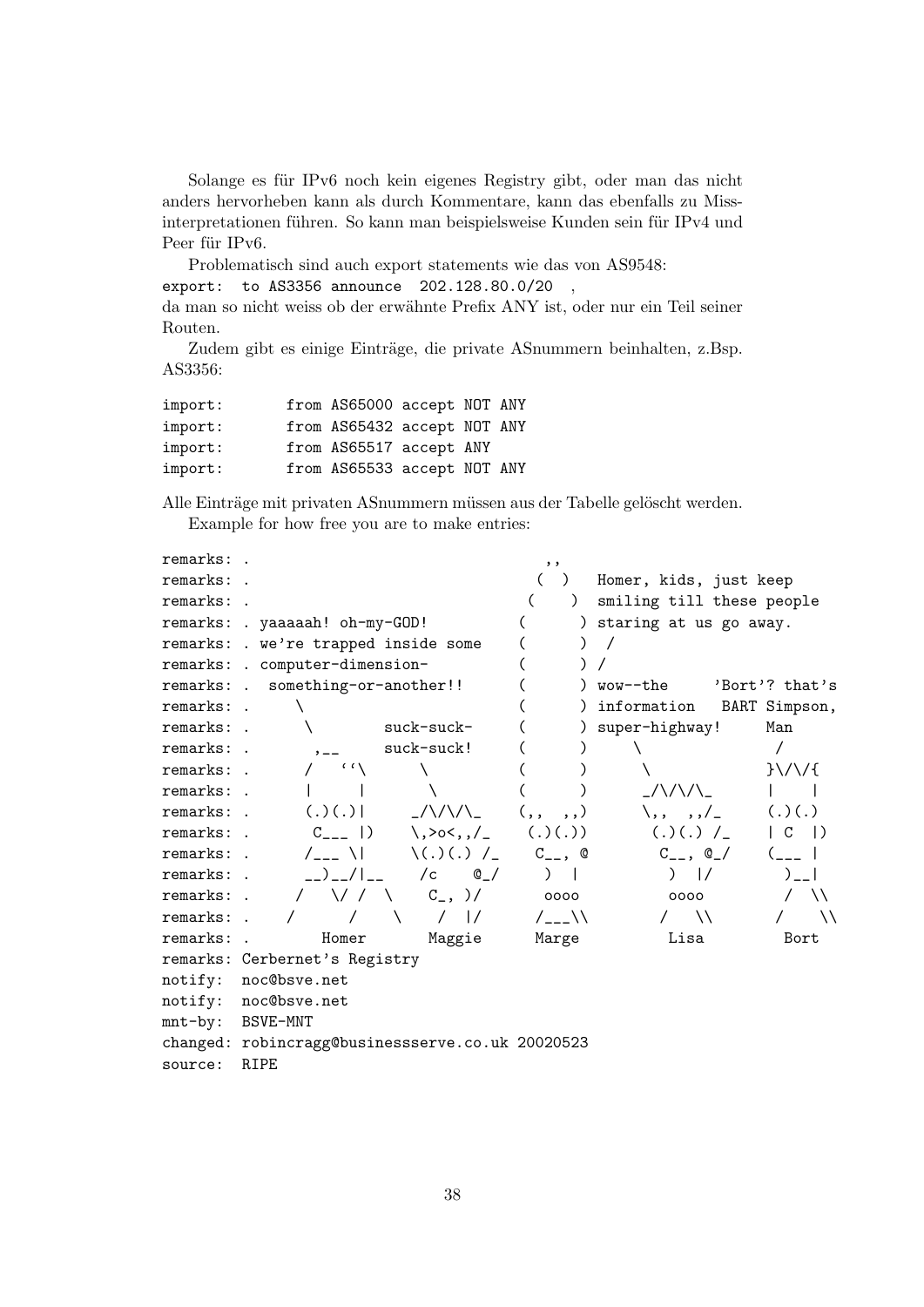### 7.4 The Simplified Robban Tool

Die Scripts zum Robban Tool befinden sich im directory robban, das ist weiter unterteilt nach robbantool, netlantis und netlantisdata. Die script im directory netlantis waren dazu beabsichtigt, alle Pfade, wo das gesuchte AS als letztes oder zweitletztes AS im Pfad steht, vom netlanis routecollector zu sammeln und auszuwerten. Weil das ganze aber ziemlich langsam lief, und die Datenbank von Netlantis auch ziemlich belastete, haben wir den Versuch abgebrochen. Im directory netlantisdata sind die Files bis zum Zeitpunkt des Abbruchs gespeichert.

Im Verzeichnis robbantool sind die Files zu finden, welche für den im Paper beschriebenen Ansatz verwendet wurden. Zuerst wird gezählt wie oft zwei ASe am Ende eines Path vorkommen:

perl Robban.pl <tablename> <MRT-file> e.g. perl-5.8.0.806 Robban.pl t\_robban < rib.20030630.1655

Dannch kann man die Beziehungen in einer Tabelle abspeichern:

```
perl decidenoratio.pl <tablename> <tableresults>
(e.g. perl-5.8.0.806 decidenoratio.pl t_robban t_robbanrelations)
```
Das script deciderobban.pl kann man verwenden, sofern man einen Ratio brauchen möchte, der definiert wie gross das Verhältnis zwischen der Anzahl Pfade, die auf AS1 AS2 enden und derer die auf AS2 AS1 enden, sein darf, um noch als Peer klassifiziert zu werden.

## 7.5 Another data source

Im Directory RWdata befindet sich das script parse.pl, dessen Aufgabe es war die Daten im File rogerresults.txt, alte Resultate von Roger aus seinen Zeiten bei Microsoft, in eine Tabelle einzulesen.

### 7.6 Check exporting rules

In Section 1.2, we described the exporting rules. The algorithm [1] tries to infer the AS-relationships via the exporting rules, but the other approaches use different ways to do so. A way to check the results or to find siblings interpreted as peerings is to check where and how many times the exporting rules are hurt. The script checkexportrule.pl counts and lists the cases where exporting rules got hurt. Give a file only containing ASpath, (see Section gao how to generate such files using the script Gao.pl) as first argument and a table of the form (AS1,AS2,type) as second argument.

```
perl checkexportrule.pl <filewithASpath> <tblnamewithrelationships>
```
I did not analyse the results in details to make any relevant conclusion. This would be a field where further investigations could be made.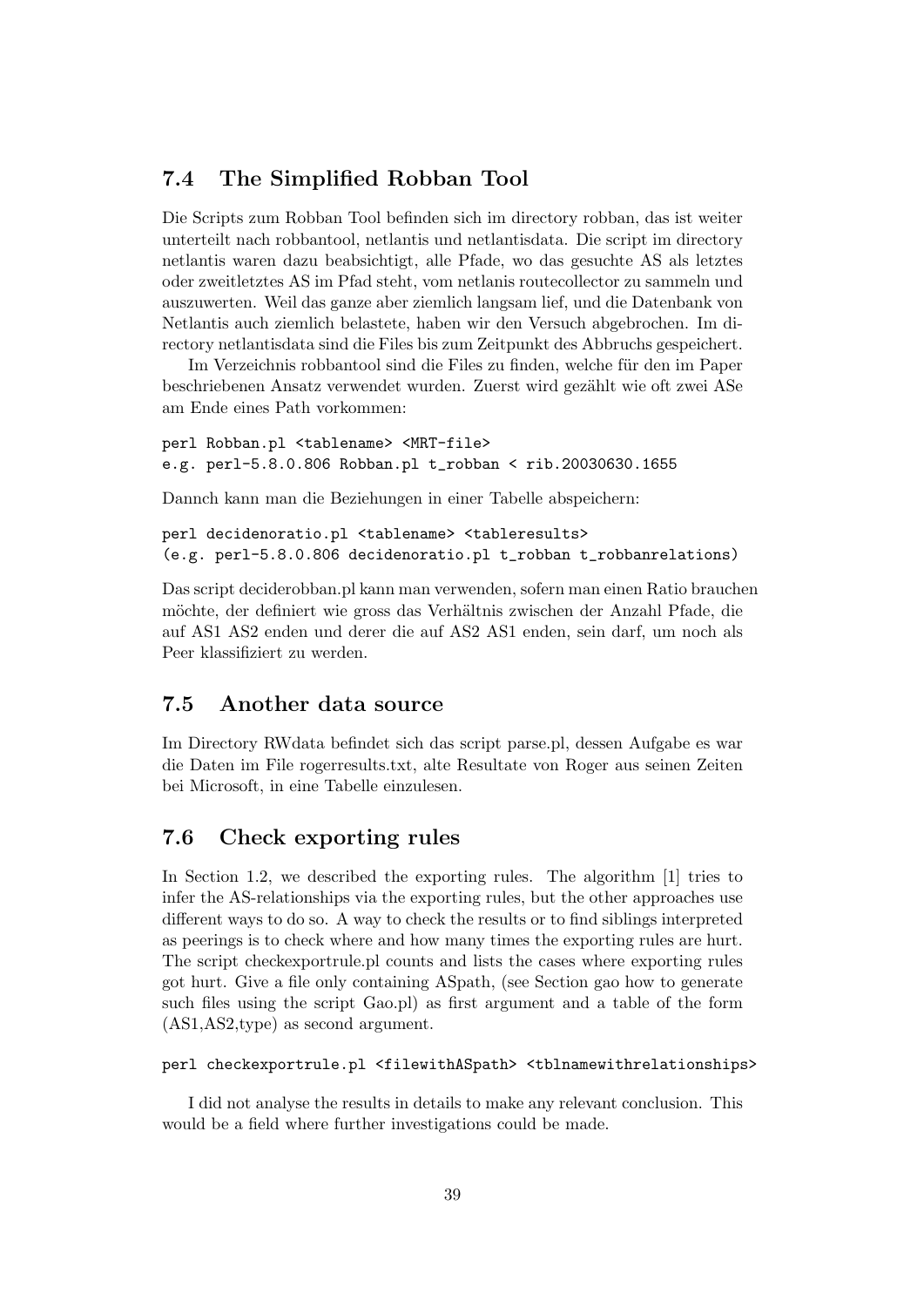## 7.7 In which tiers are the peerings located

Um herauszufinden in welchen Tiers sich die Peerings befinden, braucht man eine Einteilung in verschiedene Tiers. Diese Information wird von Algorithmus [2] generiert oder man kann es von der Website [3] herunterladen. Um die Information dann in die Datenbank zu speichern, verwende

perl hierarchy.pl <hierarchyfile> <hierarchytablename>

Dannach

#### perl wherearepeering.pl <tableto analyse> <hierarchytable>

aufrufen und die Anzahl Peerings zwischen den einzelnen Schichten (und Anteil in Prozent) werden ausgeprintet.

Zusätzlich gibt es noch ein Script, das die Tier ones findet für jeden Ansatz.

perl tierone.pl <tablewithapproach> <tabletosavetierones>

# 7.8 Relationship comparison

To compare the results of different approaches or different time, use the scripts in the comparsion folder. The script has to be called

```
perl compare3.pl <table1> <table2> <table3> <comparetable>
```
This script reads all relationships out of the first table and compares them to the other tables. In a second step the relationships of the second tables are compared to all others. If you only like to have the first table compared to the others use the version comparesimple. The results are saved to the comparetable. Using the script the first time, make sure that you have a table called t\_compare\_parameter\_tables otherwise create one.

```
create table t_compare_parameter_tables(id MEDIUMINT NOT NULL
AUTO_INCREMENT, ref_table varchar(64), cmp_table_1 varchar(64),
cmp_table_2 varchar(64), cmp_table_3 varchar(64),PRIMARY KEY(id));
```
It also needs at least one existing table where you want to save the results of the comparison. This table is given as last argument to the script. To create such a comparetable call

```
create table t_compare (AS1 int, AS2 int, ref_val tinyint,
cmp_val_1 tinyint, cmp_val_2 tinyint, cmp_val_3 tinyint,
foreignkey mediumint);
```
Siblings are treated like peers when comparing. 0 means no entry, in the later version 0 was replaced by 6 to avoid misunderstanding. But in the comparetable 0 never means siblings.

Um die Resultate in der comparetable zu sehen, kann man verschiedene Queries verwenden, um die Daten zu analysieren, je nachdem welche Fragestellung man hat. Hier einige Queries, um einen Überblick zu erhalten. In der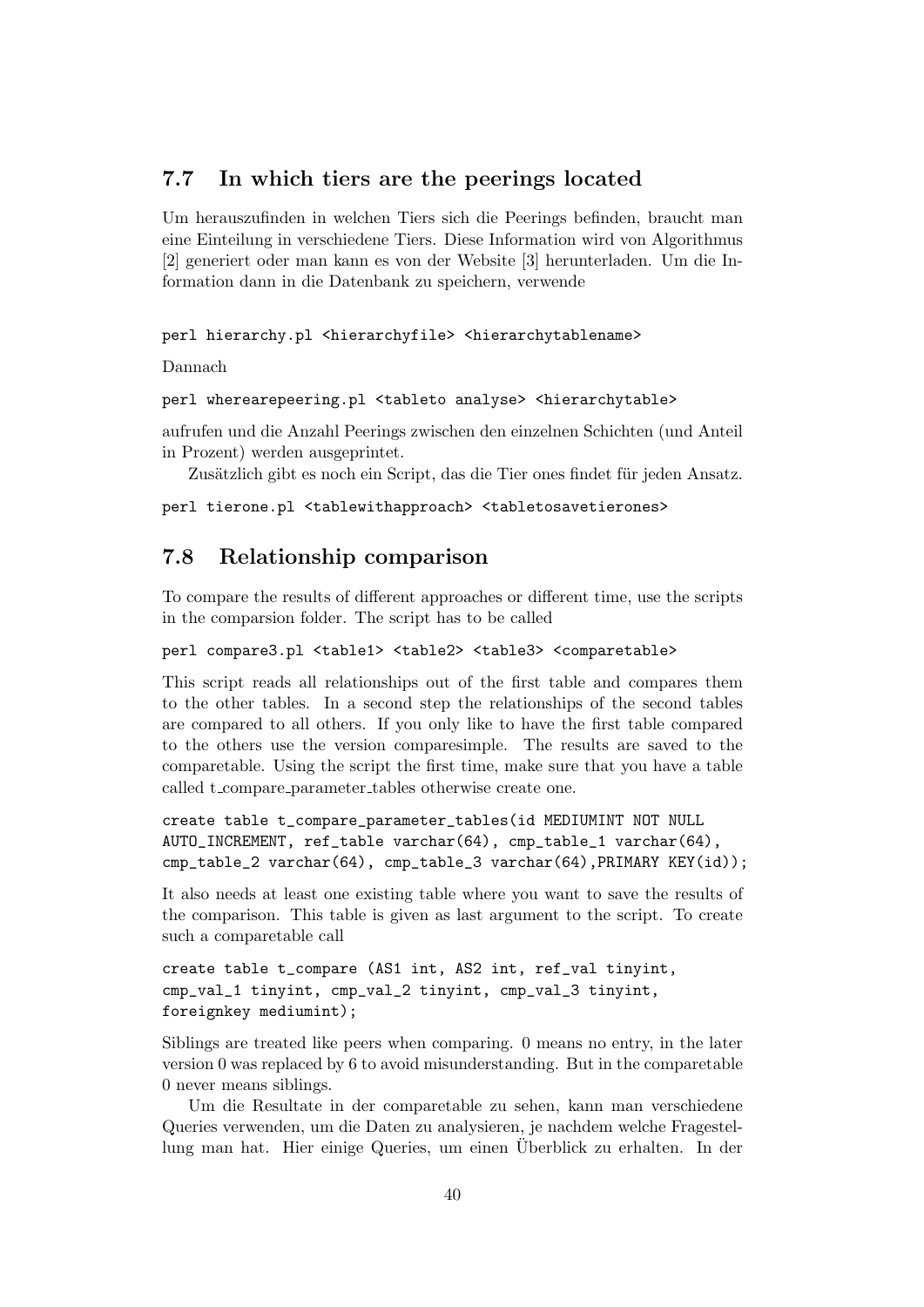Tabelle t compare parameter tables kann man die Id des Vergleichs herauslesen für den man sich interessiert (= foreignkey). Listet die auftretenden Fälle nach Häufigkeit:

select count(\*), ref\_val, cmp\_val\_1, cmp\_val\_2, cmp\_val\_3 from t\_compare where foreignkey=1 group by ref\_val, cmp\_val\_1, cmp\_val\_2, cmp\_val\_3 order by 1;

Listet die ASe, welche von einer unterschiedlichen Interpretation betroffen sind, nach Häufigkeit.

```
select count(*),AS1,AS2,ref_val, cmp_val_1 , cmp_val_2, cmp_val_3
from t_compare where foreignkey=1 group by AS1 order by 1;
```
Suche nach spezifischen Fällen, (z.Bsp. welche Beziehungen werden 3 mal als Provider-Customer Beziehung gesehen, und einmal als Peering.)

```
select AS1,AS2, ref_val, cmp_val_1 , cmp_val_2, cmp_val_3
from t_compare where foreignkey=1 and ref_val=cmp_val_2
and cmp_val_3=2 and ref_val=2 and cmp_val_1=3 order by 1;
```
### 7.9 Java AS graph simulation

At the beginning of the work, we started to create graphs in Java. But first of all, we had to bring the MRT files to an appropriate form. This can be done by calling

#### perl preparejava.pl < MRT-file

In the file preparejava.pl are some arrays listed with the IP addresses of the routers peering with one the routecollector of RIPE. You can add an array with the ip address of the routers connected to the routecollector where you obtained the MRT file (See the description on the top of the preparejava.pl file). The script produces files called ipaddresstxt ,like 202 12 28 190txt. These files contain all links between ASes seen from the router having the IP address contained in the file name.

In a next step, you have to read these files to create a graph. When running Java programs set the VM argument -Xmx1000m to have enough memory when creating huge graphs. We used an opensource library called JUNG, the Java Universal Network/Graph Framework, to create graphs. (For information and downloads see http://jung.sourceforge.net/)

# 7.10 Swiss AS

Allocated address space is address space that is distributed to members for the purpose of subsequent distribution by them. Assigned address space is address space that is distributed to a single end-user for the purpose of actual deployment in that end-user's own network. Address space is also designated as assigned if the organisation holding it uses it for the purposes of addressing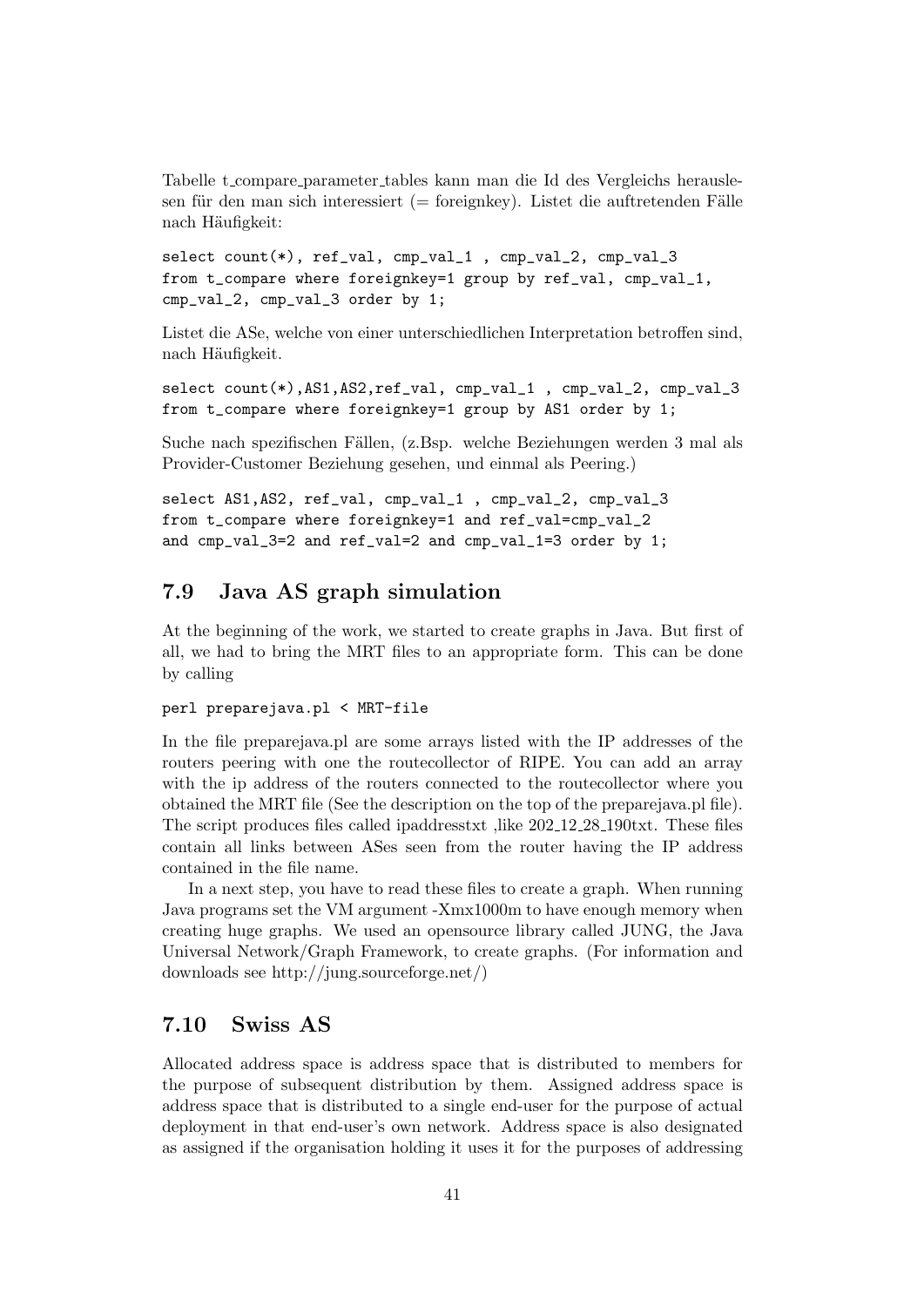their own network or applies it to a pool from which assignments are made dynamically as connections are established. Assignments are made for specific, documented purposes and should not be sub-allocated or sub-assigned.

Eine Liste aller Schweizer ASe ist zum download auf der RIPE Page verfügbar. ftp://ftp.ripe.net/pub/stats/ripencc/delegated-ripencc-latest (Further information: ftp://ftp.ripe.net/pub/stats/ripencc/RIR-Statistics-Exchange-Format.txt) Man beachte das bis lang AS3303 (Swisscom) und AS513 (Cern) interessanterweise nicht in dieser Liste eingetragen sind. Um nun den Adressraum eines jeden Schweizer AS zu erhalten, rufe man die Programme wie folgt auf:

```
perl fetchfiles.pl <ripefile>
perl saveprefix.pl <tablename>
```
Dannach sind die AS nummern mit ihren zugehörigen Prefixen in der Tabelle <tablename> gespeichert. Um ¨uberschneidende Adressbereiche zu entfernen benütze man das Script elimination.pl, dass man schon zum Berechnen des addressrange verwendet wurde.

perl elimination.pl <tablename>

Um die effektive Addressraumgrösse dann zu speichern:

```
perl countspace.pl <tablename> <tablename with addresspace>
```
Das Script conflicttoroutingtable.pl zeichnet Widersprüche auf, die zwischen den zugeteilten Prefixen von RIPE und dem tatsächlichen Routing vorhanden sind.

```
perl conflicttoroutingtable.pl <ripefile> <routingtable>
e.g.perl-5.8.0.806 conflicttoroutingtable.pl ripe t_range20040203
```
Wie man nun diese Information werten will, um seine Kriterien festzulegen, ob ein AS als Peering Partner in Frage kommt, sei dem Peering Koordinator überlassen. Ein weiterer Anhaltspunkt kann sein, ob das AS schon IPv6-fähig ist. Dazu kann man die Tabelle IPV6ASes verwenden. Um diese Tabelle zu erweitern, kann man auch erneut das Script

perl ASes.pl <MRT-FILE

aufrufen. MRT-File mit nur IPv6 Daten erhält man von Routeview. Bei RIPE ist leider nicht so strikt nach IPv4 and IPv6 getrennt.

# 7.11 Webinterface

Wir haben die Resultate in einem Webinterface zusammengestellt. Um möglichst wenig rechnen zu müssen während eines Aufrufes des PHP Script, werden die Daten für das Webinterface speziell aufbereitet durch den Aufruf:

perl buildwebinterface.pl registrytbl gaotbl lakshmitbl robbantbl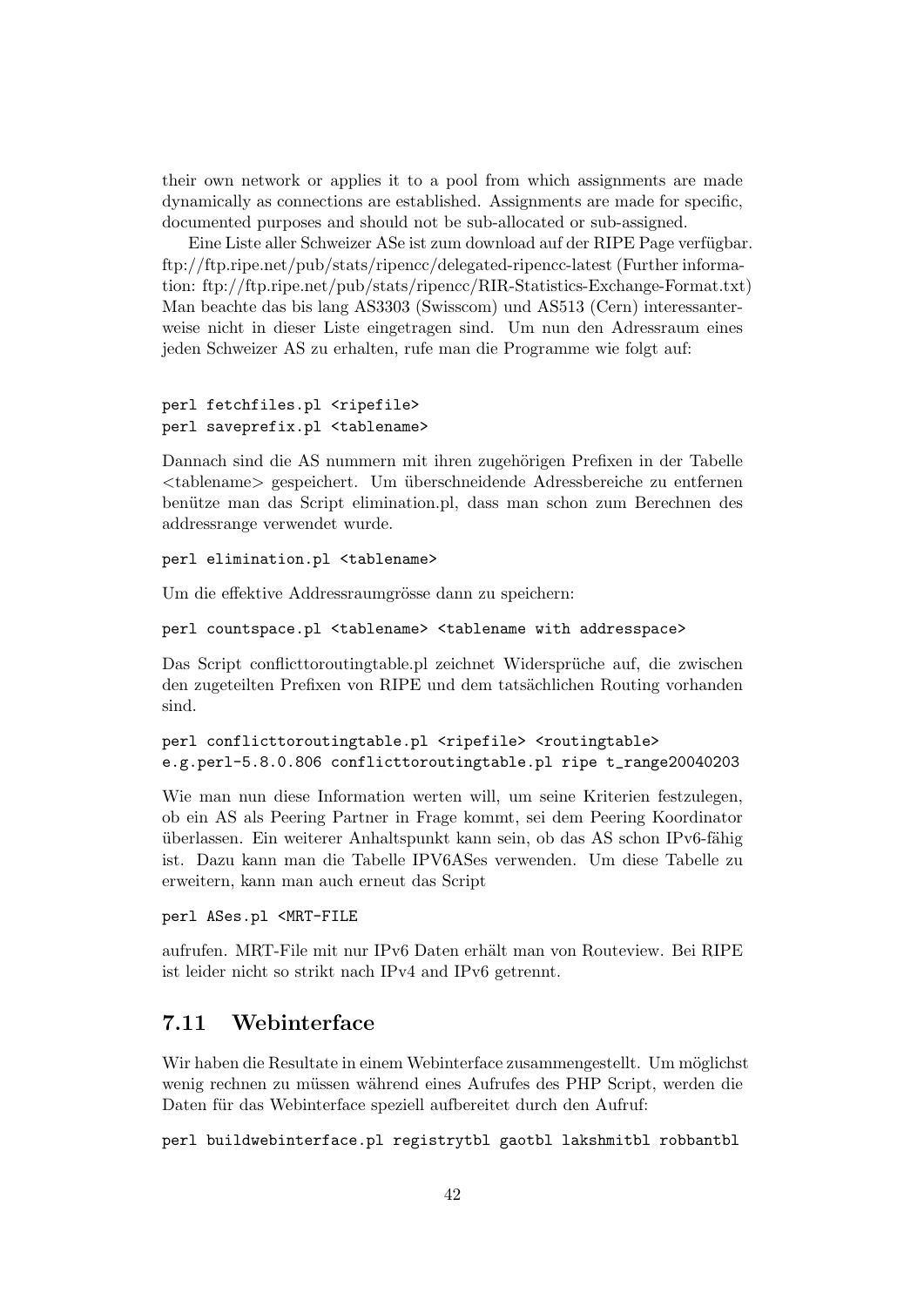mit den vier Tabellen in dieser Reihenfolge, damit es mit der Beschriftung im Webinterface übereinstimmt.

Um die ursprüngliche Wertung des Algorithmus in eine Tabelle abzuspeichern, kann man das script savedegree.pl benutzen.

perl savedegree.pl <AS\_index.date> <AS\_degree.date> <tablename>

Um ein Ranking zu produzieren, erstelle man folgende Tabelle.

create table tablerank(rank INT NOT NULL AUTO\_INCREMENT, NUMBER INT, PRIMARY KEY(rank));

und füllt sie in eine Tabelle.

```
insert into tablerank (NUMBER) select COUNTER from table
group by COUNTER desc;
```
Wichtig ist dabei, dass die neue Tabelle genauso heisst wie die Tabelle von der man das Ranking erstellen will, mit dem postfix rank. Beispiel: zu t\_count\_google gehört t count googlerank Um nicht nur die AS Nummern anzuzeigen, sondern auch deren Namen anzeigen zu können, wurden diese in die Tabelle ASnames gespeichert. Dies wird durch den Aufruf perl fillASnameintable.pl getan.

Für das Webinterface selbst wurde PHP verwendet. Siehe dazu Codedokumentation im PHP Script.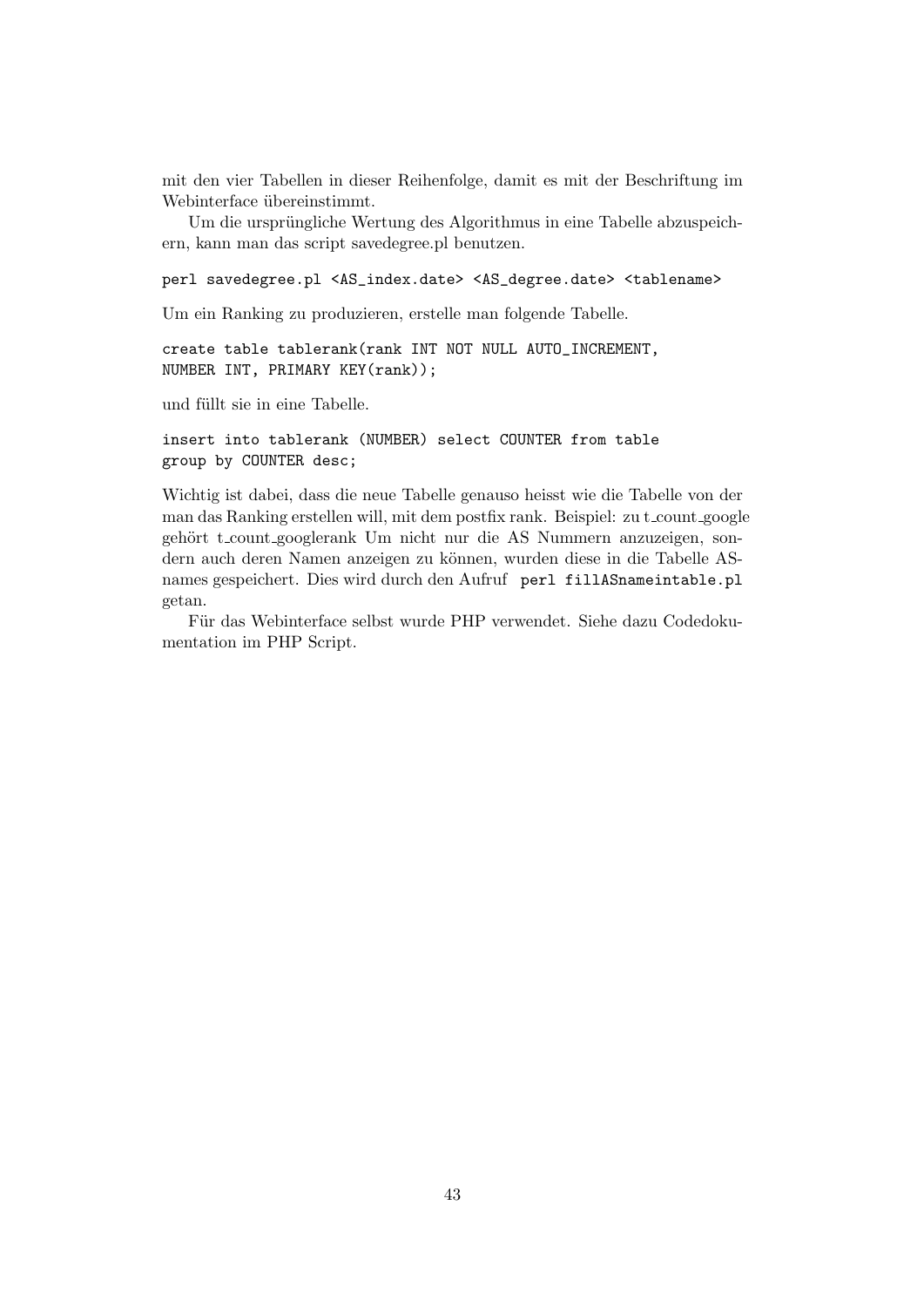$AS$  559 (Show relationships) (Show ranking) (Play)

### The relationships of 559 (SWITCH, Swiss Education and Research Network)

| <b>ASnumber Registry</b> |          | Gao      | lakshmi  | Robban   | AS Name                                                 |
|--------------------------|----------|----------|----------|----------|---------------------------------------------------------|
| AS513                    | Peer     |          | Peer     |          | CERN - European Organization for Nuclear Research       |
| AS553                    | Peer     |          |          |          | Landeshochschulnetz Baden-Wuerttemberg (BelWue)         |
| AS590                    | Peer     |          |          |          | <b>EASInet Operations Center</b>                        |
| AS696                    | Peer     |          |          |          | <b>SWITCH, The Swiss Education and Research Network</b> |
| AS789                    | Peer     |          |          |          | IN2P3 Autonomous System                                 |
| AS1257                   | Peer     |          |          |          | <b>TELE2 AB</b>                                         |
| AS1299                   | Provider | Provider | Provider | Provider | TeliaNet Global Network                                 |
| AS1836                   | Peer     |          |          |          | VIA NET.WORKS/CH Autonomous System                      |
| AS2686                   | Peer     |          |          |          | AT&T Global Network Services - EMEA                     |
| AS3209                   | Peer     |          |          |          | <b>Arcor IP-Network</b>                                 |
| AS3257                   | Peer     | Peer     | Provider |          | Tiscali Intl Network                                    |
| AS3291                   | Peer     | Customer | Provider |          | <b>PSINet Europe</b>                                    |
| AS3303                   | Peer     | Peer     | Provider |          | Swisscom Enterprise Solutions Ltd                       |
| AS3549                   | Provider | Provider | Provider | Provider | Global Crossing, Ltd.                                   |
| AS4589                   | Peer     | Provider |          | Provider | Easynet Group Plc                                       |
| AS5669                   | Peer     |          |          |          | VIA NET.WORKS Inc                                       |
| AS6680                   | Customer |          |          |          | 6NET IPv6 research network core AS number               |
| AS6719                   | Peer     |          |          |          | <b>Equant Switzerland</b>                               |
| AS6730                   | Peer     |          |          |          | sunrise (TDC Switzerland AG)                            |

Figure 7.1: Screenshot of the Webinterface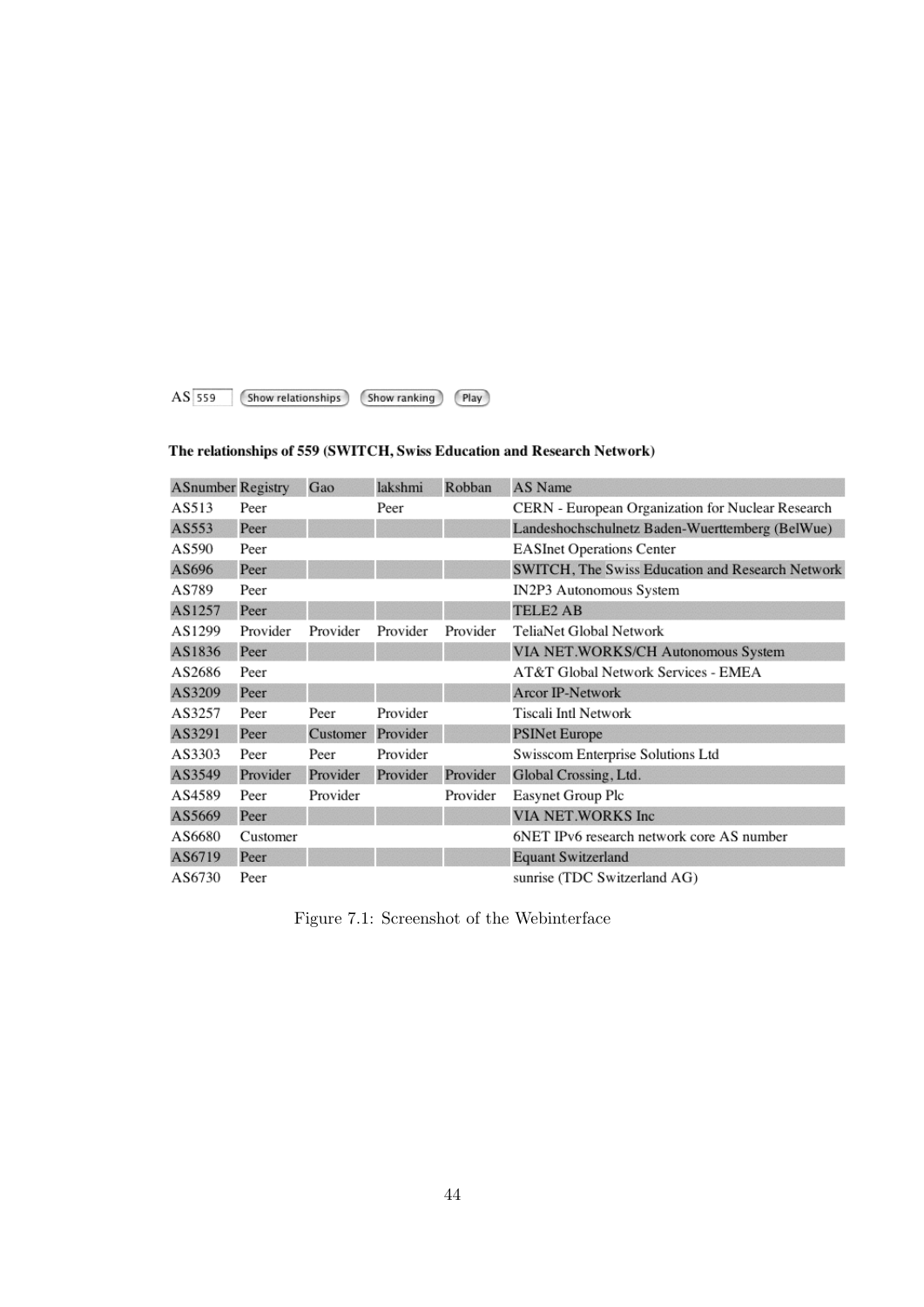# Chapter 8 Erfahrungsbericht

Durch die Masterarbeit habe ich das Thema Routing und Internet Topology richtig lieb gewonnen. Es war für mich ein total neues Thema und ich habe es sehr interessant gefunden sich mal näher mit der Struktur des Internets zu befassen, so auch mal eine andere Perspektive zu haben. Ich konnte sehr viel lernen, auch Dinge die nicht direkt in mein Paper einfliessen konnten. Dies auch dank der Tatsache, dass ich unvermeidlich so nebenbei noch etwas mitbekam, was meine Bürokollegen beschaftigte. Somit bestand nie die Gefahr, dass ich die Sicht der Praktiker bei meiner Arbeit vergessen würde. Manchmal war es frustrierend, dass andere Leute auf diesem Gebiet schon so viel geforscht und publiziert hatten. Vorallem wenn es erst im nachhinein aufgetaucht ist. Vermisst habe ich zeitweise auch das Arbeiten im Team. Speziell in Phasen,wo man nicht mehr weiterzukommen schien, z.Bsp. beim Umformulieren des Papers, w¨are es wertvoll gewesen. Das ich keinen fixen Plan hatte, empfand ich als Vor- und Nachteil zugleich. Einerseits war es toll, flexibel zu reagieren, und anderseits hätte es mir manchmal mehr Sicherheit vermittelt zu wissen wie und wo man steht. Abschliessend kann ich sagen, dass es eine sehr interessante und lehrreiche Zeit war.